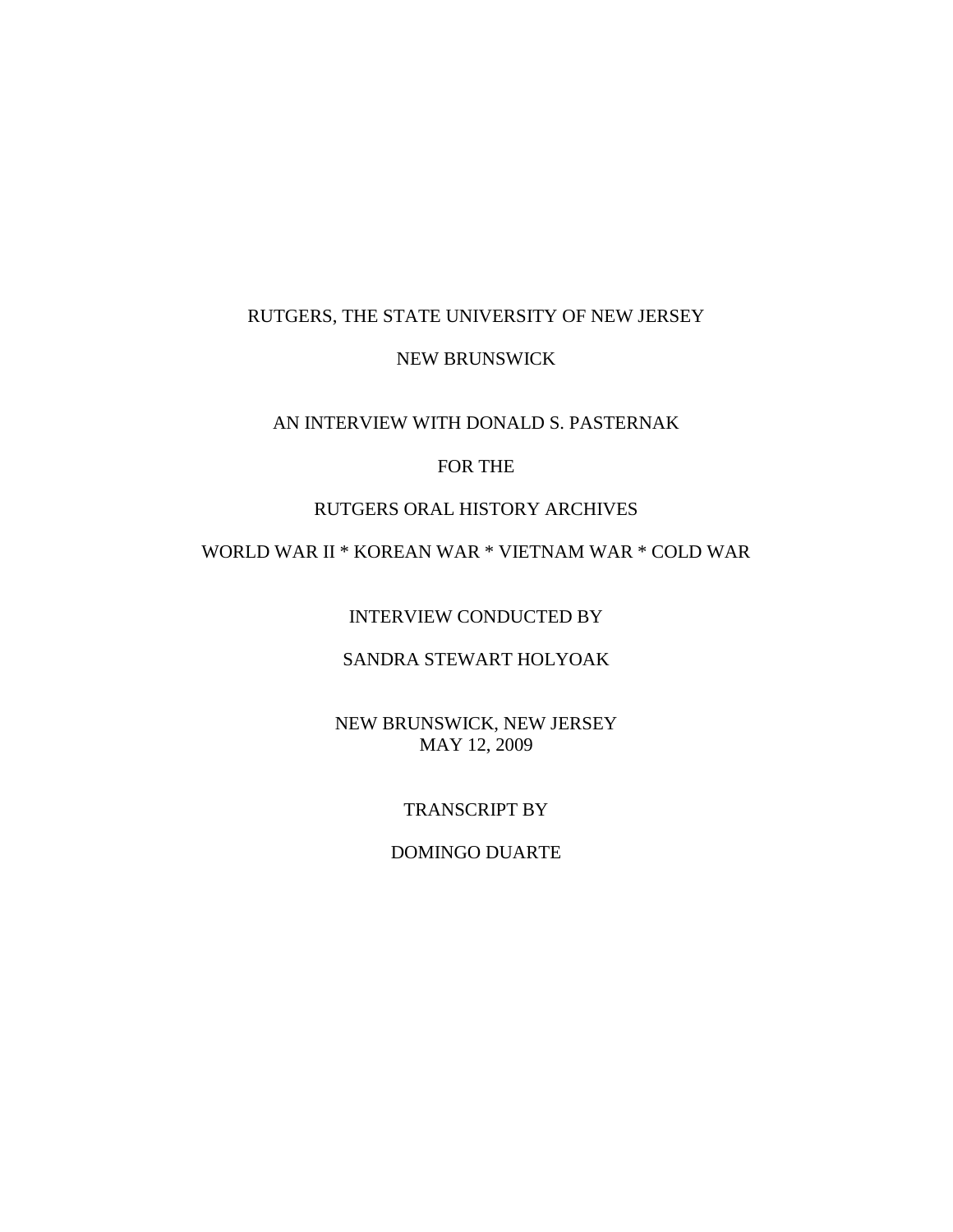Sandra Stewart Holyoak: This begins an interview on May 12, 2009, in New Brunswick, New Jersey, with Sandra Stewart Holyoak and Donald S. Pasternak, who has come to us via Florida. I thank you so much for making time today to talk with me. Just for the record, Mr. Pasternak, could you tell me where and when you were born?

Donald S. Pasternak: Yes, I was born in New York City, actually in the Bronx, which I guess is part of New York City. [laughter] Sometimes, I wonder, and that was on April 17, 1933.

SH: All right. To begin, let us talk a little bit about your family background, starting with your father, his name, where he was from and his family's background.

DP: My father was also born in New York. He was one of ten children. One of his sisters died of tuberculosis in her twenties, so, there were nine children who grew to adulthood and had families of their own, and my father was one of three boys, the middle son, and then, he had six sisters.

# [TAPE PAUSED]

SH: Please, continue.

DP: All right. My father was a very frustrated man. He wanted to go into medicine, be a doctor, and his father insisted that he drop out of school in the ninth grade and go to work. They were of very meager means. They lived in a coldwater flat in Lower Manhattan, on the Lower East Side, and I think that he never got over the bitterness he felt at having to do that.

SH: Where was his family from? Were they immigrants? I wonder, because a lot of immigrants lived in that area.

DP: Well, not exactly. I tried to check at Ellis Island and there's no record of them, because they arrived in the United States from Budapest, Hungary, probably somewhere just after the [American] Civil War. So, ... it's very difficult to trace just when they came in. However, my grandmother and grandfather were married in 1895 and my grandmother came to the United States as a young girl. My grandfather, I believe, was born here, and I only know that because I saw an invitation for their twenty-fifth wedding anniversary, dated 1920. My father was born in 1906 and I believe that, … after 1895, my grandmother just produced a child every year. [laughter]

SH: She was a busy woman.

DP: She was a very busy woman. I think somebody asked her, one time, why she had so many children and she responded, "Well, I don't know. It just seemed to happen every year." [laughter]

SH: Do you know what your grandfather did for a living?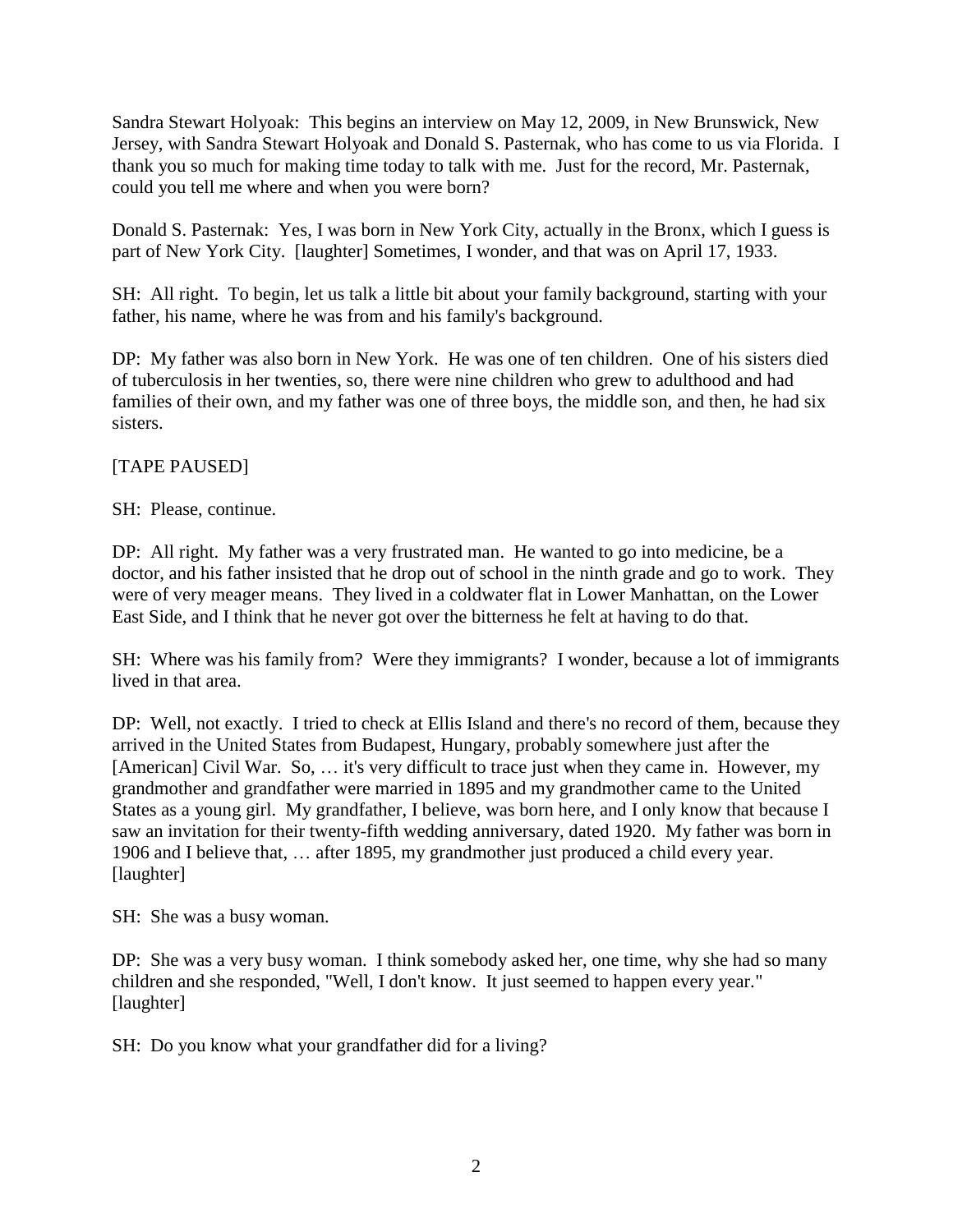DP: Yes, he manufactured men's vests, of all things, and in some place in Manhattan, and I assume that my father went to work for them, or for him. … Then, they moved to the Bronx and that's where my father met my mother, while the family was living in the Bronx, which, at that time, was not nearly the decrepit borough that it currently is. [laughter]

SH: Can you tell me about your mother's background?

DP: My mother, a very interesting woman, her father had married her mother, I'm not sure just when, but she was born in 1910 and her mother died shortly after she was born. … I'm not sure under what circumstances, whether it was from childbirth or something else, but my grandfather remarried and the woman he remarried was not interested in childrearing. So, my grandfather, who was a man of means, put my mother in an orphanage, somewhere around Pleasantville, New York, in Westchester County, and she stayed in that orphanage until she was sixteen years old, when my grandfather's cousin went and retrieved her and brought her to the Bronx to live with her, and her husband and her son. So, my mother did not have an easy life and, when she finally screwed up enough courage to go and see her father, he was not at home. He spent most of his days at his stockbroker [business]. He owned real estate in Manhattan, several apartment houses, and so, when she went to the residence, his wife opened the door, saw my mother standing there. Now, my mother was a beautiful redhead and, evidently, her mother had been so as well. So, she took one look at my mother and said, "You must be Joe's kid." That was the kind greeting she received. She tried to establish a relationship with her father. … I know that when my parents were married, he gave her a sumptuous wedding, trying to make up for the egregious act that he had performed, [laughter] and, as a result, my mother really didn't know how to keep a house, how to cook. None of these things were ingrained in her, because she was growing up in this orphanage. So, as a result, she was a bad cook, she was terrible, and she had no imagination when it came to food. So, it was during the [Great] Depression when I was born, and my father had just lost his job and, though we always struggled financially, we never wanted from a roof over our head or food on the table, but it was very limited fare. … It wasn't until I got into the Navy [that] I found out something about other foods that are available to people, I mean. [laughter]

SH: Did your mother and father ever talk about how they met in the Bronx?

DP: I knew how they met only indirectly, because they didn't like to talk about their background. I didn't know about the story about my mother until I was an adult, married with two children of my own, when I found out the truth about my grandfather, and then, I refused to speak to him up until the day he died. They met because my mother became very friendly with my father's sister, also named Evelyn. They're both named Evelyn. … That's how they met and they were married in 1930.

SH: When you found out about your mother, did she talk about what the orphanage experience had been like?

DP: Never, never would discuss it, with me or my sister. I have a younger sister. They did not like to talk about their past. It was a big mystery. When I started writing my book, I had a great deal of difficulty in coming up with the facts of my family's life, and I spoke to older cousins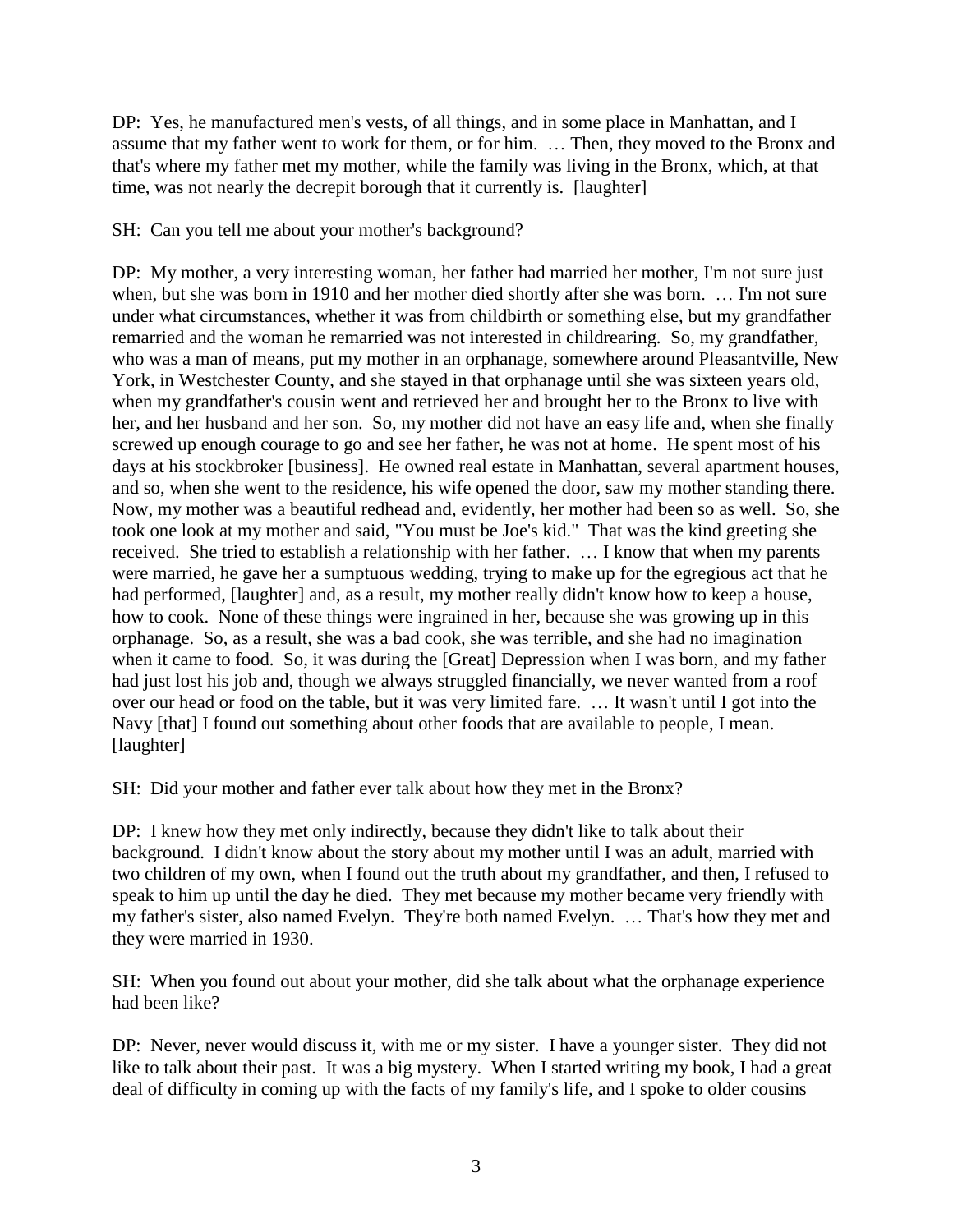who were still around, all my aunts and uncles had long since died, and I didn't come up with a lot of information.

SH: Did your mother's father have extended family, or the mother who had died?

DP: No, they never had children. He never had a child with his second wife and he had a small family of cousins, one of whom was the woman who brought my mother out of the orphanage.

SH: Okay, that was what I had wondered.

DP: Yes.

SH: Did your mother talk at all about how his cousin treated her?

DP: Only that she was happy there, that her son became like a brother to her, … but, unfortunately, he died of a heart attack when he was, like, forty. So, she really didn't have any family, because her father was really not a father to her.

SH: Was her education basically limited to the orphanage?

DP: No. … She finished high school in the Bronx. She became a secretary, and a very good one. She could type over a hundred words a minute and take shorthand and she worked for the Woolworth Company, in the Woolworth Building in Lower Manhattan, which, at that time, was the tallest building in the world, and it's a beautiful building, if you've ever been there. [Editor's Note: The F.W. Woolworth Company operated a chain of five-and-dime stores in the United States.]

SH: It is. I have not been inside.

DP: It's Art Deco. I had an opportunity, many years later, to do some business with the Woolworth Company, when they were developing Woolco Discount Department Stores, [a division of the Woolworth Company which operated discount department stores beginning in 1962]. … I met with their architectural department in that building and it was breathtaking. Even the elevators were gorgeous. It was so beautifully decorated and it was an extraordinary building. If you're just down in ... Lower Manhattan, just go into that building. It's worth it.

SH: I will take your recommendation and visit it. That is wonderful.

DP: Okay.

SH: To focus on your childhood, can you talk about some of your earlier memories?

DP: Yes. My memories were that my family moved out of New York, due to necessity, because my father had lost his job, and we ended up in Plainfield, New Jersey, when I was three, and we lived in an apartment house. It was like a "railroad" flat. There were two bedrooms, [one of which] my sister and I shared, an eat-in kitchen, no laundry facilities. My mother washed on a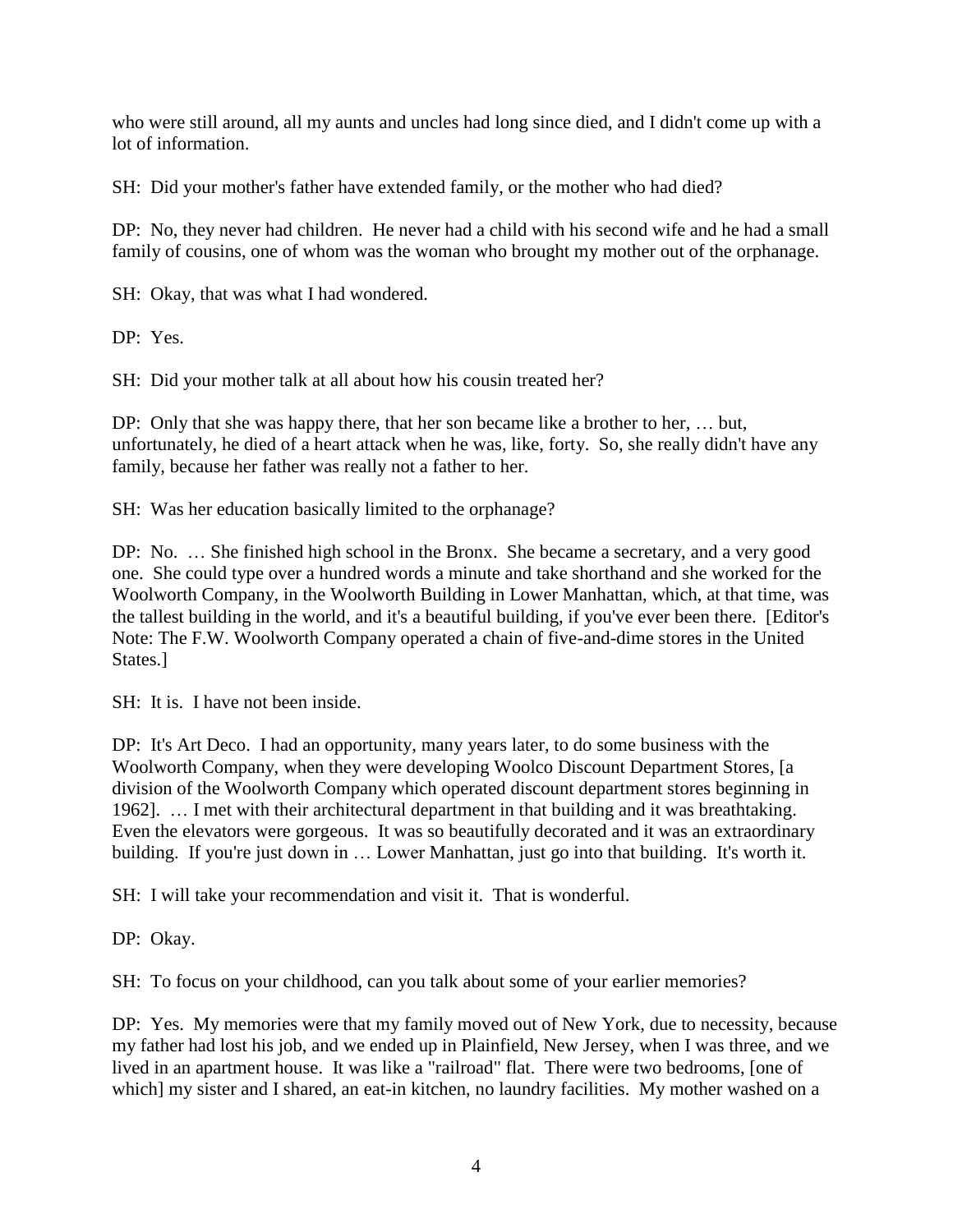washboard. … We were on the first floor and she had a clothesline, she hung her clothes out, and we lived a very quiet existence. … Going out to dinner was unheard of; we couldn't afford to do that. My father worked six days a week, my mother worked as a secretary … for the Plainfield Police Department, and so, when I would come home from school, I would be on my own, pretty much.

SH: What job was your father able to find then?

DP: He ended up … as the manager of the shoe department of Rosenbaum's Department Store. He had gotten a job with Miles Shoes. [Editor's Note: Miles Shoes was a shoe company that operated on the East Coast and peaked in popularity during World War II.] His brother-in-law had been a national sales manager of a children's shoe company and my father was their Eastern district sales manager. … When the Depression came, he lost his job, but he knew the shoe business and he ended up in Plainfield, managing, first, the Miles Shoe Store and, finally, at the department store, but they didn't pay him very much and he worked long hours, and he was kind of beaten down by life. I can even recall, at their twenty-fifth wedding anniversary, my sister and I gave them a party, and they were old. I mean, they were only in their forties, but they were old, very different from my experience.

SH: You talked about the sumptuous wedding that your grandfather gave for your mother.

DP: Yes.

SH: Was that something that your mother talked about?

DP: Never. I only found out about it indirectly. They didn't tell me anything.

SH: Okay, I was just curious.

DP: I took my father on a business trip, after my mother died and he was not well, and he had never traveled much around the [nation], anywhere. They had taken one vacation to Hawaii, but, otherwise, he had seen very little of the United States and never been anywhere. … I took an extended business trip that started in New Jersey; the most westerly point was South Dakota. We stopped in Chicago. My son was a student at Northwestern University. We visited him. We were in Iowa. He [his father] saw the Mississippi for the first time. We were in Milwaukee, we were in Toledo, Ohio, and Cleveland, and he saw a lot of the country he had never seen before. … I thought this would be an opportunity to ask him some facts about his younger life; didn't want to talk about it. He did tell me that his brothers and he and his father, every Saturday night, would go to the baths and they would spend the night there. They would take a [bath], they would clean themselves up and they would eat there and they would sleep there, … but he never mentioned what my grandmother and her six daughters did, and this bothered the hell out of me. If the men [laughter] were getting a bath every Saturday night, what were the poor women doing? So, finally, one of my older cousins, who's living in Santa Rosa, California, told me he was aware that the women would bathe in a tub. They would heat water in the apartment and that's how they maintained some kind of sanitation, and the apartment had no plumbing facilities, so, there was an outhouse. It was not an easy life. [laughter]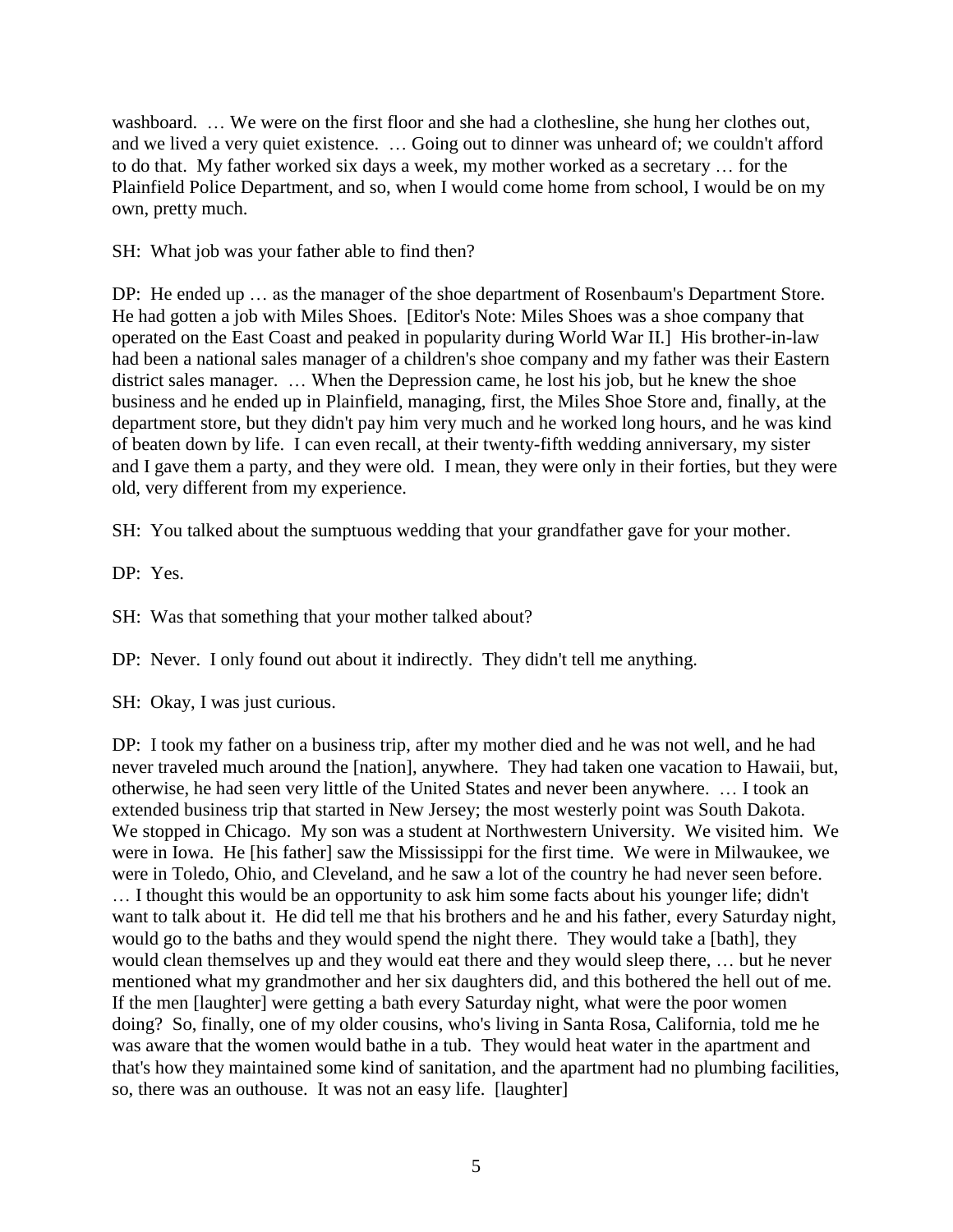SH: What a great story, though.

DP: Yes, interesting.

SH: How much younger is your sister than you?

DP: She's three-and-a-half … years younger than I, and my mother was very disappointed when I was a boy. She only wanted a daughter.

SH: Really? [laughter]

DP: And the only reason they had another child was because I was a boy, [laughter] and she didn't really want a boy and she didn't know what to do with me, and that never changed over all our relationship, through all these years. [laughter] My sister was the apple of her eye. They were so close. It was beautiful to watch, and even though I knew that I was a fifth wheel, it really didn't bother me. [laughter] They were happy and I had to find my own way, which I did.

SH: You talked about coming home from school and being pretty much on your own. Was that from the very beginning, first grade on?

DP: Yes, pretty much. ...

SH: What was your sister doing during the day, if she was three-and-a-half years younger?

DP: Right. She had pretty much the same experiences I did, and she got into her share of trouble. [laughter]

SH: That is good.

DP: Yes, although I would always get blamed for it, because my sister was perfect [laughter] in every way and [they felt], "I was older," and, "I should know better." So, anyway, it always came down on me, … even when she pulled a fire alarm and created all kinds of havoc, because the fire engine had an accident on the way to the non-existent fire, and, immediately, they blamed me for it, naturally. [laughter] … Even though I protested my innocence, it fell on deaf ears until my sister confessed.

SH: She did confess.

DP: Finally, she got me off the hook, yes.

SH: Thank heavens for it.

DP: It was embarrassing, because my father was a volunteer fireman during the war. He was too old for the draft, so, he would go down to the firehouse and spend nights there and go to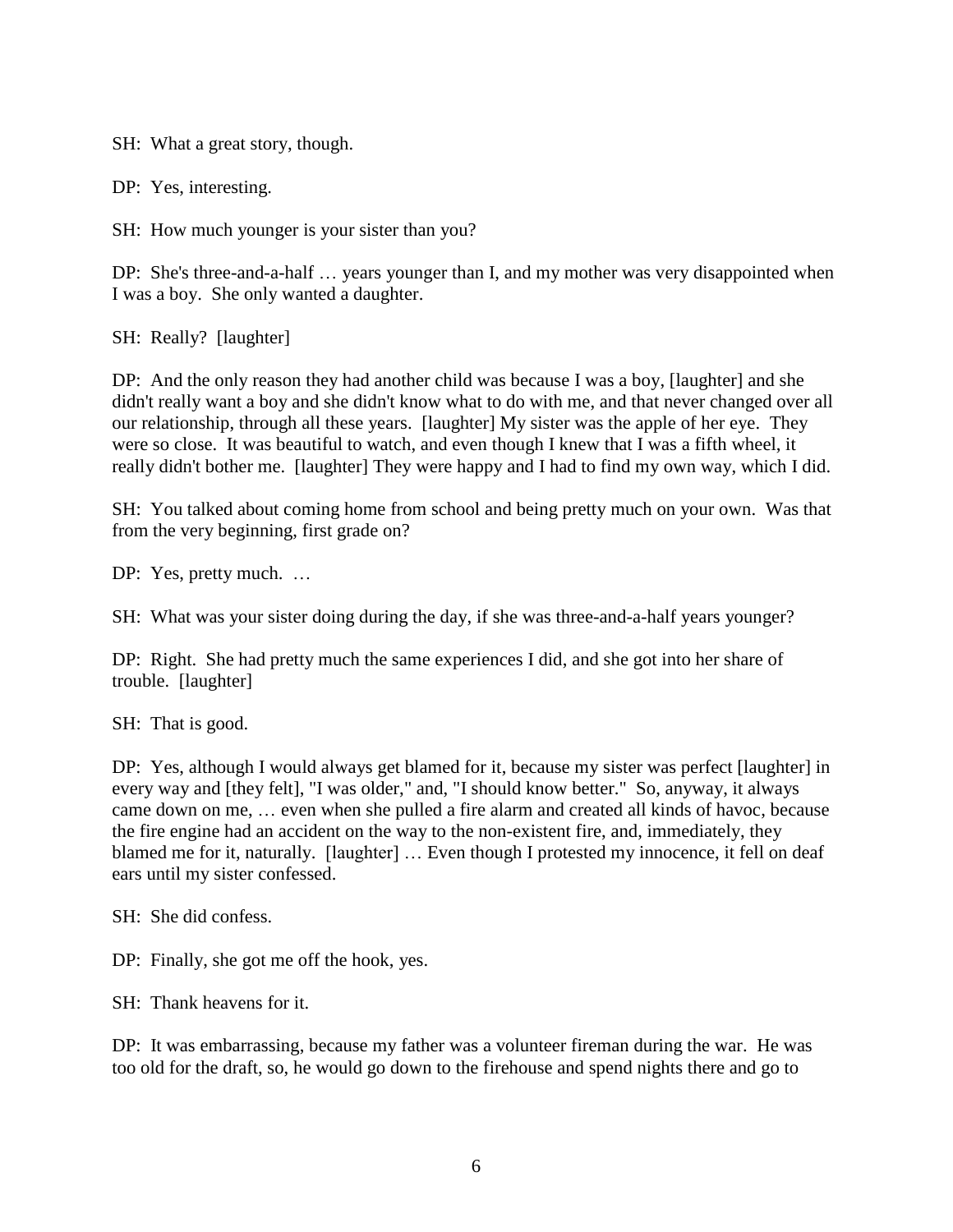fires, and I would get on the fire truck during the Fourth of July parade, which was very exciting for me.

SH: I bet, I bet.

DP: Yes, that was very, very exciting.

SH: Can you talk a little bit about the activities that you were involved in, or some that your family participated in? You talked about the volunteer fire department.

DP: … Yes, well, my parents both worked. I loved sports and I played baseball every place, every lot, that I could and I spent all my free time, when the weather was warm, in [playing baseball].

SH: You stayed in Plainfield.

DP: Yes, that's right, and the big social event was, once a month, my father's family would all meet at my grandmother's, … apartment, in the Bronx, and she was actually living with her youngest daughter. … We would go up there one Sunday every month, and, of course, it was chaos. We had this two-bedroom apartment and nine children and their spouses and their children all descend on this one apartment. … They were always fighting and there was a lot of dissension, because my father and his offspring, or his siblings, were supporting my grandmother and grandfather. … So, the question was, "How much could each of them afford?" and it was always this going on, back and forth, but I have very fond memories of it, because the food was great. My grandmother was a great cook. I wish my mother had learned something from her [laughter] and the smells emanating from the apartment were wonderful and she had, in the kitchen, bottles up on the wall, like dispensers, with all different colored fluids, green, blue, red, black, and they were all to be used as syrups to make your own sodas. She had these seltzer bottles and you would take a seltzer bottle, you'd fill up a glass, I always liked red, make your own soda. I thought that was the greatest thing since sliced bread. I loved it, [laughter] and then, we would get in the car and we would drive back to New Jersey, and it was a long ride. … They were way up in the northeast section of the Bronx and it would take two hours each way and … my sister and I would get in the back of the car under a blanket, because the heater never worked. … We would listen to Jack Benny and all these wonderful programs on the radio in the car and our social life was basically that one Sunday a month up in the Bronx.

SH: Were you involved with the synagogue at all? Were you practicing?

DP: Well, my parents were not religious at all. I mean, we were [Jewish], we knew that we were Jewish, but, for some reason, maybe pressure from the family, they decided that I should have a Jewish education and be *bar mitzvah*-ed. Well, they enrolled me in a Plainfield Hebrew institute, which was a rickety, old building in the poor end of town, and most of the poor Jewish kids went there and it was very arduous. They picked you up at school at three o'clock, in a station wagon that had fumes in it. At four o'clock, when you arrived, you were sick from the fumes. Then, you had two hours of classes, and then, another hour ride in that damned thing. It was murder, Monday through Thursday.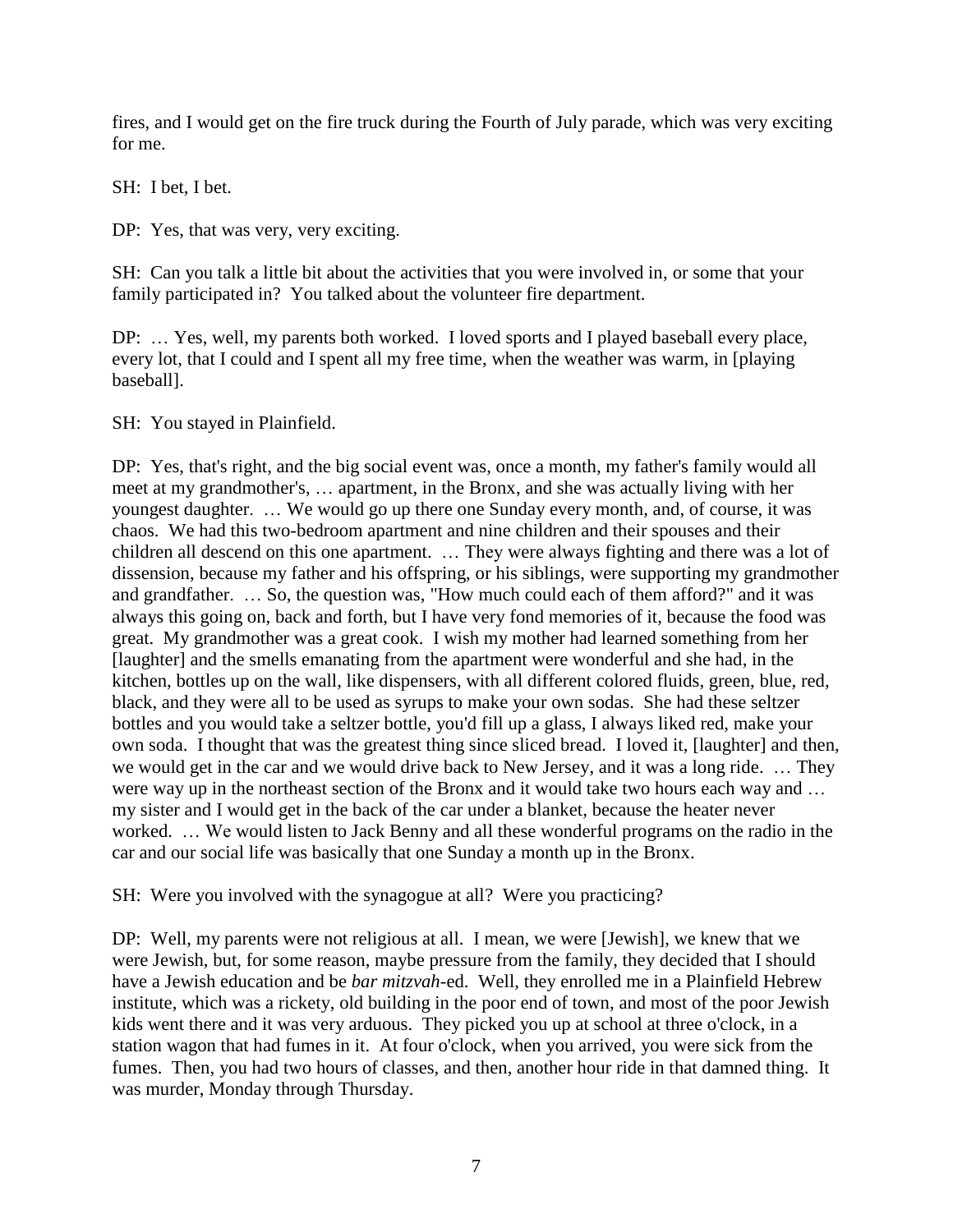#### SH: My word.

DP: And then, Saturday, I'd have to walk to the synagogue, which was, like, three miles, couldn't ride or anything, there was nothing to ride on anyway, [laughter] and go to these interminable services and I hated it, and the teachers used a lot of physical violence on the students. They would whack you pretty good. You know, they had these pointers and they'd point to the Hebrew letters on the wall and, if you weren't paying attention, they'd whack you, and I hated it. … There's this one woman, Mrs. Katz, I hated her with a passion, and so, in the second year, I started drawing pictures of her and she caught one of my pictures, which was not very flattering, and she grabbed me by the ear, pulled me out of my chair, dragged me into the principal's office, said, "Look what this little wretch has drawn." Because there should be no mistake, I had written "Mrs. Katz" underneath the picture. [laughter] So, they didn't see any humor in any of this and I was expelled. So, I said, "Okay, that's all right with me." So, I got home that night and I told my folks that I wouldn't be going back there anymore, they had expelled me, and I really didn't get any reaction. They took the news very quietly and I, very happily, after school, went and played and did all these good things. Two weeks later, my father announced at dinner that they had agreed to take me back, conditionally, like a probationary period, and I said, and I don't know how I screwed up the courage to say this, but I said, "I don't care what you do to me, I will never step foot in that place again." I didn't know what was going to happen. Well, nothing happened and I kept playing after school. [laughter] Two weeks later, my father came home and said, "I have enrolled you in the Reformed temple. You only have to go Tuesdays and Thursdays, you have to go to Sunday school and they don't use corporal punishment." So, I said, "I'll give it a shot." [laughter]

SH: Nice compromise.

DP: Yes. …

#### [TAPE PAUSED]

SH: Okay. How was the Reformed temple Hebrew school?

DP: It was interesting, because I was now going to Hebrew school with children of affluent families, who were merchants, physicians, lawyers, and so forth. So, whereas I was associating with all the poor kids, recent kids of immigration to [the United States], I saw a different lifestyle that I was not used to and it was very enlightening and I liked it, as much as I could like it. [laughter] ... In 1946, I was *bar mitzvah*-[ed] and the rabbi decided to retire, and I always thought that I had something to do with that, and his replacement *bar mitzvah*-ed my oldest son, and then, he retired, and I really think there's something going on there. [laughter] We had a very negative force in that temple, but, in any event, in 1946, in May, I was *bar mitzvah*-[ed], and then, my father announced that we were moving, that he and another merchant in town had decided to open a shoe store; wasn't exactly a shoe store. They were going to take a concession in a new department store in Long Branch, New Jersey, down the [Jersey] Shore, and he announced that we were going to move down the Shore, and then, move we did. … So, Thanksgiving that year, we moved to Long Branch and it was a whole learning experience for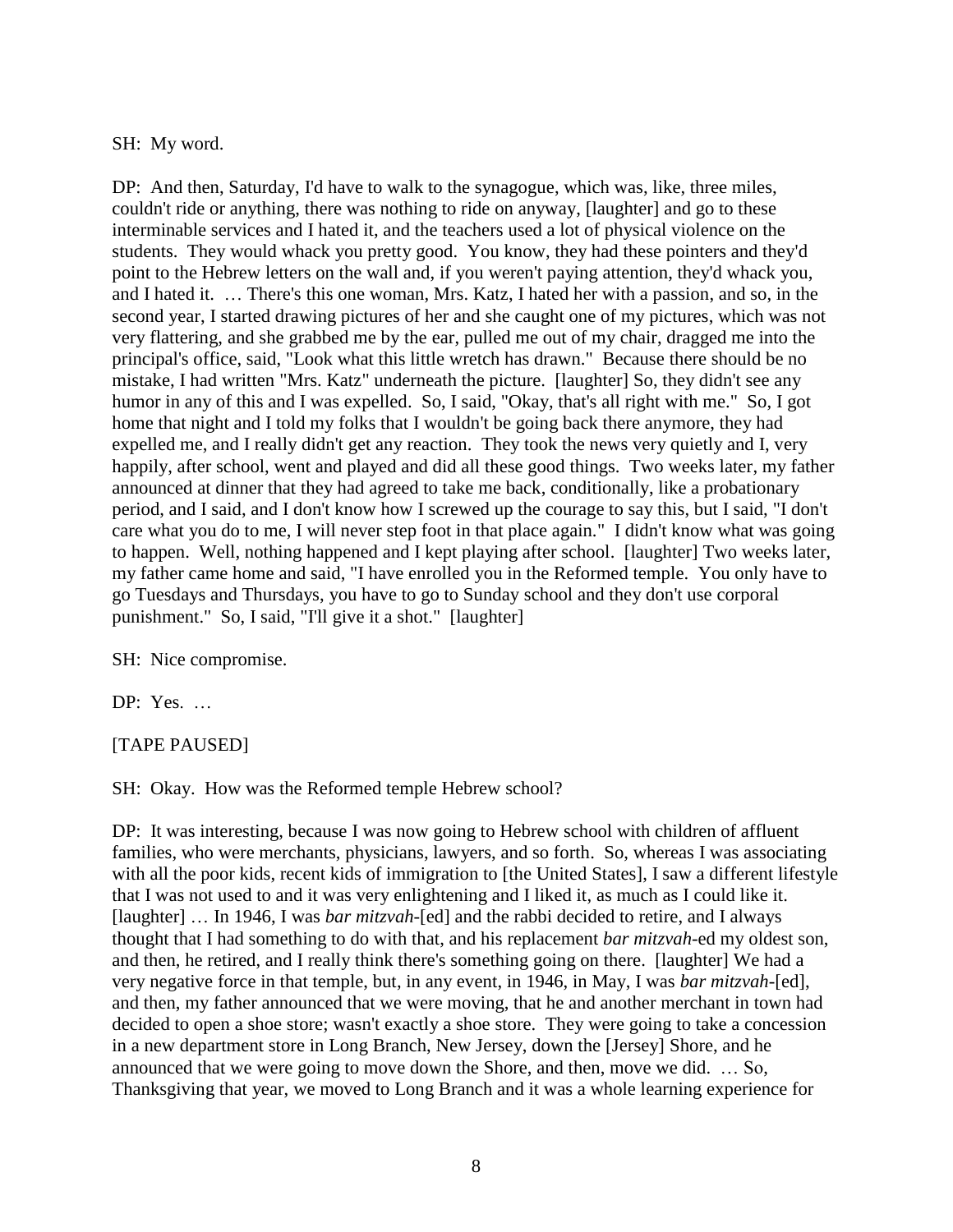me, meeting new kids. It's kind of scary when you move in the eighth grade, yes, but I enjoyed my years there. I met wonderful friends and loved the seashore and enjoyed my years [there]. My father, however, did not have a successful business and he had to go out of business the year I was graduating high school. So, financial conditions being what they were, any thought of college for me was out of the question, and my father wasn't really very supportive in my going to college, either. I think it was some of the resentment he held for not being able to further his education. So, I was faced with a dilemma as to what I should do and the Korean War had started and I decided that, if I went into service, I'd be able to get the GI Bill and get on to college.

SH: Where had you learned about the GI Bill? Was it something you learned about prior to graduation?

DP: … Yes, well, you know, the GI Bill in World War II, or after it, had really transformed the country. It may be the single largest influence on American society, in my opinion. It was a remarkable, forward-looking step. … Although I was never crazy about the American Legion, I learned that they were very instrumental in getting this through Congress, which always changed my thoughts about the American Legion, although I never joined a veterans' organization, and, with a war going on, I was quite certain, from reading and knowing what the mood of the Congress was, that they would reinstate the GI Bill. So, my father suggested, I said, "I want to join the Air Force," and he said, "No, flying's dangerous. Join the Navy." So, I wanted to please him. I joined the Navy, and then, I applied for Naval Aviation. [laughter]

SH: Before we get to that, I would like to back up and ask you a few more questions about your growing up years.

DP: Yes, sure.

SH: First of all, in Plainfield, you talked about your father being a volunteer fireman and your mother working for the police department.

DP: Right.

SH: Were they politically active at all?

DP: Yes. My father was a Democratic committeeman in Plainfield during that time. My mother worked as a volunteer at Camp Kilmer during the war, at the USO there, and, yes, they were very social-minded people.

SH: Do you remember when the news came out about the attack on Pearl Harbor?

DP: Oh, I remember it very well.

SH: Because you were at that age.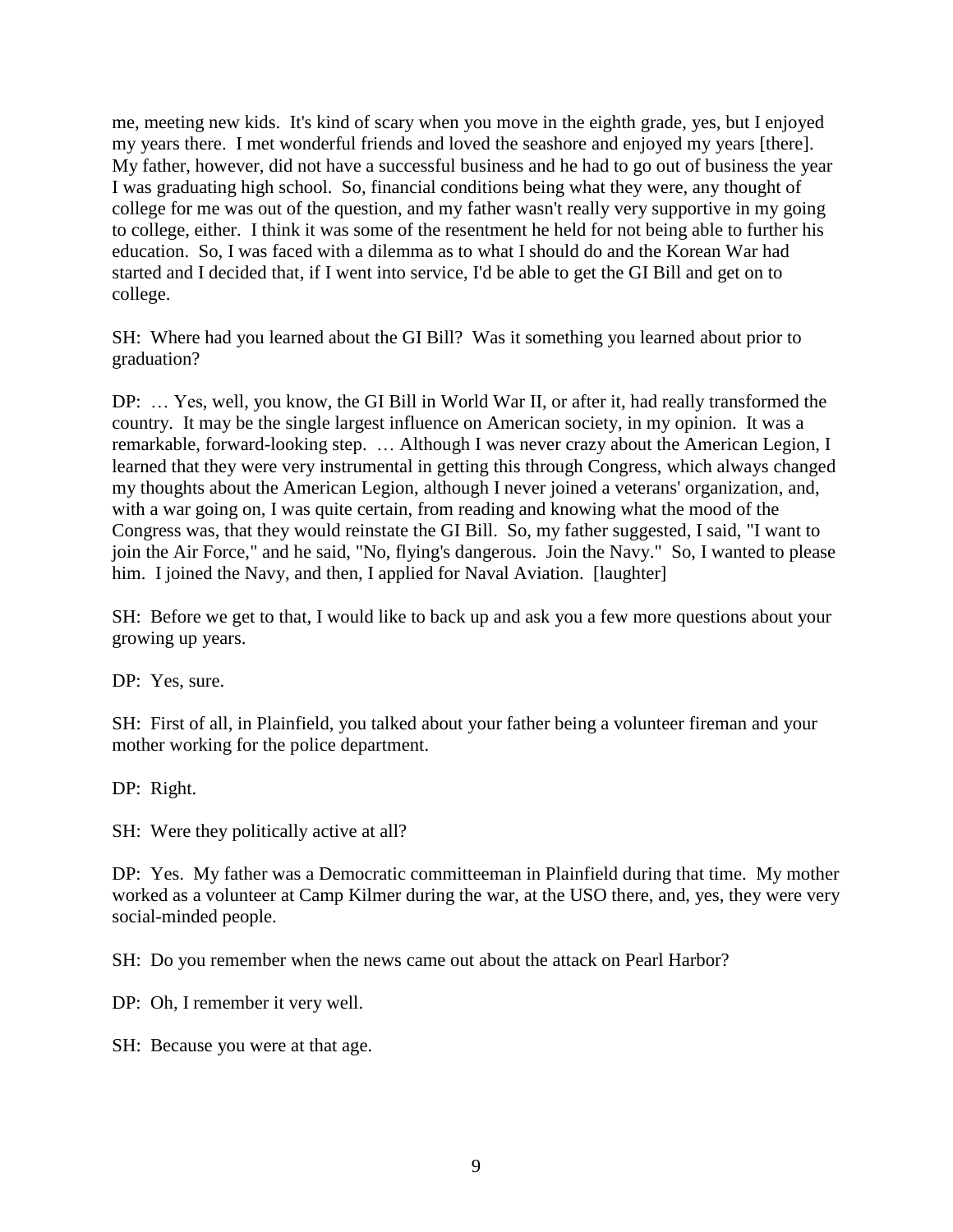DP: That's right. It was 1941 and I was eight years old and I remember it very distinctly, hearing the broadcast, as I can remember distinctly hearing the news of FDR's death. ...

SH: Do you?

DP: Oh, yes.

SH: What was the reaction within your school, your friends or the community to the attack on Pearl Harbor?

DP: Well, we knew something terrible had happened. Even as an eight-year-old, I understood that, you know. We were aware of what was going on in Europe, in the war there, and, now, we were in it up to our eyeballs and we had had a devastating defeat at Pearl Harbor and it was going to be a long, hard climb out of that hole, … but there was very fervent patriotism. I can't recall another time [like that], except maybe, you know, when I enlisted in the service, part of it was out of patriotism. I loved my country.

SH: That was what I wanted to see, if that was part of it.

DP: Yes.

SH: As a young man in school, do you remember the war bond drives?

DP: Oh, I knitted.

SH: Did you really?

DP: Yes, everybody had to learn to knit and we'd knit these squares that were sewed together for blankets and I would even take the knitting home. … I collected scrap iron. I never had any money and you could turn stuff in and get a few bucks, and I was always looking for scrap iron, anything that was recyclable. You could take the fat from the kitchen and turn that in, and my mother used to save the drippings from whatever she cooked and we'd turn that in, everyone. … I couldn't buy savings bonds, so, I bought savings stamps with that, and I'd get enough so that I could turn it in for a bond. Everybody was doing that.

SH: Was it part of a current events assignment or a part of the curriculum to talk about how the war was going?

DP: No, but we had air raid drills.

SH: Did you?

DP: And we would get in the hall and huddle for a period of time. So, we knew that this was for real, very [much so]. I remember that vividly, and there were air raid wardens, and, when the sirens went out, you had to get into your apartment and, at night, all shades were drawn, so [that] no lights could be seen. We painted half of the lights on our cars, which made driving at night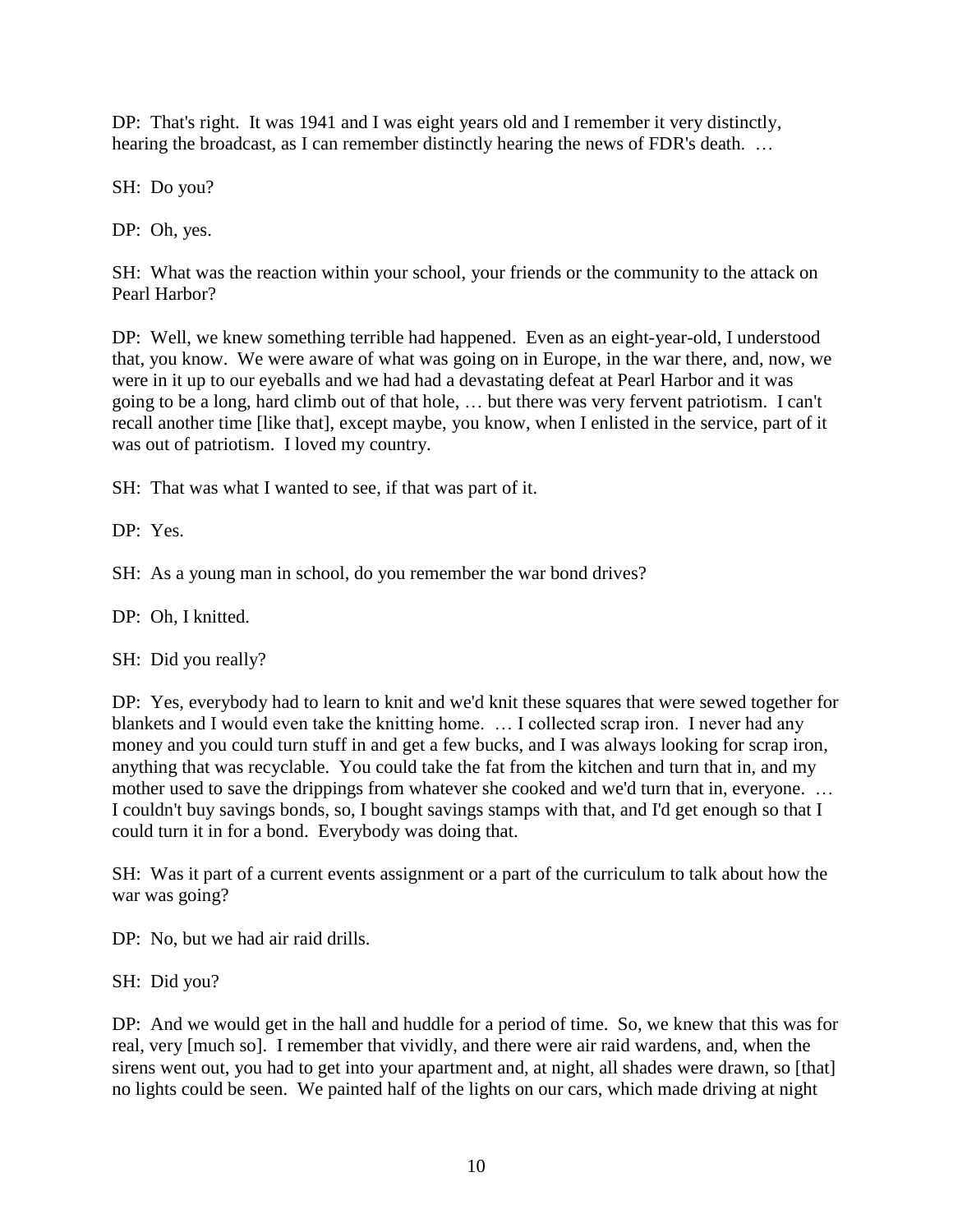very difficult, [laughter] and everybody was completely taken up with the war effort, [in] every way.

SH: Did you have a Victory garden? Was that possible?

DP: We did. It was a community [garden]. There were two apartment houses and there was a vacant lot next to it, and the men developed it and I would work in the garden. … We grew a lot of our own fruits and vegetables, absolutely. There wasn't anything that wasn't touched.

SH: Was there any activity that you remember your father being involved in? You spoke about your mother being involved in the USO.

DP: Yes. Well, he was at the firehouse often, because firemen of age were all in the service, and so, they needed older men to cover for them. So, he spent quite a bit of time there.

SH: Did he talk about how that impacted his business, because shoes were rationed?

DP: Yes, they were rationed. That's correct. It didn't seem to affect business in any way that I could tell. He wasn't making much money, and he never did. [laughter] So, that never changed. We continued to live a very, very quiet existence, although I would get maps. ... All the news with the battles that were going on in Europe, ... on the Russian Front, I would have maps and I would be drawing all of the [battle lines].

# SH: Really?

DP: Yes, and my cousin, who was in one of those photographs, was in Mark Clark's army in Italy, 1943, and I started writing to him, … because I figured he didn't know what was going on. [Editor's Note: General Mark Clark commanded the US Fifth Army in Italy.] I'd give him the standings of the National and American Leagues. [laughter] What did I know? He probably knew them better than I did. … I would decorate the envelopes for this V-mail [Victory mail] and I would show American planes shooting down German planes [laughter] and the FBI thought it might be some kind of a code. So, they came to visit us, to see what this was all about, see if there was a subversive at our house sending codes to Italy, but, when they found out that it was just an eleven-year-old trying to help the war effort, they didn't pursue it any further, but it was funny. The FBI actually did come and check me out.

SH: That is a great story, thank you. I am so glad I asked.

DP: Yes, yes.

SH: Are there others, before I ask about the death of Franklin Roosevelt, any reactions?

DP: Oh, the reaction was devastating. I was listening to the radio. It was April 12th, I remember it very well, 1945, and it was a cold day and I wasn't out playing. I was listening to my serials, you know, the children's serials, *Tom Mix* [*Ralston Straight Shooters*] and *Jack Armstrong, the All-American Boy* and *Hop Harrigan* and all these silly programs that I would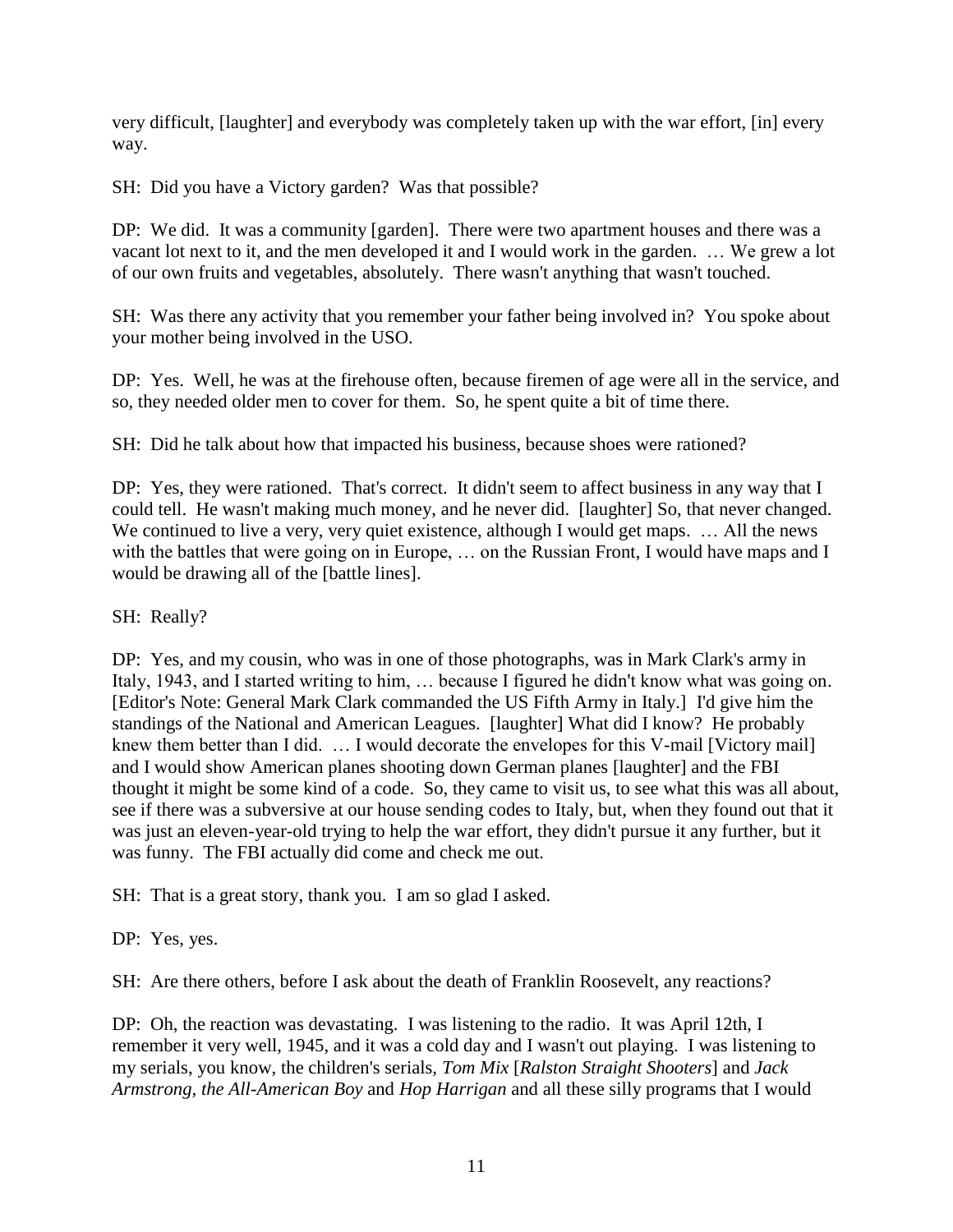listen to. … They broke in, it was maybe four-thirty in the afternoon, five o'clock, I'm not sure, to say that all regular broadcasting would cease because the President has died, and I ran out into the street and there were some people, neighbors, and I said, "The President's died. The President," and they said, "Shut up, kid, what do you know?" and I was aghast that they wouldn't believe me. … I kept screaming, "The President's dead. The President's dead," and then, when my father walked home from work, I ran to him to tell him and, of course, by that time, everybody knew and it was devastating news. It really was.

SH: Was there any commemoration at school, that you remember?

DP: No, I can't recall anything. I remember that my teacher was a Republican, an arch Republican, and she kind of was happy that he died. [laughter] Really, I mean, it's true. I can recall Mrs. Pilger and … I can recall the posters for Thomas Dewey, in 1944, against FDR.

SH: In the classroom?

DP: Yes, and her husband was a sales manager for Hires Root Beer and she had all these Hire's posters, different things, and she was distraught when FDR was reelected in '44 and she was very happy when he died. Well, you'd be surprised, a lot of people were.

SH: Were there any discussions in your family about their confidence, or lack thereof, in the new President, Harry Truman?

DP: … I never was able to discuss that. Events moved so rapidly, and then, the atomic bomb was dropped and that, I couldn't even understand what it was, but things … were moving so rapidly and it seemed like Truman really had control of the situation.

SH: Yes, because, a month later, the War in Europe ends.

DP: Yes, that ends in May.

SH: Was that something that was discussed in school at all?

DP: No, but there was a lot of celebrating.

SH: Was there?

DP: But, of course, as ... the news of the Holocaust came through, and so many people that I knew in the Jewish community had families over there that were wiped out, it was very sobering, because the ghastliness of it became apparent, because, during the war, you just didn't hear about that.

SH: That was what I wanted to ask. Was this something that was known?

DP: No, this was a secret.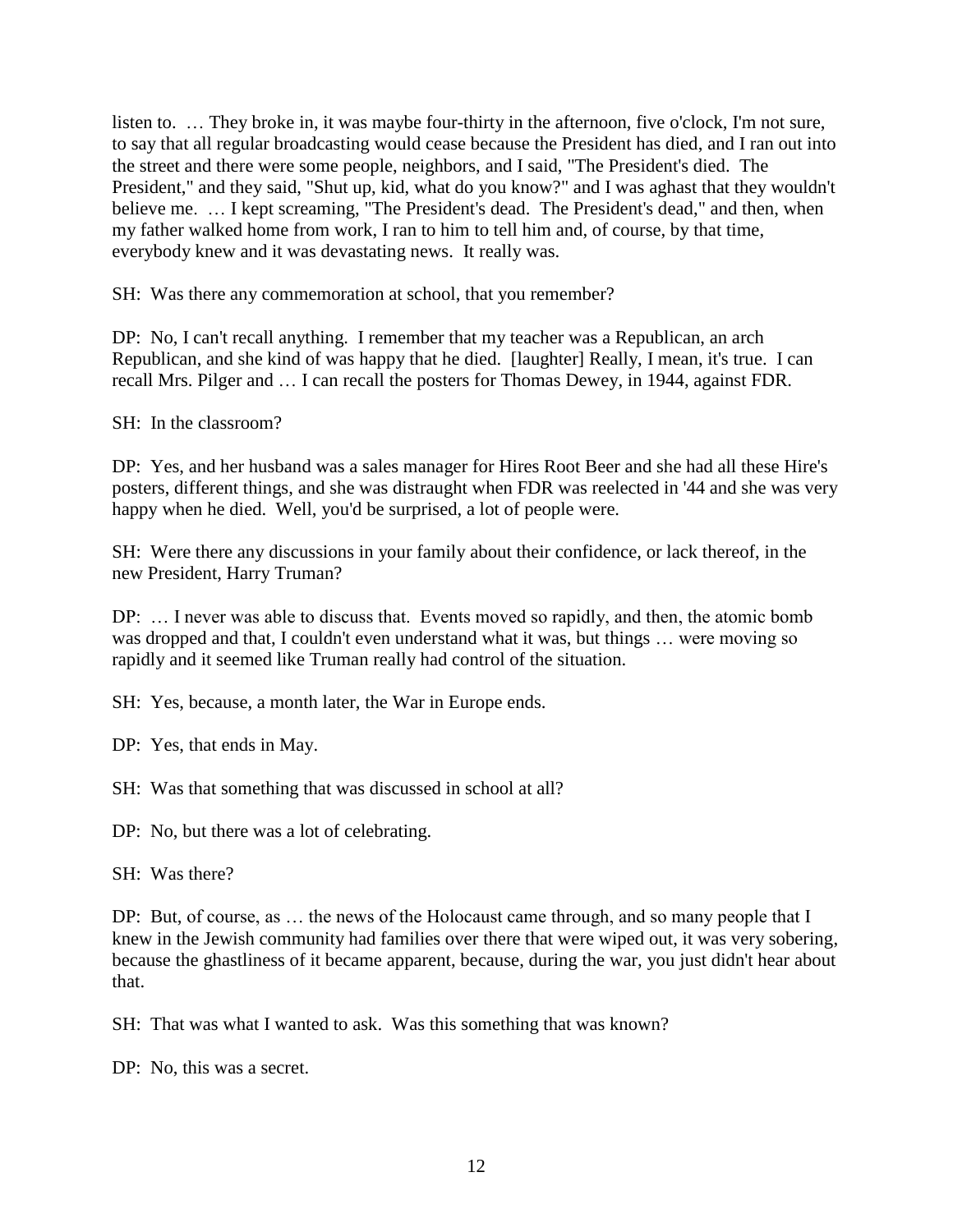SH: You did not find out until the war ended.

DP: That's right. It wasn't until after the war and Eisenhower released all the photographs and the reports that we realized the immense disaster that had occurred. …

SH: Did you have any extended family in Europe that you were aware of?

DP: No. They were all gone.

SH: Did you ever experience any anti-Semitism as a young boy?

DP: Oh, tremendous. I was in fights all the time, [had] rocks thrown at me.

SH: In Plainfield?

DP: In Plainfield, oh, yes. … The German-American *Bund* used to light fires up on the hills over in Watchung and we could see the fires from there and I had to fight for my life. … I was in a school with only a few Jewish kids and I was small and I was always fighting. [Editor's Note: The German-American *Bund* was an organization of German-American citizens that supported Nazi ideals prior to World War II.]

SH: What was the name of the school that you went to?

DP: I started in Bryant School and they closed that and built a new school, Barlow School, and then, that only went up to the sixth grade, and then, seventh and eighth, I was in Emerson. Emerson was on the east end of town, mostly Italians living there, a few black people, but mostly Italians. … Really, I had a tough time. I went to High Holy services in Plainfield and rocks came crashing through the window. … I was fighting for my life all the time. [laughter] It was very hard.

SH: Did you belong to any organizations, like Boy Scouts, or anything like that?

DP: Yes, I was a Boy Scout. I was a Cub Scout, and then, a Boy Scout, but, again, I joined the Boy Scout troop in the Jewish community center, and, when you had a "2" on your arm, for Troop 2, they knew you were Jewish, and we were fighting all the time. There was a Methodist church across the street and they had a Boy Scout troop there and we were in snowball fights with them and fights, rock throwing. It was a rough time. [laughter] I was walking home from school with a neighbor girl, [who] was a year older than I. She got hit in the forehead with a rock and I was throwing the rocks back at the kids, and I had fistfights. I had just all kinds of things going on, all the time.

SH: In the apartment building where you lived, was there any problem there?

DP: No. There were a lot of Jewish people in the apartment, but, in the surrounding streets and such, there was a lot of anti-Semitism. It was very rampant. ...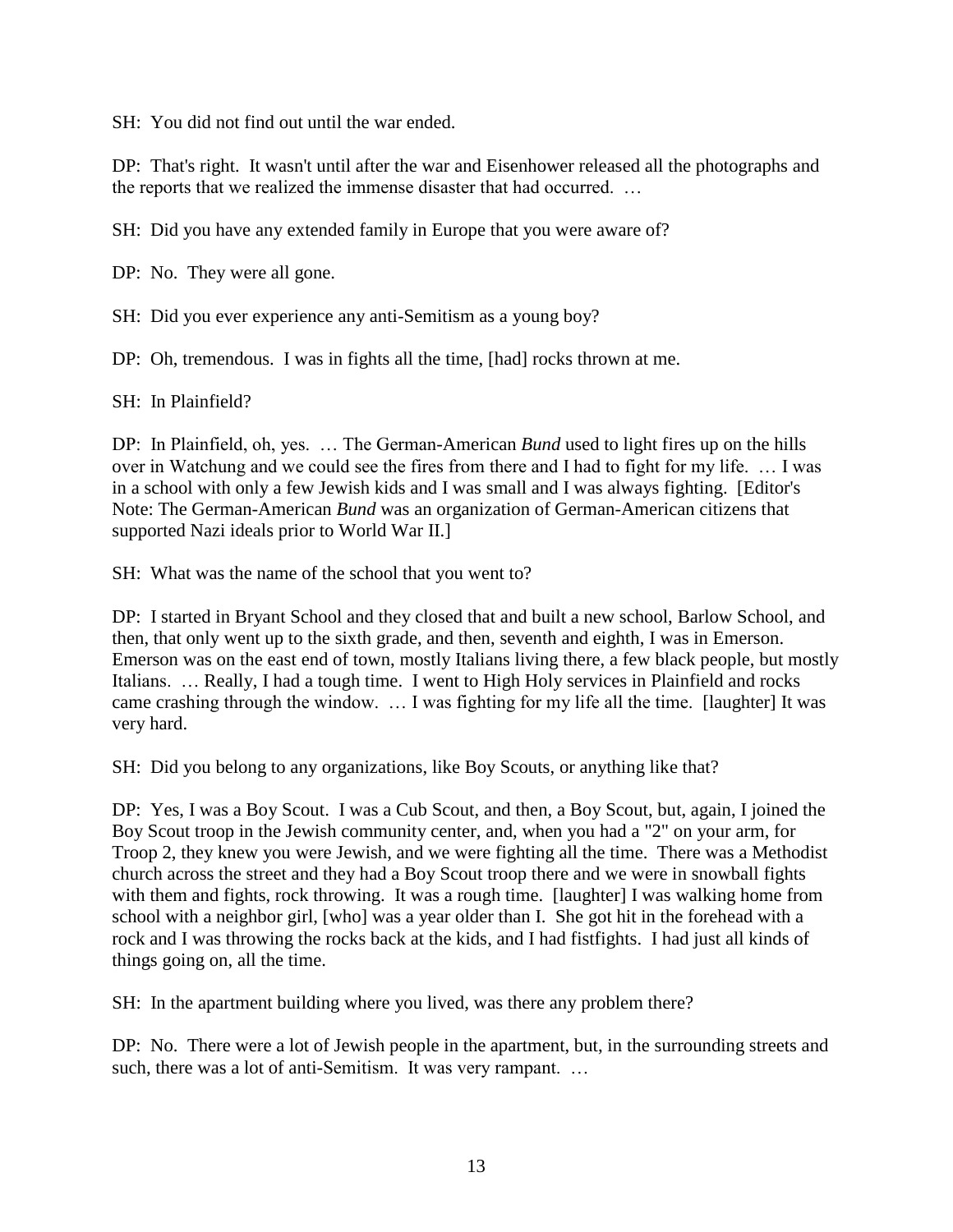SH: Emerson, you said, was an integrated school.

DP: Yes. There was … never segregated schools in Plainfield, and I had some good friends who were black, who went to school with me. One of them was Tom Campbell, Tommy Campbell, … ended up playing football at the University of Indiana. His brother, Milton, ended up winning the gold medal at the Olympics, in the decathlon. He was a hell of a nice guy. We were good friends, and then, Louie Molnar was the toughest kid in school. He was Hungarian. … Louie, for some reason, didn't like everybody trying to beat me up, [laughter] and he was a tough guy, so, he said, "Leave that kid alone." … I was a good athlete, and we'd go out in the yard and play ball and they would never let me play. So, Louie said, "Let the kid play," and I'd get up there and hit the ball. So, Louie was my champion. … Many years later, I went to Merrill Radio in Plainfield, to get my car radio fixed, and there's Louie Molnar working there, as a technician, and, now, I was as tall and heavy as he, because he stopped growing and I continued, and I warmly embraced him.

SH: That is great. That is a great story, thank you.

DP: Yes. [laughter]

SH: When you went to Long Branch, you talked about how difficult that was, to make that move as a young teenager. Did you get involved in things there?

DP: Yes, I did. In fact, it was a wonderful experience. When I was in the eighth grade, they had a drama club, and I wasn't particularly interested in drama, but the drama club consisted of twelve girls, not a boy in the thing. [laughter] I said, "You know, that's the kind of club I'm interested in," because I was girl crazy. So, I joined the drama club. My buddies said, "What are you doing that for?" I said, "I got my reasons." So, we go to the drama club. All of a sudden, the teacher says, "Next Wednesday, we're going into New York, to see a show." "Okay." So, 1947, we, the twelve girls and I and the teacher, get on the bus to New York and we get there, we go out to lunch at Toffinetti's, which is no longer there, and we walk over to the Majestic Theater. … We're in the last row of the second balcony, and that's a big theater.

SH: It is.

DP: And we see John Raitt and Jan Clayton in; what's the show? Rodgers and Hammerstein, *Carousel.* ... I sat up there in the balcony, crying like a baby, terribly moved by this experience, and I was hooked. The theater became a love of mine and we continued to go to the theater frequently. I saw Katharine Hepburn on Broadway, in *As You Like It*. I saw so many shows and I just became an advocate of the theater, which has stayed with me all my life.

SH: Wonderful. Did this theater group that you belonged to in Long Branch go to New York again?

DP: Yes, we continued to go once a month, into New York, to see a show. It was fantastic. I loved it, and then, there was another club, and I experienced ballet, which has been a lifelong love of mine. Now that I'm not living here [New Jersey] anymore, I subscribe to the Miami City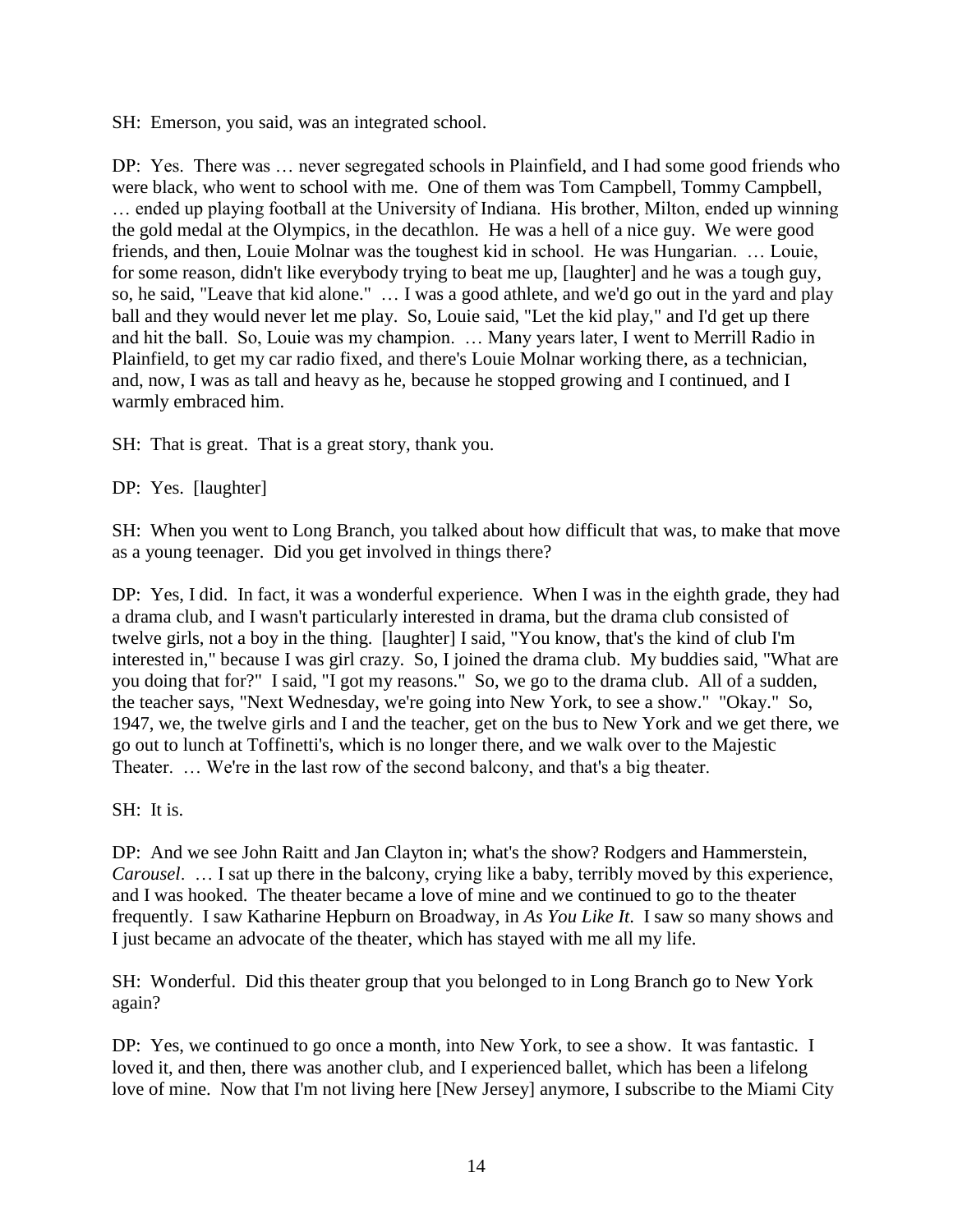Ballet, which is a wonderful company, run by Edward Villella, who was such a great star. ... I saw dance so often in New York and … I was exposed to opera and classical music, and these have all become great loves of my life. I teach an opera course in Florida now.

SH: Do you really?

DP: Yes, for my community. I present an opera every Wednesday night. I give a talk to explain it, and then, we have a DVD, in our clubhouse, and we show an opera every Wednesday night.

SH: I need to join your class. [laughter]

DP: I'd love to have you, just come on down.

SH: Before we start talking in depth about Long Branch, I wanted to ask you about the end of the war. What was the celebration like in Plainfield?

DP: Well, I can't really answer that, because my parents decided to spend a couple of bucks and sent me to Boy Scout camp in Glen Gardner, New Jersey. … It was a horrible experience, because I had this "2" on my arm and guys kept wanting to beat me up, because I had a "2" on my arm. [laughter] So, they moved me out of the village where Troop 2 was and they put me in a different village where there were no Jews. … I lived in a tent with this other kid and we became fast friends, because he didn't know I was Jewish, and then, when he found out … and his father came to pick him up that Sunday, he said, "Dad, what you told me about Jews is all wrong. Don's a Jew. He's a nice guy." His father said, "Don't you ever talk to him again." That was the attitude, but it was that week that Japan surrendered. So, the camp director called everybody out and said, "The war is over. Go back to your bunk." So, I never experienced the jubilation of the end of the war. I missed out. [laughter] I was really annoyed, too. I imagine it was quite a celebration.

SH: You talked about the GI Bill. Did you see a lot of people coming back from World War II and taking advantage of the GI Bill?

DP: Oh, absolutely. I knew many people who had come back, were in college, had graduated from college, all as a result of the GI Bill.

SH: Did your cousin take advantage of that?

DP: Yes, as a matter-of-fact, several of my cousins went to college as a result of that, who would never have gone otherwise, yes.

SH: That too must have had some impact on you recognizing the benefits of the GI Bill.

DP: I didn't need any support for that. I had very clear ideas on what I wanted to do with my life, and it included higher education. … I didn't care what I had to do. By hook or by crook, I was going to get there. So, I took advanced courses with USAFI, Armed Force Institute, I took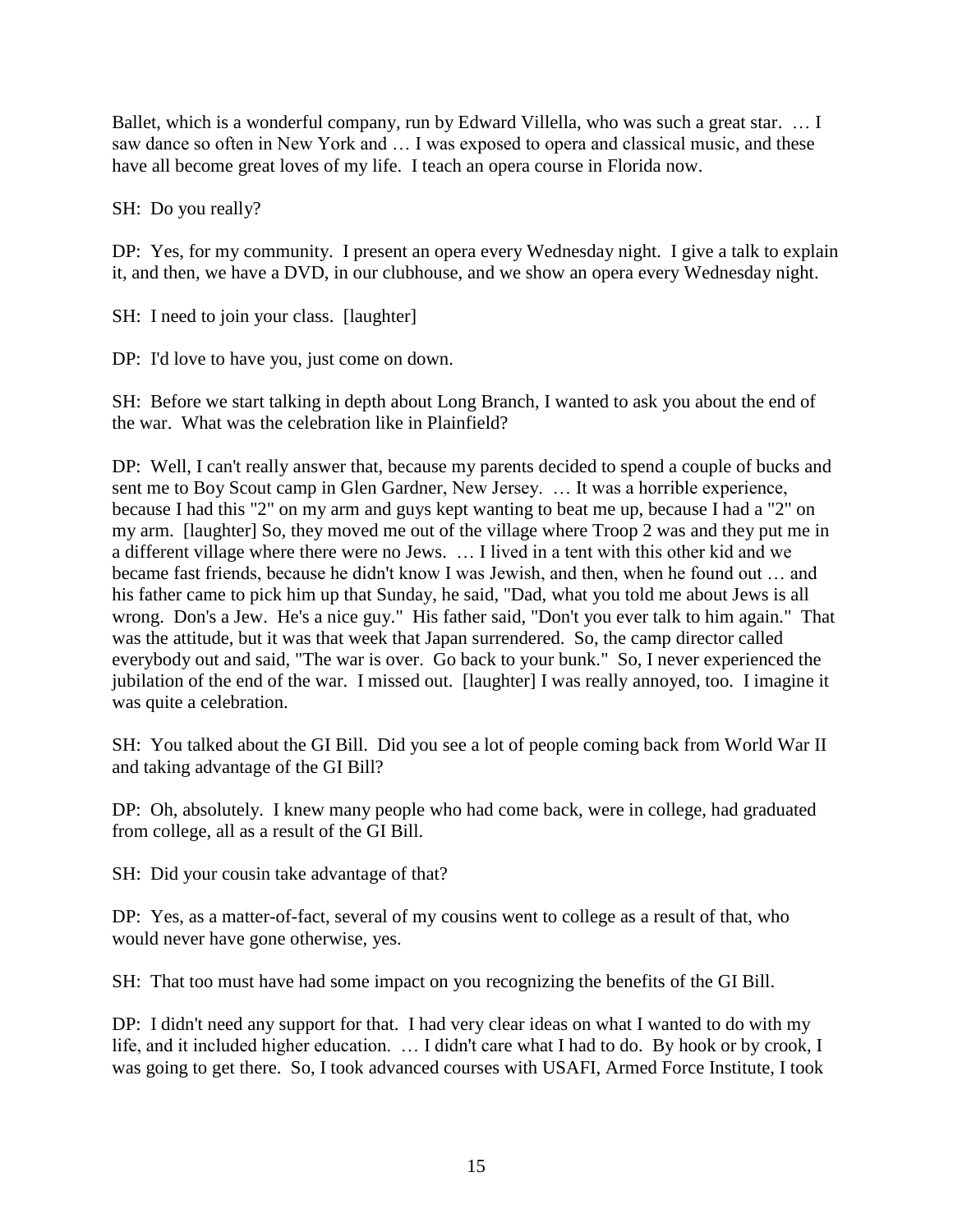college courses while I was in the Navy. I went through the library on the base and I read everything that wasn't nailed down, and I was educating myself.

SH: When you were in high school in Long Branch, were there any mentors that you remember?

DP: Yes, with Mrs. Goldstein. [laughter] She was also my advisor and she pulled me into her office, when I was a junior, and she said, "I don't know what I'm going to do with you." I said, "What?" She said, "We just got your scores back, you know, and you're in the ninety-ninth percentile and you're a low 'B' student. I said, 'What the hell are you doing?'" I said, "Well, I'm more interested in girls and sports than school." She said, "Well, it's time to change. I want you on the honor roll, and you'd better get to work." So, I did and I ended up in the honor society and in the honor roll. … I did just what she told me to do.

SH: Did your sister make that move to Long Branch?

DP: Yes, and I resented the fact that my parents discouraged her from taking a college prep course. They insisted she take a secretarial course, and that infuriated me. … She would do anything my parents said, and so, she never went to college, and it upset me enormously.

SH: You talked about being involved in sports. Were you on the sports teams in Long Branch?

- DP: Yes, I was on the baseball team. ...
- SH: Did you have afterschool jobs?
- DP: Oh, sure, I needed it.
- SH: What did you do?

DP: I worked in the shoe store for my father, sold shoes, Thursday nights and Saturdays, but I never had any money. So, I was in an auto accident. We're coming back from a football game. I was on a truck. It tipped over. I broke my jaw. I was in the hospital. So, I had to get all kinds of reconstructive surgery, and my father said, "We can't pay for this, so, I'm going to take the eleven dollars a week that I pay you for working in the store and I'm going to pay it to the dentist for the next two years." So, I didn't have any money. [laughter] So, I had to resort to whatever I could, and Long Branch had a West End [neighborhood], where well-to-do people vacationed over the summer, and they had some very exclusive swim clubs there. … So, my buddies would sneak me in and we would have gin rummy and poker games in the cabanas, and I would win enough money, playing cards, to support myself. [laughter] That's how I did it. You know, you've got to do what you've got to do.

- SH: It was fun, right?
- DP: It wasn't fun; it was work.

SH: Was it?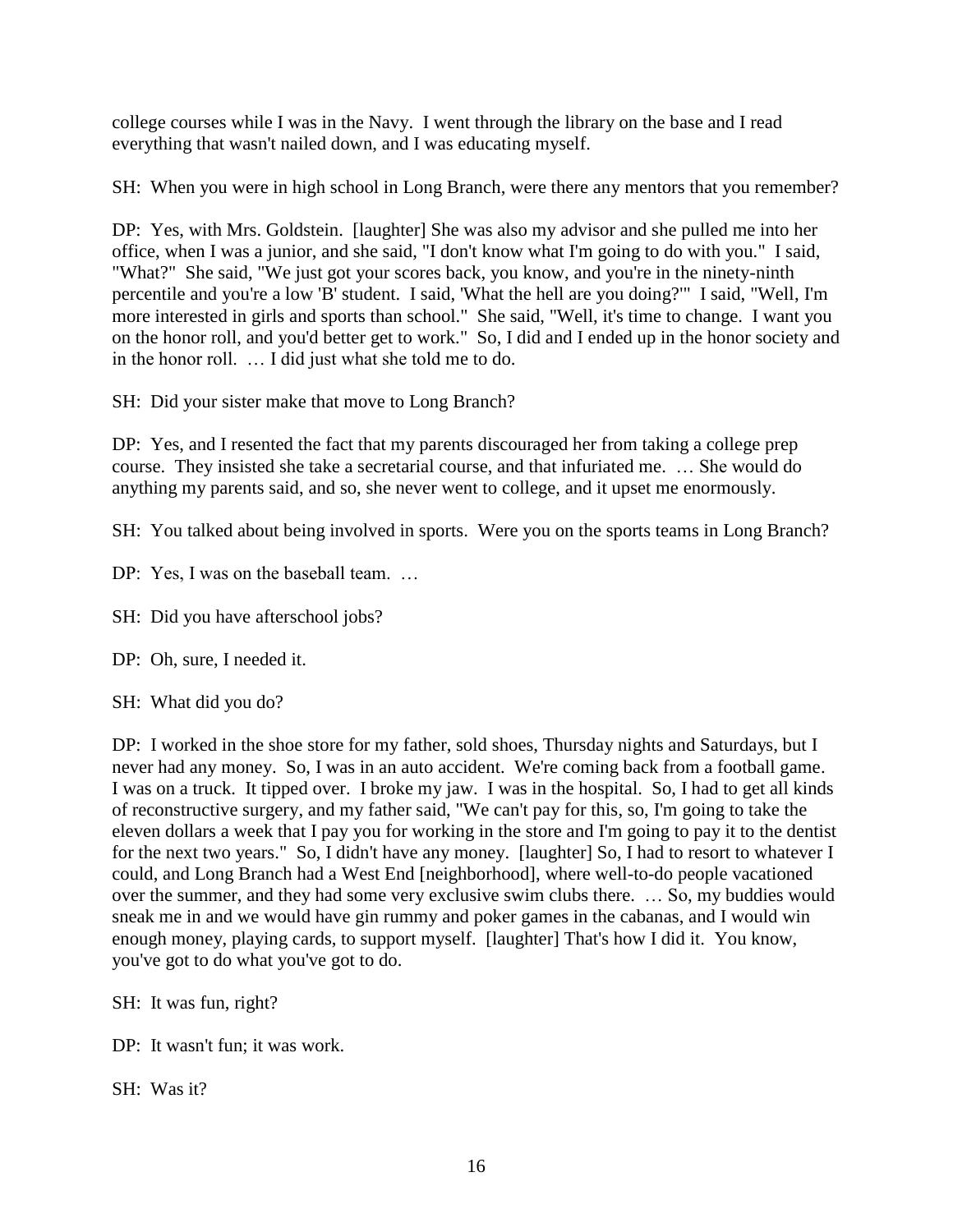DP: Oh, yes. I will never play cards for money, although I'm a very good card player, because, then, it's work. I will not do it. … In Florida, we have a rummy game every afternoon at the pool. The loser gets to wear a hat with an "L" on it; no money's exchanged. I will not gamble. I love to go to the races. I'll bet on the horses, because, then, … that's a different animal, but I won't play cards for money. [laughter]

SH: What else did you do in Long Branch over the summers?

DP: I worked.

SH: You worked for your dad. Would you have to work more than just Thursday and Saturday?

DP: Oh, no, I worked full-time. One summer, I worked in the department store's fur vault, and that was an adventure, because it was freezing cold in there and you had to climb up on these racks and bring these fur coats down. So, you had to learn to tell fur by feel, because you couldn't see up there. It was dark.

SH: Oh, my.

DP: And I swung around like a monkey on these bars, retrieving fur coats or putting them up there, did that for a whole summer. I did whatever I had to do. You know, you just do what you got to do. [laughter]

SH: What was the name of the department store?

DP: Vogel's Department Store, no longer there.

SH: You said you were girl crazy.

DP: Oh, God, yes.

SH: In the West End that you talked about, were there many girls there?

DP: Yes, there were girls there and I was chasing them as best I could. Yes, that was a passion of mine, chasing girls. I never quite got over it. [laughter]

SH: Could you tell me about your favorite subjects in school?

DP: I was good at everything, really. I was an excellent math student. I loved English. I loved to write. There was nothing I didn't like.

SH: Did anyone suggest that you take the exam for the State Scholarship?

DP: No. The assistant principal, a guy by the name of Melvin Rawn, had gone to Colgate and he wanted me to go to Colgate. … When the various schools came to college night, or whatever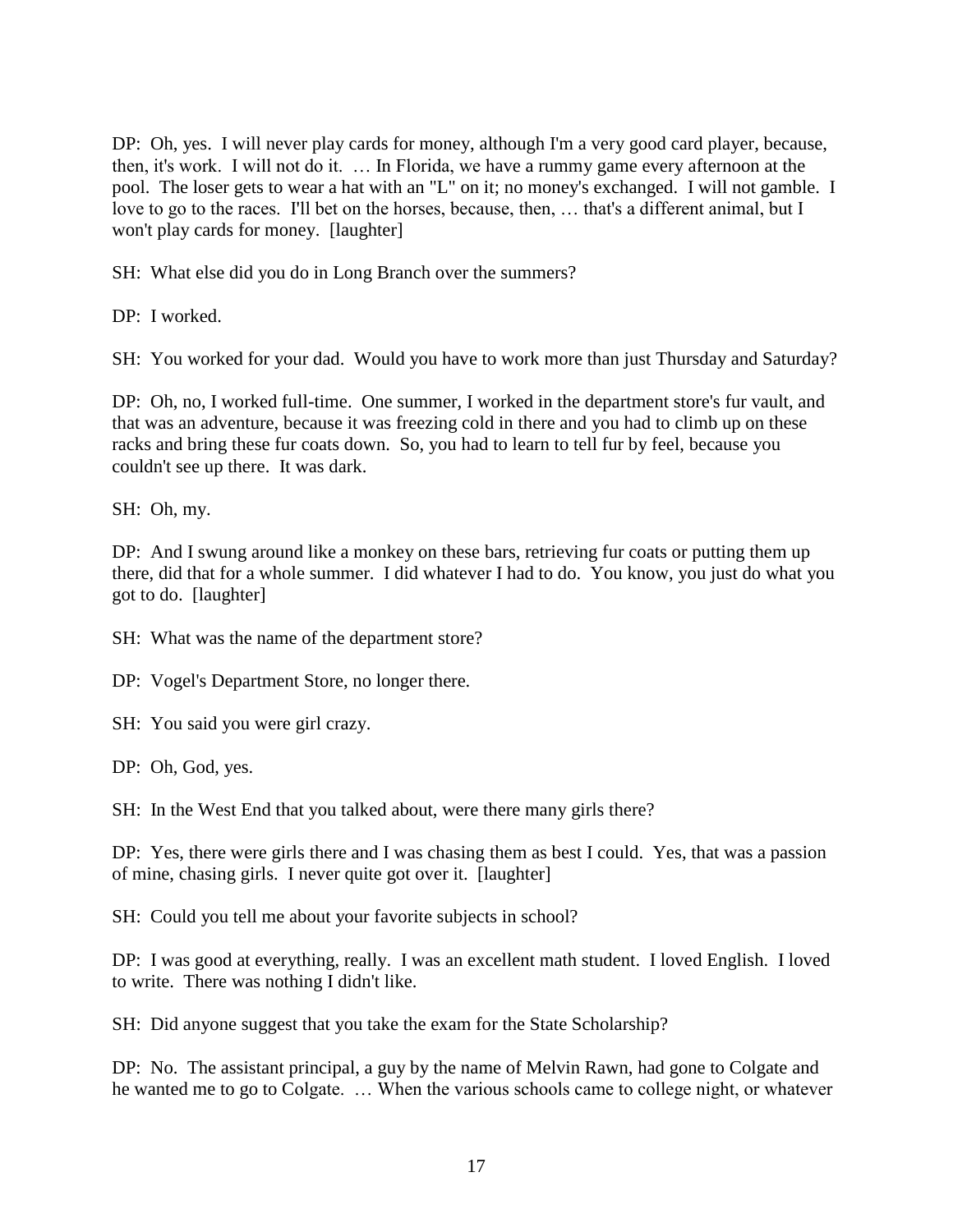you want to call it, he made sure that I sat down with the Colgate people, and I really wanted to go to Colgate, and I sat down with the Rutgers people, too. My father said, "Forget this stuff. Come on, this is a pipe dream," but, yes, I sat down with Colgate and with Rutgers that night.

SH: Before you graduated from high school, you were already planning on joining the military.

DP: Yes.

SH: How did you find out that the Korean War had broken out? What grade were you in?

DP: I'm a junior in high school.

SH: Just finishing your junior year, right?

DP: Yes. Well, you just had to read the newspapers and … watch TV and listen to the radio. We were in a war again. ...

SH: Did you have television at that point?

DP: My father, … our first television set, we got in 1950, when I was a junior. I was spellbound by it.

SH: Were you?

DP: Yes. Everybody had a TV but me, [laughter] and, all of a sudden, we had a TV, because the guy next-door had an appliance store and they did some kind of swap. I don't know how many shoes he got or whatever it was, but we ended up with this Motorola sixteen-inch, black-andwhite television, and that was really something.

SH: You talked about your love for opera and the theater, but were there places for you to perform?

DP: … I acted, yes. I was in several amateur productions. I was in *My Sister Eileen* and I was one of the Portuguese sailors and I did whatever I could, but I was interested in the theater. I had a good singing voice, I loved to sing, and I pursued all of that. I sang in school and I was always very interested in that and I became fascinated with classical music and became a student of it, really, and, by the time I got to Rutgers, I could really go to music classes here and really enjoyed them. …

SH: What did you think when the Korean War broke out?

DP: I said, "Uh-oh, here we go again, and I'm going to be in it this time. My dad missed the Second World War, but … this war is my war," and friends who were just a year older than I were already being drafted. … I have flat feet and I said, "The Army … and I are not going to get along with my flat feet," and that's when my father suggested that my thoughts of the Air Force were inappropriate, I should think about the Navy, and I enlisted in the Navy.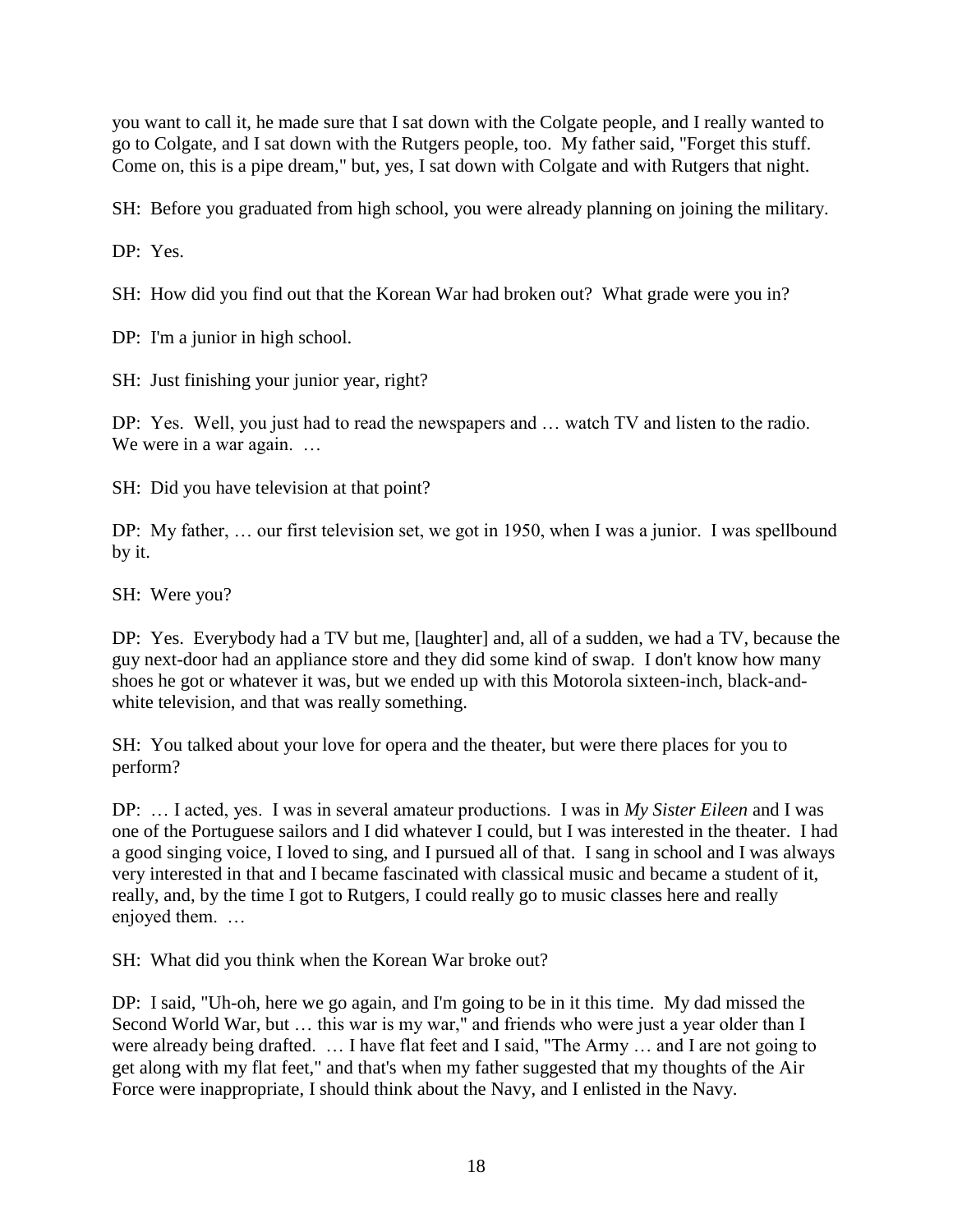SH: Did the recruiter come to school or did you go to the recruiter?

DP: No, I went to the recruiting office.

SH: At that point, did you know you would be in Naval Aviation?

DP: No, but there was another fellow I knew who was enlisting who was very keen on naval aviation and he said, "[When] we get down there to boot camp, we're going to get into Naval Aviation."

SH: Was it because of your proximity to Lakehurst, New Jersey?

DP: No, I'd always been interested in flying. …

SH: What do you think made you interested in flying?

DP: It's, I guess, adventure in my soul and the fact that, in my short life, I had experienced very little [adventure]. I hadn't been to any place but New York and New Jersey, I hadn't seen the world, I hadn't seen much of anything. [laughter]

SH: I just wondered whether it was the figure of the fliers from World War II or Charles Lindbergh that inspired you.

DP: No, it certainly wasn't Lindbergh. [laughter] No, it was just the romance of flying.

SH: There were these wonderful posters of the airmen and I thought that could have something to do with it.

DP: Oh, absolutely, and this was before the jet age. There were no jet planes then, yes.

SH: When you enlisted, how much time was there between your enlistment and when you had to report for duty?

DP: I enlisted on the basis that I could report after my graduation.

SH: You went, actually, before graduation.

DP: Yes, I went before graduation. That's right.

[TAPE PAUSED]

SH: You graduated in May of 1951.

DP: June.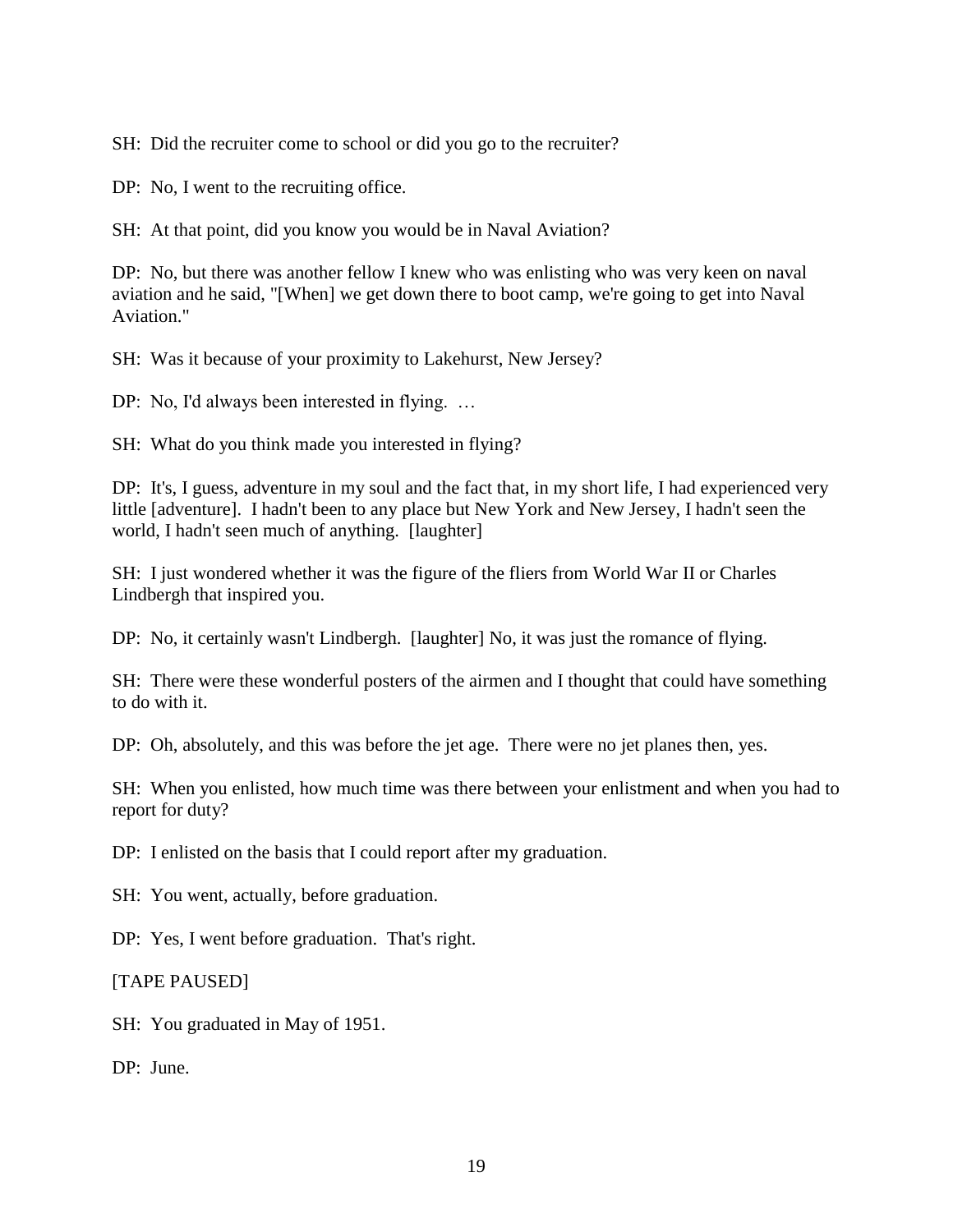SH: June 1951, okay.

DP: And, on the 12th of June, I went to the recruiting office. They put me on a train. We went to Philadelphia, had a physical, was sworn in. I had anticipated going to Great Lakes or San Diego, but they'd opened a new training station in Bainbridge, Maryland, put me on a train and there I went.

SH: This was brand-new, the reopening of Bainbridge, correct?

DP: Yes, it had been opened in the Second World War and closed, and then, reopened when the Korean War started.

### [TAPE PAUSED]

SH: You mentioned that it had been reopened. Please, continue telling me about the station in Bainbridge being reopened.

DP: Yes. I ended up in Bainbridge, which is on the Susquehanna River, not that far. … They checked me in, put me in a barracks, and then, the process began, chopping off all my hair [laughter] and getting used to Navy life. ...

SH: Was your friend who enlisted at the same time as you still with you at that point?

DP: No.

SH: No? Okay.

DP: No.

SH: You lost him.

DP: I lost him in the shuffle. ... The guy's name was Burkein, who was a first class petty officer, who was our company commander; he made it very clear that he hated Jews. I said, "Oh, boy, here we go again." [laughter] … At that time, the dog tags had your religion on them. So, I said, "Well, it's going to be a rough time," but he didn't realize I was Jewish, fortunately for me, but two other guys, from Brooklyn, had Jewish names and they were from Brooklyn, so, right away, he knew they were Jews, and he made their lives hell. It was just awful. Every latrine that had to be scrubbed, every rotten job, he'd pick these two guys. … I really felt so bad for them, and I knew that if I opened my mouth, there'd just be three of us instead of two. [laughter] So, I kept my mouth shut and I had no particular problems. … Then, they give you an examination that's really an IQ test, I guess, more than anything, and, at that time, the Navy asked your religion on all the forms. So, I put down Jewish, and I'm sitting next to this kid from Brooklyn and he looks over and he says, "Hey, you're Jewish?" I said, "Yes." He says, "Why isn't he beating your chops like he's beating ours?" I said, "Because he doesn't know, and let's keep it that way." [laughter]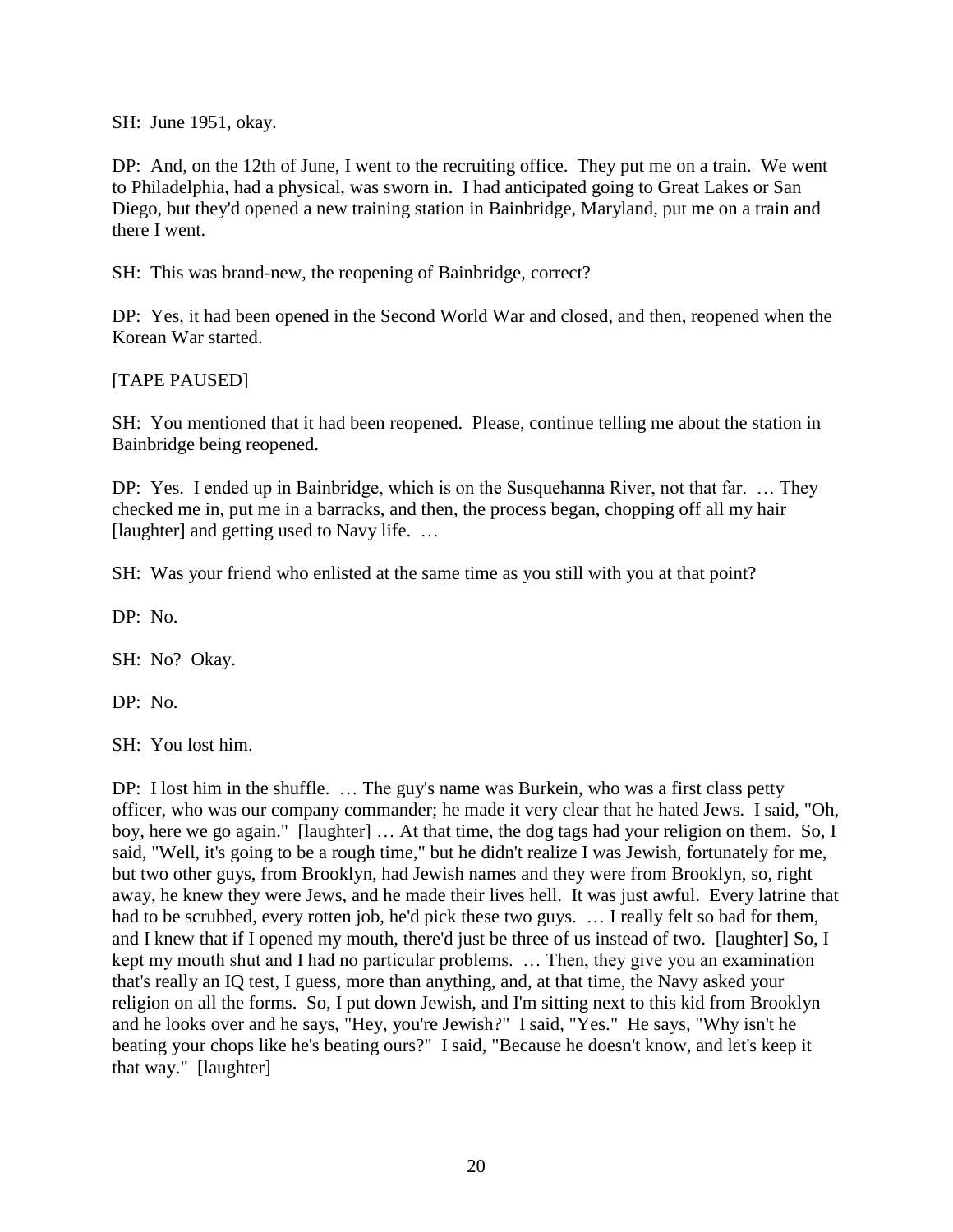SH: Oh, my.

DP: So, anyway, I got very high marks on the test. ...

SH: Where was the company commander from?

DP: He was from Tennessee, and I don't know what his first name [was]. He only used initials. I think it's O.J. (Burkett?) … or Burkein, and I don't know what O.J. stands for. It doesn't stand for orange juice. [laughter] I don't know, … and he spoke with this Tennessee drawl. He was a real Southerner.

SH: Were there others in the company who were also anti-Semitic, or was it just him?

DP: He was the biggest problem. I never had any real problem with some of the other guys. ...

SH: Were they from all over the country, mostly?

DP: No. Mostly, they were from the Pennsylvania/New Jersey area, but we had some Southerners, too. I got to know a kid from Georgia and he hated Yankees. He didn't [care] if you were Jewish or not, he hated you, and we kind of developed a friendship. … I asked him, "Why are you so very much in a state of anger when it comes to anyone north of the Mason-Dixon Line?" He said, "There's a very good reason." He said, "My great-granddaddy's farm was in the path of Sherman's March to the Sea and they destroyed the farm, burned the farmhouse down, destroyed the crops and moved on, and that's in our family and we're not going to forget that for a long time." … As it is, I've just been reading Doris Kearns Goodwin's book on Lincoln [*Team of Rivals: The Political Genius of Abraham Lincoln* (2005)] and I just went through a section this morning where she describes how the scars are still open from that march of Sherman to the sea. So, that was kind of interesting. [Editor's Note: Union General William T. Sherman's March to the Sea occurred during the American Civil War. After taking Atlanta, Georgia, General Sherman decided to march his forces to Savannah, Georgia, and destroy every building, crop and livestock in his path.]

SH: You actually experienced this.

DP: Yes, I did, but my bunkmate was a Pennsylvania Dutchman, Jacob Lutz, German. … We had a twelve-hour pass and he took me to his farmhouse, out in the Pennsylvania Dutch Country, and I never ate food like that. I didn't know what I was eating. It was so rich and delicious, but I didn't know what it was, [laughter] because, again, my diet had been very, very limited in what my mother offered at our table.

SH: You thought the Navy food was good compared to yours.

DP: Oh, it was.

SH: Now, you have had the Pennsylvania Dutch cooking.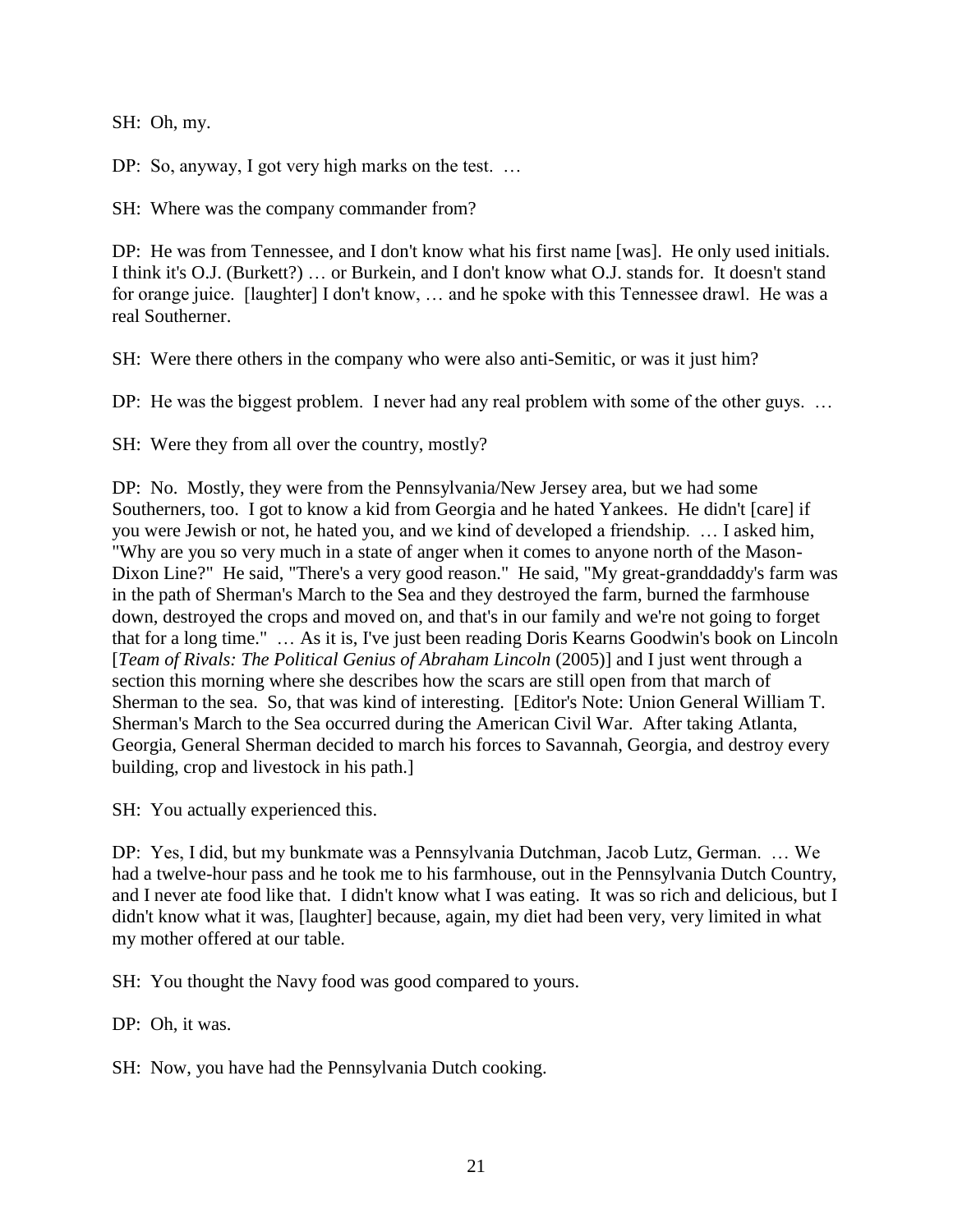DP: The Navy food was very good, particularly in my later naval air stations that I stayed at. The food was good.

SH: That was top of the heap when it comes to food.

DP: Yes, they are, yes, except for the submarines. I've been there, too.

SH: Have you?

DP: Yes.

SH: You did well on this exam. Was boot camp six weeks at this time?

DP: No, it was twelve weeks, I believe, at that time, twelve-week boot camp, and, at six weeks, they had a visitors day. My parents drove down from Jersey.

SH: Really?

DP: Yes, visited me, in my little sailor suit. My mother looked at me and she cried. I had lost weight, and I was skinny to begin with. [laughter] … After twelve weeks, you were off to assignment and I requested airman preparatory school and, with my marks, they said, "Fine."

SH: Did you hope you were going to fly? Was that what you originally wanted?

DP: Yes, absolutely.

SH: Okay.

DP: So, they put me on a train and they sent me to Jacksonville, Florida, and I was very, very upset. There was a young, bright African-American who was in our company, who wanted to be a yeoman. A yeoman's like a secretary, and they sent him to steward school, and it upset me so. He was in tears. So, Truman may have officially desegregated the service, but the Navy was not desegregated at that time, and it infuriated me. [Editor's Note: President Harry S. Truman officially desegregated the US Armed Forces in 1948 with Executive Order 9981, but *de facto* segregation persisted in some areas for years afterwards.] My social conscience was raised. You know, I'm being picked on as a Jew; here's this poor kid, he doesn't even stand a chance.

SH: Where was he from? Was he from New Jersey?

DP: He was from somewhere in Pennsylvania, eastern Pennsylvania, nice boy, bright. Then, we get on a train at Jacksonville and I see [the] "Jim Crow" South along the tracks, the poor blacks living in abject squalor and poverty. Oh, that really upset me. So, my social conscience is getting raised and raised and raised. I'm outraged at that, and, now, I'm …

SH: What about the train that you took down?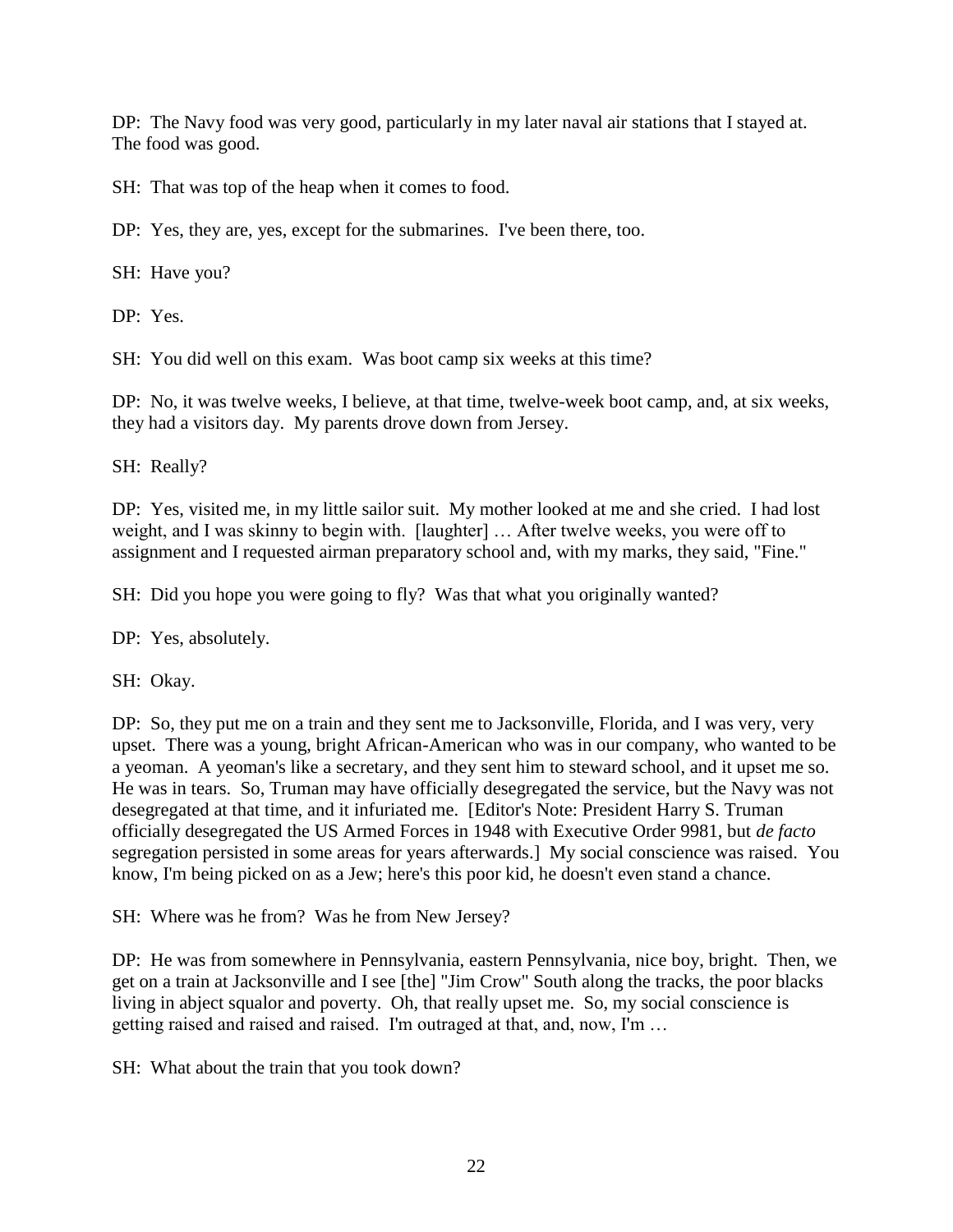DP: It was a troop train. In fact, they put me in for KP [kitchen patrol] duty. I peeled a whole bunch of potatoes on that train, [laughter] because it was an overnight train. It was a Pullman train. … As we came through the South and I saw all these hovels along the tracks, I was so upset, and that always stayed with me, a sense of social justice.

SH: Where would they stop the train? Was it a nonstop train?

DP: It didn't stop. It just kept going, but you could just look out the window and just see the squalor and the poverty of these black people living by the tracks, mile after mile, through the Carolinas, through Georgia and into Florida. It's just horrendous.

SH: What did they have you do in Jacksonville?

DP: I went to school.

SH: On the base?

DP: We were at the naval air station and they had airman preparatory school, which was eight weeks of evaluation as to what your talents are. … It was a refresher course in mathematics. We studied courses in aerodynamics, science, a whole variety of things. … You got graded, just like [when] you went to school, and it was just like school. You went to class, eight to four, and then, you marched back to your barracks and that was it. … They introduced you to the various ratings that are available in aviation, and I was interested in electronics. So, I applied for aviation electronics school.

SH: You decided not to try to be a pilot.

DP: Well, a pilot, I couldn't be, because I was an enlisted man and there was no way I could be a pilot, but I could be a crew member, and that's where I was headed.

SH: They would only take people who had a college education as pilots.

DP: Yes, that's correct, and they went to Pensacola for pilot training

SH: Okay.

DP: But, all of the other supporting characters in aviation are trained in their specific pursuits or skills.

SH: You must have scored really well to be able to choose your job.

DP: I did, absolutely.

SH: Can you talk about that?

DP: Yes. Well, I was brighter than most of the guys. What can I tell you? [laughter] ...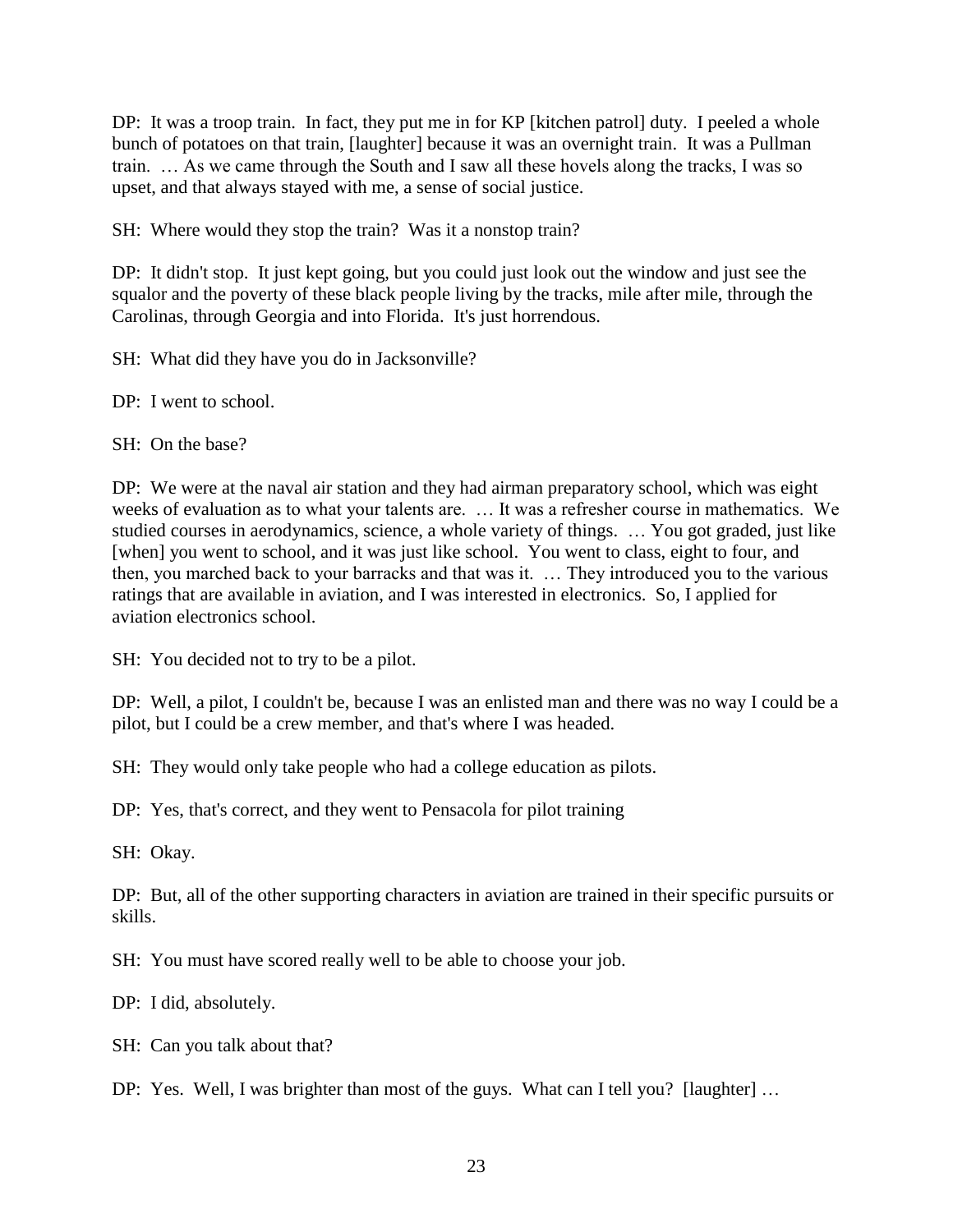SH: Why did you pick electronics then? If you had first pick, what made you choose that?

DP: Yes. Well, you know, I was not interested in being a mechanic. I wasn't interested in being a metalsmith. I wasn't interested in being a radioman, although I ended up being capable on the radio, encoding and whatever. I wasn't interested in meteorology. I wasn't interested in being an air controller. So, I just kind of gravitated to electronics.

SH: Electronics was not a new area, but was it growing rapidly in those days?

DP: Well, now, your aircraft had radar on it, it had a lot of sophisticated equipment, and it was an integral part of flying.

SH: Especially coming out of World War II.

DP: … Oh, yes. Pilots were dependent upon, in the planes I flew, they were dependent upon me to tell them how to get to where they wanted to go, either spotting a target or whatever else was required, operating the radar. So, I chose electronics and we got on a train, a bunch of us, and we went to Memphis, or, actually, Millington, Tennessee, which is a Naval Air technical training center. … It's a huge complex of different schools for different training pursuits, and I went to electronics school for seven months, eight hours a day, five days a week.

SH: At the Navy training center?

DP: At the naval training center.

SH: Were all of your instructors in the military?

DP: Yes, and … that's the first time we were subjected to or came in contact with Marines, because Marines also flew, and so, the guys who were going to support Marine Aviation were being trained there and it was a joke, because they were always [less proficient]; the most stupid guys in the class were always Marines. [laughter] I hate to knock the Marines, but what a bunch of jerks they were. I wouldn't be a Marine pilot, because you've got these idiots trying to take care of their planes. [laughter]

SH: What was the nickname for the Marines?

DP: Oh, "jarheads," probably. … There were a few others, but "jarheads" will suffice, and it was funny, because, no matter what class [you] went to, there'd be maybe sixty sailors and three Marines and the three Marines would be the three most stupid guys in the class, right at the bottom. … It was predictable, no matter what class you went to. It was amazing. [laughter]

SH: Was there any camaraderie between you guys, helping each other get through the classes?

DP: Oh, no; amongst the sailors, but not the Marines. They were helpless and hopeless. I don't know how they got through, but, yes, we worked with one another and I became a pusher in my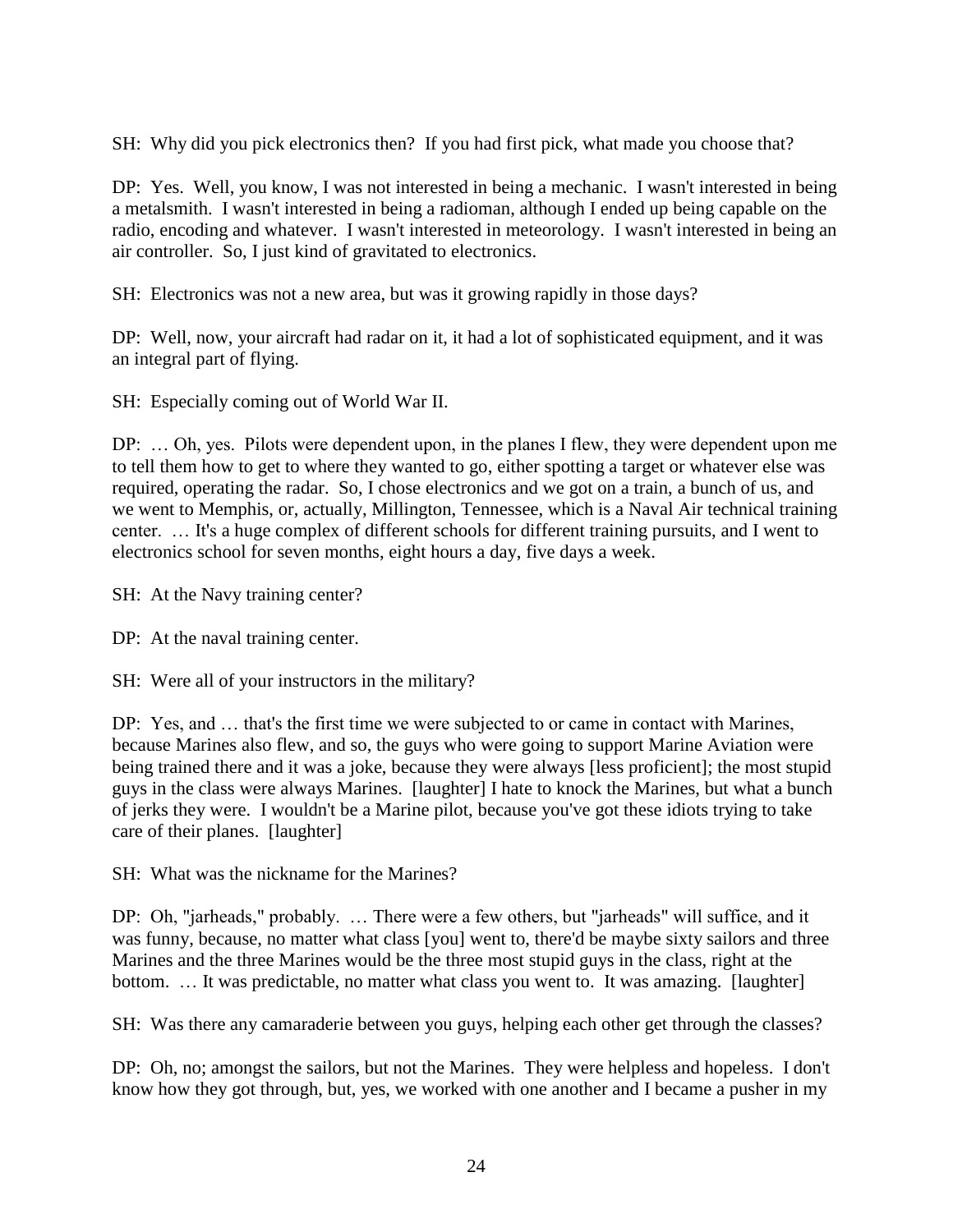dormitory. So, I was in charge of keeping the place clean. I had an office, guys reported to me, and I started to take a leadership role even then. … That was an interesting experience. I met and got to know a lot of guys. There was a fellow from Oklahoma by the name of Manning, and, when he found out I was Jewish, he didn't believe it, and I said, "Well, why don't you believe it?" He says, "Because you don't have horns in your head." I said, "You've got to be kidding." He said, "No, that's what I was told." I said, "Well, don't believe everything you're told," and we became good friends, but it was interesting. I never really ran into anti-Semitism in the Navy, except with stuff like that. …

SH: It got better after boot camp.

DP: Yes. Oh, yes, … and, as I got through aviation, there were more intelligent people involved and the whole stratum improved, from an intellectual point of view.

SH: Despite the fact that school was so intense, were you able to get off the base at all in Tennessee?

DP: Oh, sure, absolutely, and Jacksonville as well. One of my friends was Dave Passarell. Dave was from Penn Yan, New York, on the Finger Lakes, [a region of New York], and Vinnie Paradiso, an Italian from Newark, New Jersey, was my other buddy. Why? Because my name is P-A-S, he's P-A-R, he's P-A-S, we were always together. [laughter]

SH: Right.

DP: Well, Dave Passarell had a '35 Ford Coupe, with a rumble seat, and the three of us would get in that, on a weekend, and we would drive all over Florida. We went to Silver Springs, we went to the University of Florida and saw a football game, we raided orange groves; we did everything we could think of. [laughter] We had a good time, and then, in Memphis, I started going to the Jewish community center, because, … every Sunday night, they had free dinners, home-cooked dinners, for the servicemen, and then, you could meet all the local girls, and I ended up with a girlfriend. She was a lovely girl. She was a senior in high school and she ended up going to Washington University in St. Louis, very nice girl, Ellen Bass, and [the people] really made you feel at home and comfortable, and we went to [the theater]. There was theater in Memphis. We went to [the] theater, went to concerts. We did all kinds of stuff. We had a good time.

SH: Were there activities sponsored by the Navy on base for you?

DP: … Yes, there was. Arthur Godfrey came, good, old Arthur Godfrey. [laughter] [Editor's Note: Arthur Godfrey was a radio and television personality during the 1950s who advocated for the development of American airpower.] One of the things we had to do was build a radio from scratch, and, when it was all complete, you turned it on and you hoped to hear Arthur Godfrey's voice in the morning. … When you heard him speak out of your radio, you knew that was good stuff, and then, all of a sudden, they announced he's coming to the base with his whole troupe. So, I said, "I'm not going to go see Arthur Godfrey." (Guy?) says, "Come on, let's go, let's go." I said, "We're going to be sitting so far back you won't [see anything]." He says, "Come on, let's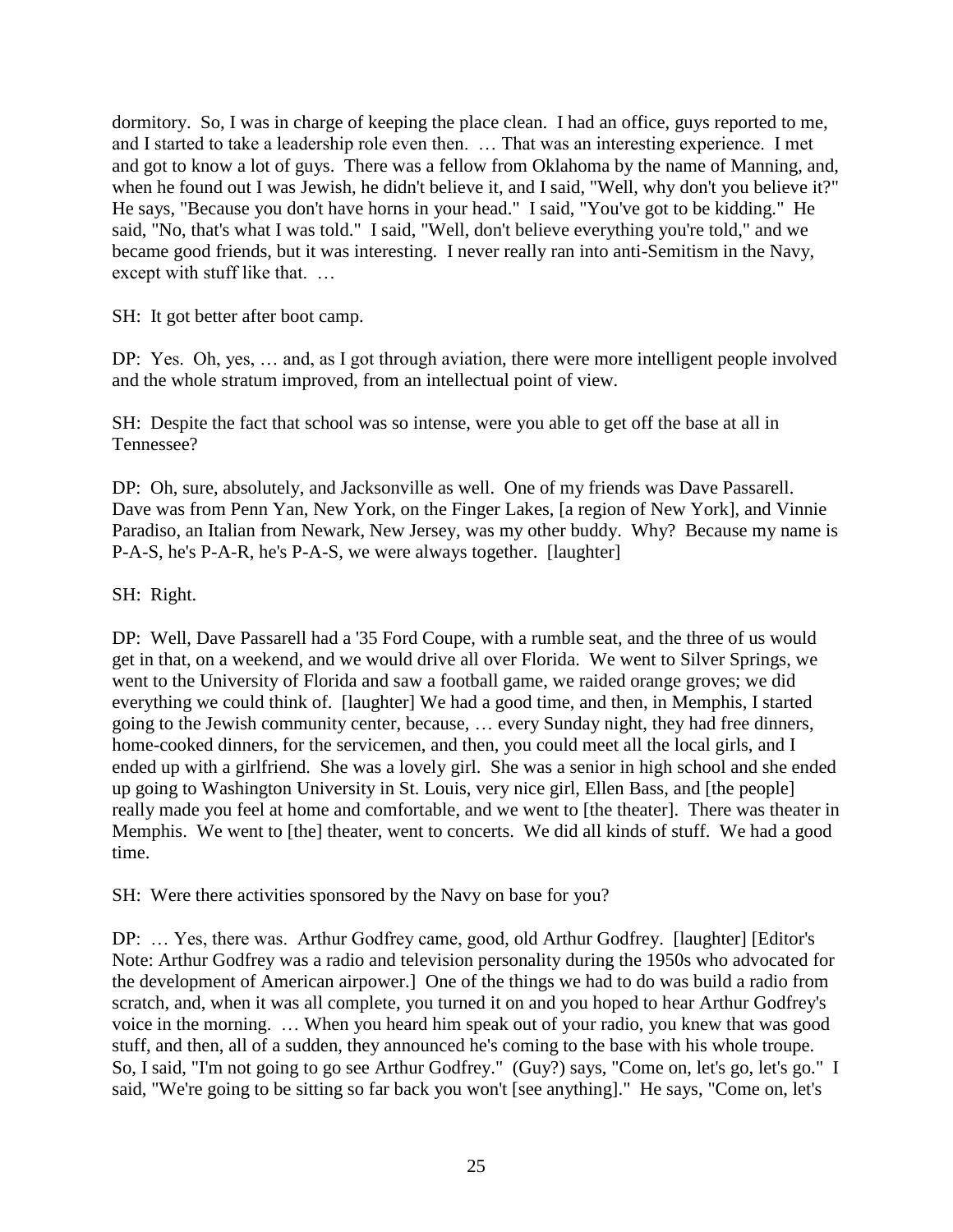go." So, against my will, two other guys and I go over. We go up to the window and they all had tickets in Row YY, okay. So, you're going to go through A through Z, then, AA to ZZ. You can imagine. [laughter] It was a great, big theater, but, geez, I mean, we'll get a nosebleed back there. [laughter] So, we take these YY tickets and we walk in. There's no YY; the last row is XX. There's not even a row here for us. [laughter] They said, "Oh, no, we set up a separate row in the front," in front of all the admirals and everything. [laughter] So, here it was, [we] the sailors go sitting down and all the brass on the base is sitting right behind us. So, Godfrey comes out and he looks at me, he says, "What are you doing there?" It was so funny. I said, "Beats the hell out of me," and we sat in the front row for his show. [laughter]

SH: You had to behave yourself though, right? [laughter]

DP: Yes. Well, we always behaved ourselves. We were good kids, but, besides that, there was movies on the base. You could go to the movies for a dime, and it was the time of the Hollywood musicals, which I still love and [I am] still a buff, and I can recall going to see *Singing in the Rain,* in 1952, at the seven o'clock show. I loved it so much, I went to the nine o'clock showing, saw it again, but, besides the movies and the fact that there was plenty of athletics involved, most of the entertainment we looked for was in town. Memphis was [lively]; we went to Beale Street and we listened to jazz. [Editor's Note: Beale Street features a long row of clubs, bars and other musical venues that figure prominently into the development of jazz, the blues and rock-and-roll.] A buddy of mine was a big jazz aficionado and we took in a lot of jazz. We went to concerts. We did everything. We had a good time.

SH: That is good. You were not just confined to the base.

DP: Yes.

SH: Where were you sent after your time in Memphis?

DP: Well, after you graduate, they pull you into a room with all the graduates and they have all the billets [work assignments] that are available to you on the wall and the people are called in order of their marks. So, the top of the class gets to pick from anything out there. I was, like, third in the class, out of, I don't know, five hundred, six hundred guys, … but you've got to make your mind up right away, and I'm looking up there in the board and my name's coming up and I don't know. … "Where am I going to go?" and I see, "HU-2, Helicopter Squadron 2, Lakehurst, New Jersey." So, there was another something in Port Washington, New York, but I didn't know where that was. [laughter] I might have taken it if I knew it was on Long Island, but, at the time, I didn't know. So, I said, "I'll go to HU-2," and it turns out that three other Jersey boys also picked HU-2. So, they give us two weeks' leave, give us our orders, give us some money to get to Lakehurst, and off we go. We show up in Lakehurst, the four of us, and the squadron is grounded, because they've been, helicopters have been, falling into the sea, over in Korea. They were there to pick up flyers that are shot down and they're going down. So, they grounded the entire fleet of Piasecki helicopters and we had nothing to do, sat there bored out of our minds. So, a month later, we get orders to go to Fleet Sonar School in Key West, Florida, the naval station.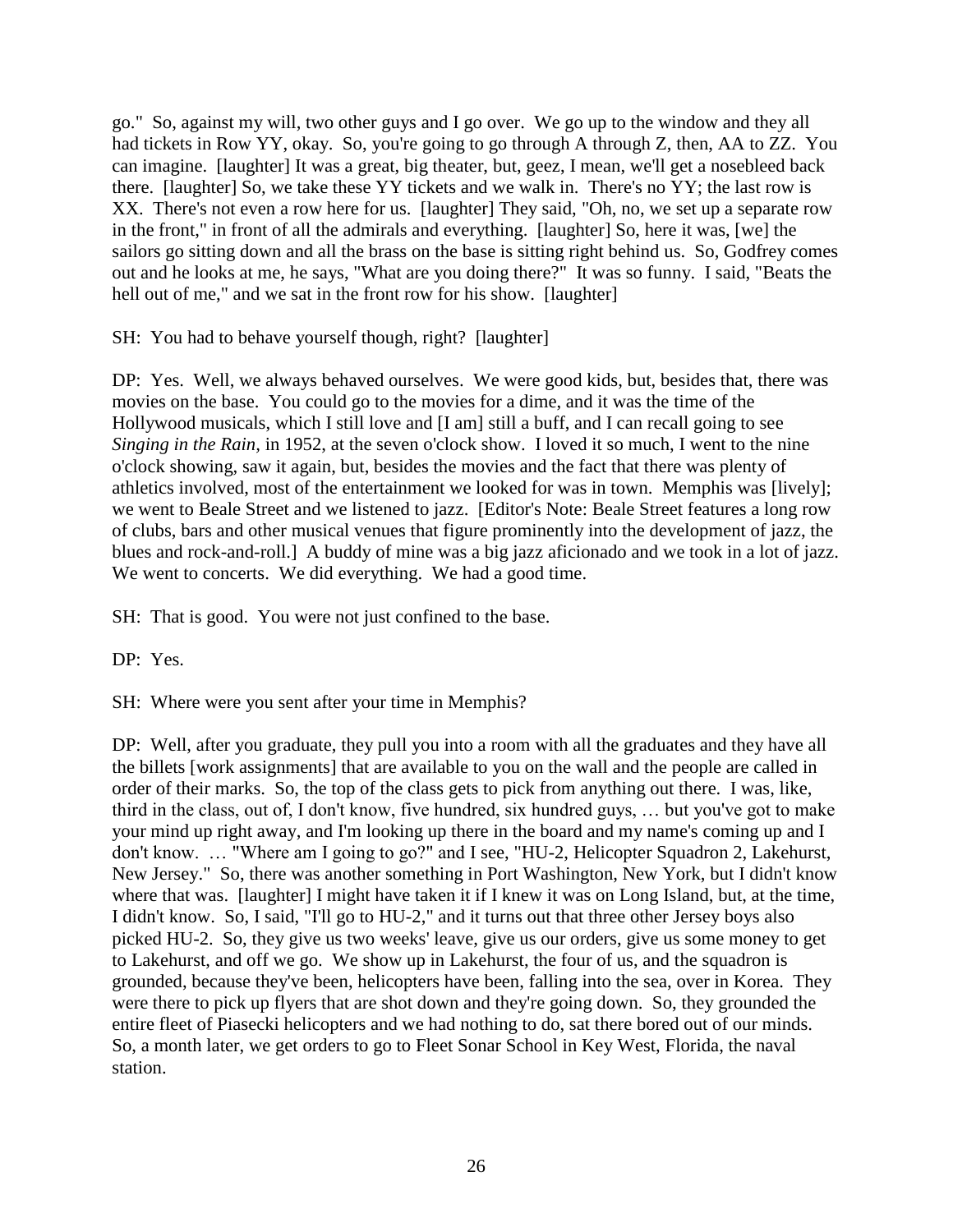SH: While you were on leave, after being assigned to Lakehurst, did you go home?

DP: Yes.

SH: What was the reception like when you came back?

DP: I was not a happy camper. My family was living in Plainfield, again, in a two-bedroom apartment. So, when I came home, my sister, who was now an adolescent, [had the room]. I didn't have a room to sleep in. I was sleeping on the couch. I hated where they were living. I was in a foul humor. I couldn't wait to get back to the base. My father drove me back. I didn't even talk to him the whole way, I was so angry with him. We did not have a good relationship. [laughter] So, one of the guys, Charlie Zanes, was married and he had a car, and so, we decided we would drive to Key West with him and share the expenses. The Navy was giving us mileage anyway, so, we were in good shape. So, the four of us met at Lakehurst and we got in Charlie's car and we had, like, ten days to report to Key West. So, we drove; it was before the Interstate highways, you know. It was a long, hard ride and it was summertime. It was July, hot as hell, and, finally, we got to Florida, and we stopped at Daytona Beach. We went swimming, and then, we got in the car and we ended up in Miami Beach. We stayed at a motel there, which was nice, and we ended up in Key West, Florida, and we reported [in]. By that time, we had taken competitive examinations for promotion; we had already earned our third stripe when we got out of airmen's prep school. So, I had three green stripes on my arm, and, when I got to sonar school, I found out I'd been promoted to third class petty officer, which exempted me from a lot of garbage work that these poor schleppers have to do. [laughter] So, we went to sonar school, and there were twelve of us, all "Airdales" [naval aviators], who were being exposed to sonar, because they were developing sonar buoys and airborne detection of submarines and that's what we were there to learn about.

SH: This was brand-new.

DP: Yes, it really was. The sonar that most of the students were learning about was shipboard sonar. …

## [TAPE PAUSED]

SH: Please, continue. You were talking about how there were just twelve of you "Airdales" at the Fleet Sonar School.

DP: Yes, there were twelve of us … Airdales, all in this class to discover the science of sound and how it would pertain to … two devices, dipping sonar, which is a helicopter dropping a listening device, and which is passive, and sonar buoys, which are dropped in patterns, again, listening, and so, we had to learn all about acoustics, and it was an interesting course. There were twelve of us, as I said, and we bonded immediately, because all the other people involved were not Airdales and we were kind of segregated. … They felt that it would be important for us to understand what a submarine goes through, in terms of trying to evade detection, and, also, to be on a ship that's trying to pursue submarines. So, in the middle of the course, we went [to sea]. The naval station had several submarines there and I boarded the [USS] *Sea Dog* [(SS-401)] and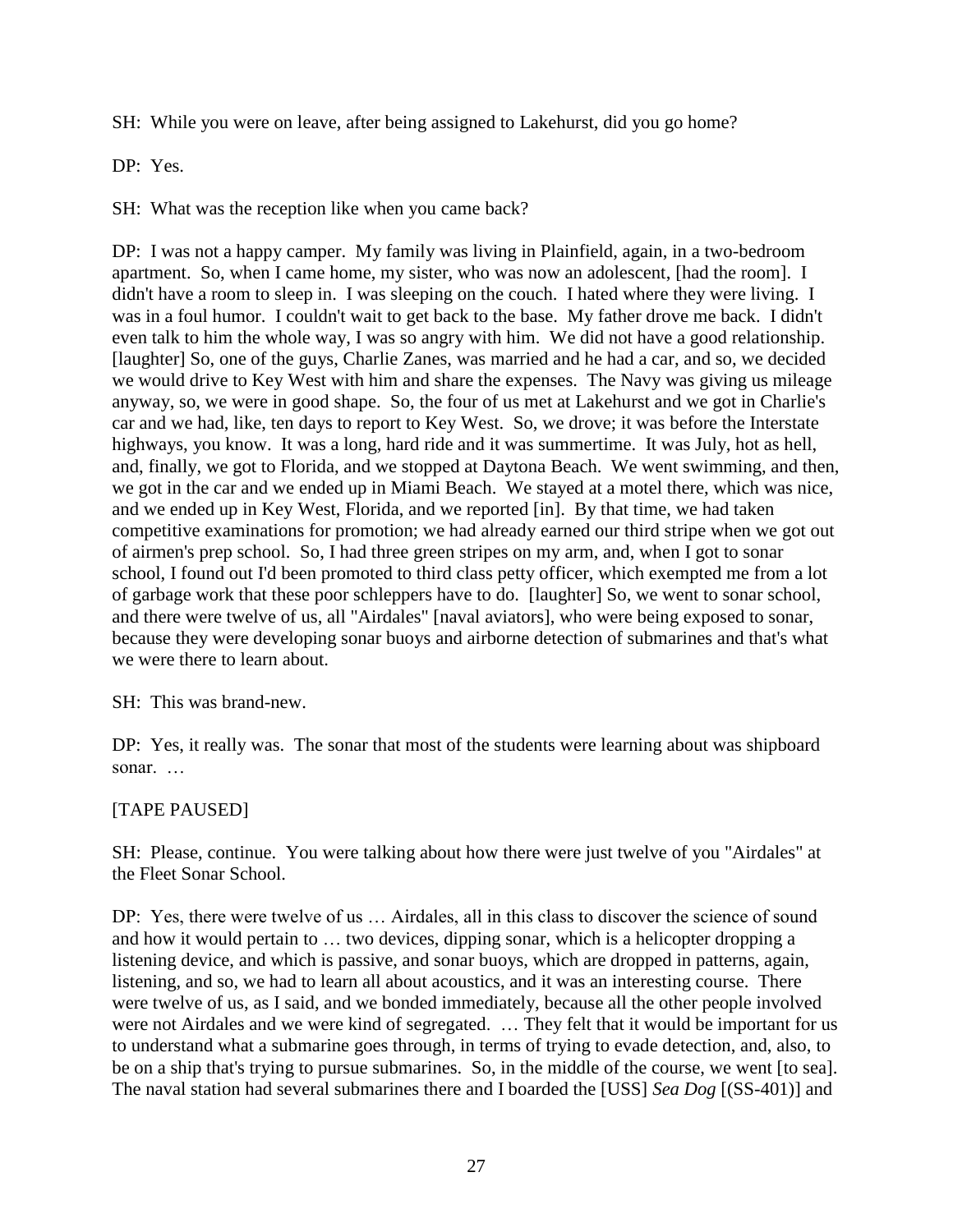we went on a voyage. … I had never been on a submarine before, so, it was very exciting, never conceived it as being dangerous in any way, and we went out to sea, maybe into the Caribbean some thirty miles or so, and then, we submerged. … I was told, this is before atomic submarines, that, "The fumes are going to bother you. Don't rub your eyes." So, the fumes bothered me and I rubbed my eyes and that was the way it was all the whole tour. I was brought up to the command center. The Captain gave me control of the sub. I took her down, I did all the things. It was fun. It was like [being] a kid with a new toy, [laughter] and then, lunchtime, we had an elegant lunch served on fine china, really, a wonderful meal, which is one of the perks that submariners have. … We could hear the ships pursuing us and, whenever they would get close, they would drop a depth charge, which did not explode, but made a loud noise. So, we knew that, had it been a depth charge, we'd have been hit, and we would hear these noises outside the boat. It was all very exciting and I did that for several days, and then, we went out on a destroyer and we went submarine hunting, and that was very interesting, too.

SH: When you were on the destroyer, were you hunting for the *Sea Dog*?

DP: Yes, exactly, and there were some other subs, too, and, again, I was in CIC, control [combat] information center, right at the center of all the activity that was going on, in terms of where the ship was going, what it was doing, and that was great fun, enjoyed that thoroughly. Then, back in school, we decided that we would have a thirteenth member of our team. So, we started; we fudged the papers before the teacher came in. We put a thirteenth member on the log, and we named him "Charlie P. Coats," and we turned in exams for him for at least two weeks before the teacher caught on, and he had a big laugh over it. "Charlie P. Coat," actually, but it was P. C-O-A-T. [laughter]

SH: Named after the famous pea coat that the Navy wears, right?

DP: That's correct, and I did have a pea coat, although it wasn't appropriate, in Florida, to be wearing it.

SH: I was just going to say, you probably never used it out there.

DP: No, I never used it, and, after twelve weeks, we got our assignment, and it was to go to an experimental squadron not far from the naval station in Key West, just up the road. On Boca Chica Key, there's a big naval air station and one of the squadrons there was VX-1, or Air DEVRON-1, [two designations for the same squadron], which is an experimental squadron. … I was assigned to that squadron, and that squadron's function was to evaluate new electronics equipment for the Navy prior to its purchase for the fleet. So, all of a sudden, I found myself in a very responsible position. Within six months, I was in charge of a whole radar group and, of course, I started flying immediately, and somewhere along [the line], I guess it was in Memphis that I learned how to send and receive code, at twenty words a minute, and so, I could act as a radio operator as well as radar operator. …

SH: May I ask how big the crew was?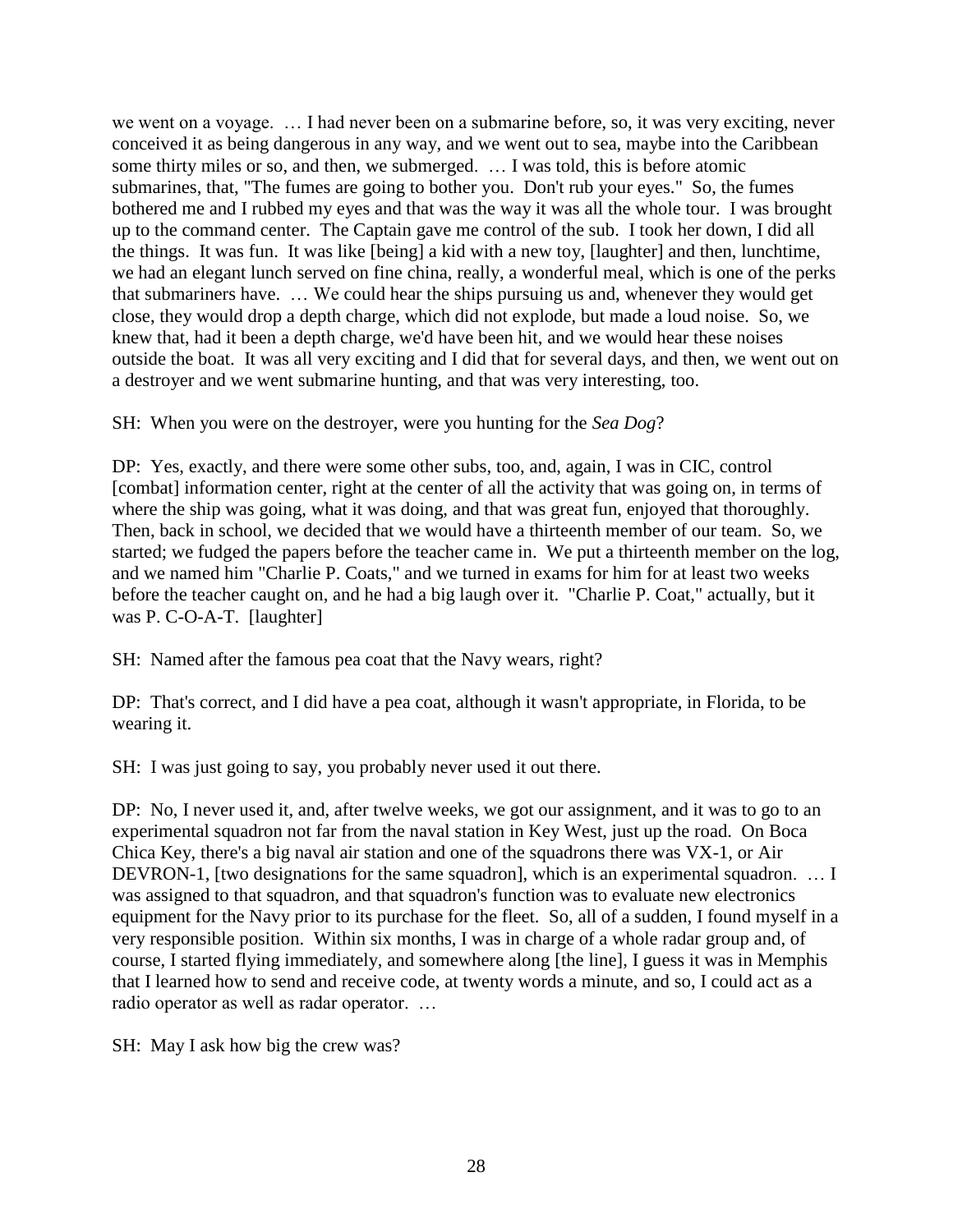DP: It was generally a crew of seven, depending upon the mission. We could have a bombardier, a pilot and a copilot, radar operator, MAD operator, which is magnetic airborne detection, and a crew chief, which was always a chief mechanic. That was his plane and he would sit behind the pilots and, if anything went wrong, he was there to hopefully fix it. … We flew mostly P2Vs, P2V-5s, and they were long-range patrol bombers with huge 4250 horsepower Pratt & Whitney engines. This is before jets, and we could fly maybe 150 knots, but we could go forever. … You could fly through a hurricane in this plane, … and we did.

## SH: Did you really?

DP: Oh, yes, really did, and so, … I familiarized myself with the equipment, and learning to not only operate it, but to run missions, bombing missions. Dry Tortugas is an island thirty miles west of Key West, where there was a federal prison, where Dr. [Samuel] Mudd was imprisoned after he was convicted of assisting in the assassination of Lincoln. … He was eventually pardoned because of all of the good work he did for the prisoners as a doctor there, and the expression, "Your name is mud," comes from that, and [television broadcaster and journalist] Roger Mudd … is a descendant of his. So, we would take bombing runs on Dry Tortugas at night. I would vector in the pilot, tell him when to drop the bombs, all that kind of stuff, and then, the Navy decided that they would experimentally try a new radar that was developed by Hazeltine Corp. … So, they took one of our planes and they flew it to the Johnsville Naval Air Development Center in Johnsville, Pennsylvania, outside of Philadelphia, and then, they sent me, and I worked with the engineers at Johnsville, installing this in our plane. …

### SH: Is that near Willow Grove?

DP: Yes. I stayed at the Willow Grove Naval Air Station while I was working at Johnsville. I would get a bus over there every day and I was there for two months and they installed this piece of equipment and they taught me everything about it and how to maintain it, and I was the only person in the US Naval Air Force who knew anything about this equipment. … They stuck me back in the plane and we flew back to Key West and I taught my crew everything about the equipment, and then, the Navy started installing it in other P2V squadrons. … The CIA was having a quarantine of Guatemala, because they were sponsoring a coup, and there were standing orders to sink any Russian ships that would approach the Guatemalan Coast, because the Cold War was really heating up. ... [Editor's Note: Mr. Pasternak is referring to the events culminating in the CIA-backed *coup d'état* of Guatemalan President Jacobo Árbenz Guzmán in 1954.]

#### SH: This would have been in about 1953.

DP: Yes, that's right, and they brought in a squadron from Jacksonville Naval Air Station to patrol the coast of Guatemala from the Key West Naval Air Station, which was the closest to Guatemala. … I was just about to leave for a heavy date in Miami Beach on a Friday afternoon when the Skipper called me in, said, "One of the planes is down from the squadron up in Jacksonville. They don't know how to fix the damn thing. So, you can't go anywhere until that plane's in the air." [laughter] So, I grabbed two of my guys and we went out and we got that plane in the air in a hurry, because we didn't want to miss our dates. [laughter] … Then, things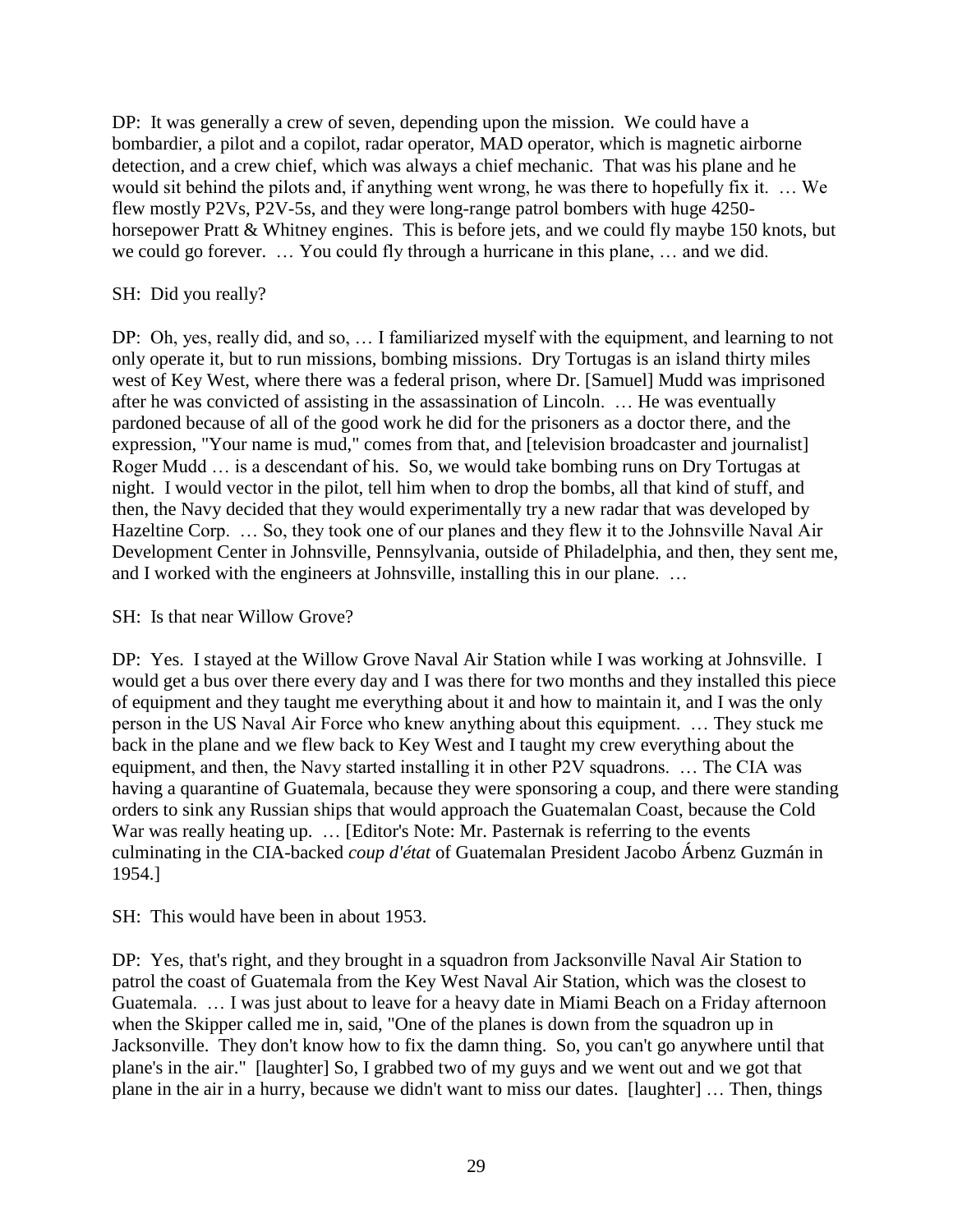became even more interesting when the Navy was interested in installing ground position indicators in their aircraft, which was an accessory to radar, and what it did was, the center of the radar scope would remain fixed and, as you flew, the ground position indicator would show you just where you were over the ground. … One piece of equipment that they installed in one of our planes was made by the Sperry Division of Rand and the other piece of equipment was by an unknown company in the Bronx called Loral Electronics, and I was first given the responsibility of evaluating the Sperry equipment and I thought it was horrendous. It was so poorly designed. It used mechanical devices that were so complicated and so intricate that no one would ever be able to repair them. The Loral equipment was all electronic modules, weighed a fraction of what the Sperry equipment did. So, I was working with the president of Loral. He came down to Florida, he stayed at the hotel there and we worked every day on his equipment and, after an evaluation of about six months, I recommended that the Navy not buy the Sperry equipment and purchase the Loral equipment. This created a furor at Sperry, and they were located in Long Island City in New York. So, they flew me up to Floyd Bennett Field in Brooklyn, had a limousine pick me up. I'm a little sailor here, you know. Yes, I'd been promoted; I think … I was a first class petty officer now. So, I'm still just a kid, twenty years old, and they take me over to the Sperry headquarters. They give me a very elaborate lunch, and then, we walk into this huge conference room, with all these engineers and executives. … They asked me what I don't like about their equipment, and I proceeded to tell them, at great length, and they just sat there glumly listening to what I said, and they couldn't refute anything. So, they just said, "Thank you very much; your limousine's waiting," went back to Floyd Bennett Field, flew back to Key West. Now, Loral, which is this unknown company, gets a twenty-million-dollar contract, which was their start. They're now one of the biggest defense suppliers; I got them their start in life.

#### SH: They owe it all to you.

DP: Well, kind of, and the president of the company said, when I got out of service, he wanted me to go to work for him. I said, "Well, I'm going to college and I'm going to get a degree in engineering and, if you still want to talk to me after those four years are over, I'll be glad to talk to you," and he thanked me very much.

SH: That is a wonderful story, because you were able to interact with both of the presidents of these two competing companies. Was that the only piece of equipment that you evaluated?

DP: No, I evaluated several more, but those two are the more memorable ones, because of all the machinations that went on, and, of course, I loved being at the naval air station in Key West. A friend of mine, whom I had met in Memphis and ended up in the same squadron, he was … the guy that introduced me to jazz on Beale Street, well, he was also into classical music. … The base provided us with a suite, it's the best word to describe it, a couple of rooms with some couches, and we set up the "Almost Southernmost Music Appreciation Club," because we weren't sure that we were the southernmost, because somebody down the road in Key West might have done this [also]. … We started collecting records and playing classical music in the evenings and invited others to it, and we really had a great time. [laughter]

SH: You did not broadcast this at all.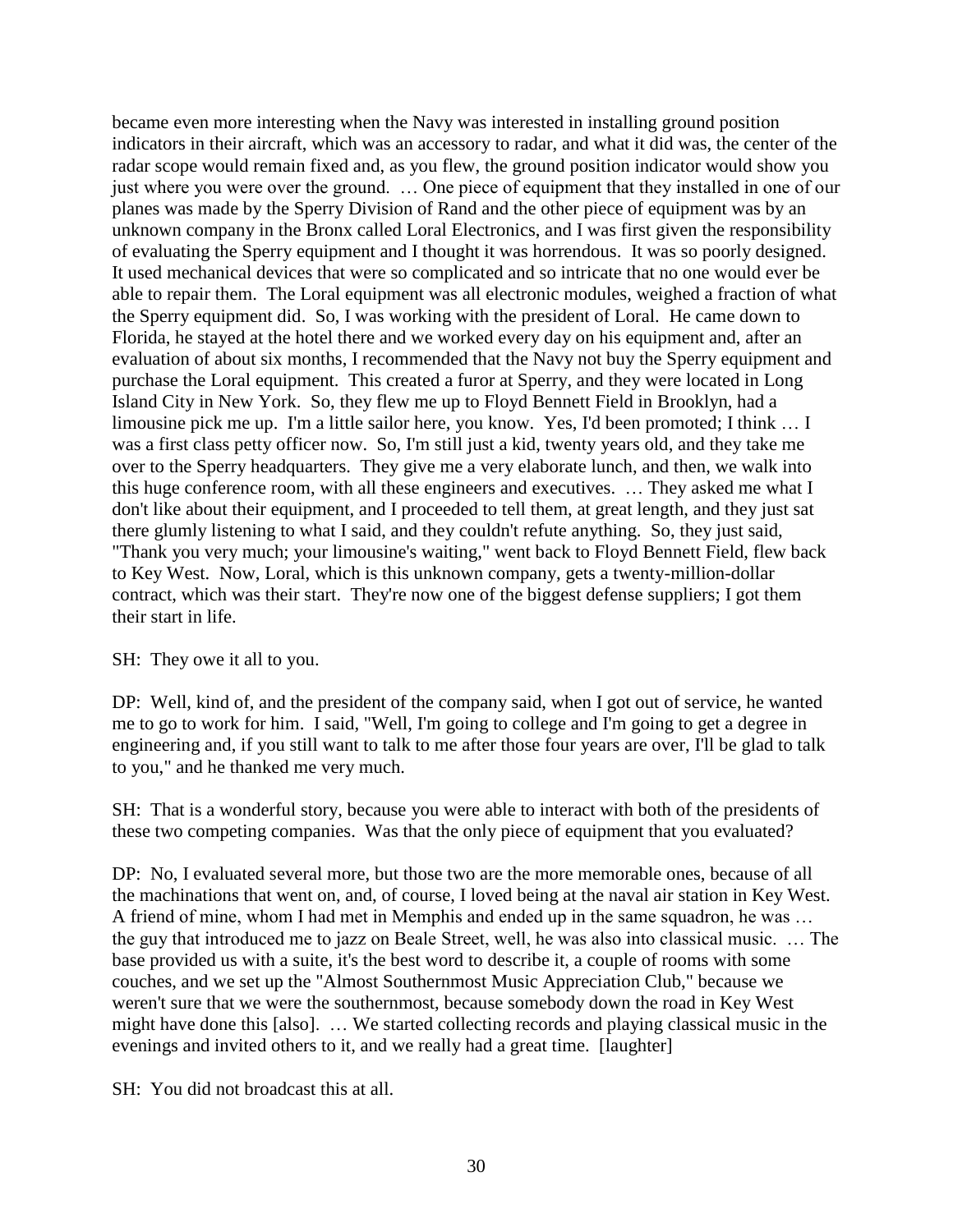DP: No, but the word got around and other people who were music lovers came over and would spend the evening listening to music with us, and, as we kept buying records at the naval exchange, our collection grew and grew and grew, and we had a very sizable musical collection by the time we were done. That was really great.

SH: That is a great story.

DP: Yes.

SH: What other activities kept you busy in Key West?

DP: I was on the tennis team, the squadron tennis team. That was great fun. I was on the squadron softball team.

SH: Were you competing along the Keys?

DP: Within all the naval facilities. There were so many naval facilities at that time. The naval station was huge and, at that time, they were servicing the Cuban Navy.

SH: Really?

DP: Yes. The Cuban Navy would bring their ships in for drydock, and they would all be maintained at the naval station in Key West. So, there were always a lot of Cuban ships in, there were all kinds of United States warships and, since there was no fresh water in Key West, they had vessels just ... tending with water for everybody.

SH: Really?

DP: Yes. There's no fresh water in Key West. [If] you'd drill a well, you get saltwater. ... [The] Navy built a pipeline from the mainland in Florida and that was the only source of fresh water on the Keys, and so, the civilians only had water certain times of the day, while the naval bases had water continuously. … I think they're desalinating water now and it's a better situation, but, at the time, it was very isolated. It had one radio station; there was no television. There were more Cuban stations on the radio than there were American.

SH: Really?

DP: Yes. … There was just one local AM station in Key West, that was it, and so, you were isolated. The world was out there, you know. *I Love Lucy*, we didn't know about *I Love Lucy*; there was no such thing. [laughter]

SH: What kind of security clearances did you have, based on your specialty?

DP: I had secret security clearance, and had it been required, I'm sure I would have gotten further clearances.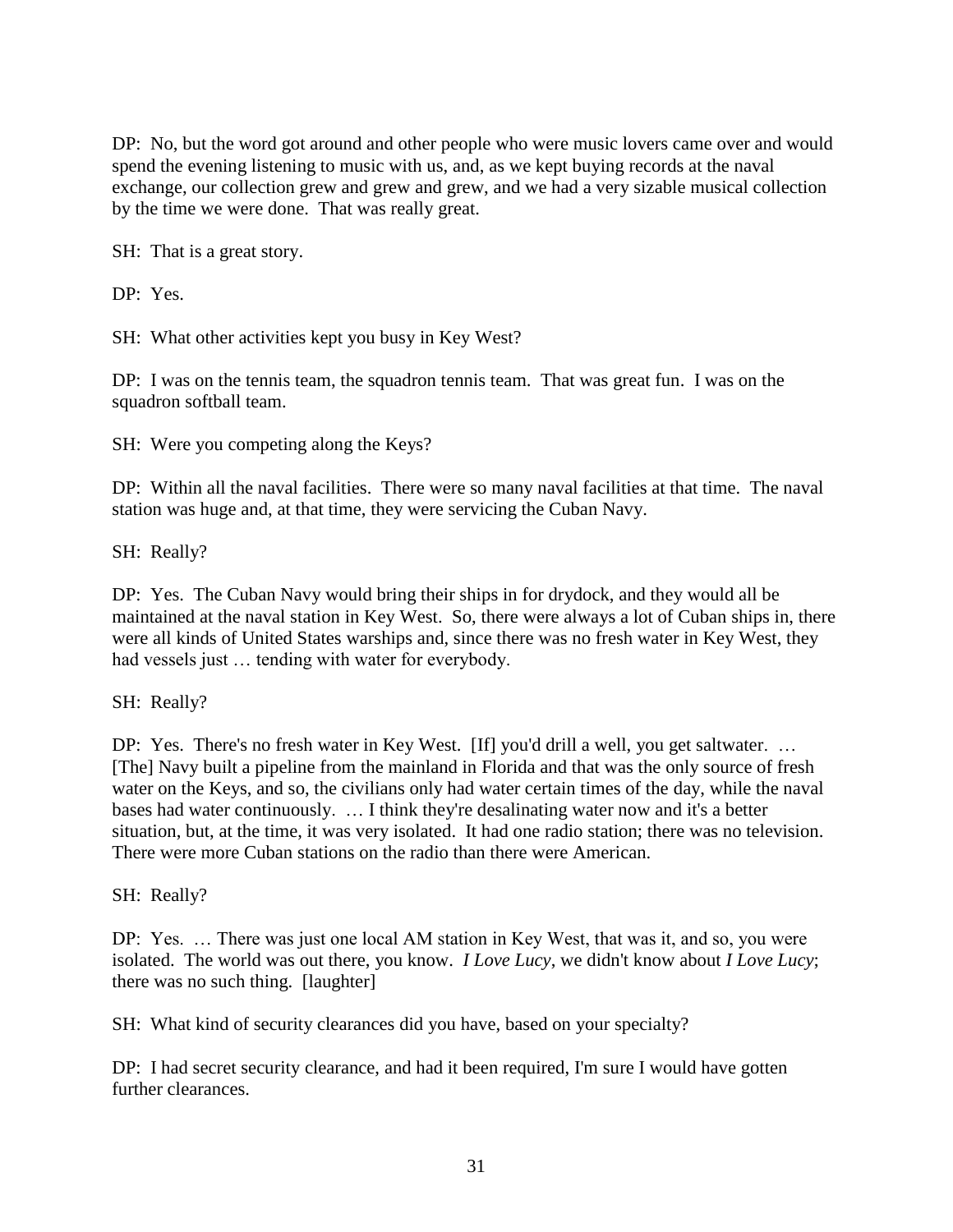SH: There was no problem with you interacting with the Cuban sailors, or was there any interaction?

DP: There wasn't interaction with the Cuban sailors. However, we had ships that, every weekend, would go to Havana and, if you wanted to take a liberty for a weekend to Havana, it was very easy to do.

SH: Did you do that?

DP: I did, I did, and this was a wide-open, crazy place in 1953 and '54. This was with [President Fulgencio] Batista in charge, [American organized crime figure] Meyer Lansky running the gambling operations there. It was a wild place.

SH: Were you given any advisories?

DP: No, not really, "Go have a good time." We always managed to do that. It was fun. …

SH: There would be a ship to take you down, then, sit there and wait to bring you back.

DP: Yes.

SH: That is amazing.

DP: Yes. The patrol boats went in. … I'd go halfway out on a destroyer escort, and then, I'd switch over to the smaller ship that would go into Cuba.

SH: Really?

DP: Yes, transfer on a rope, from one ship to the other.

SH: Really? Did you?

DP: Yes. I was fearless. We did things that were crazy, didn't even think anything [of it].

SH: I never thought of the Navy actually transferring you off of one ship to another to go to Cuba on leave.

DP: Oh, yes, to go to Cuba, yes, absolutely, and then, the [USS] *Nautilus* [(SSN-571)] was sent on its first maneuvers, in 1953, off Bermuda and here was a submarine that was now very fast, didn't have snorkels, very difficult to pursue. … So, they sent the same squadron from Jacksonville to maneuver with the *Nautilus* in Bermuda, and … it was a total failure.

SH: Were you on the planes that were trying to find her?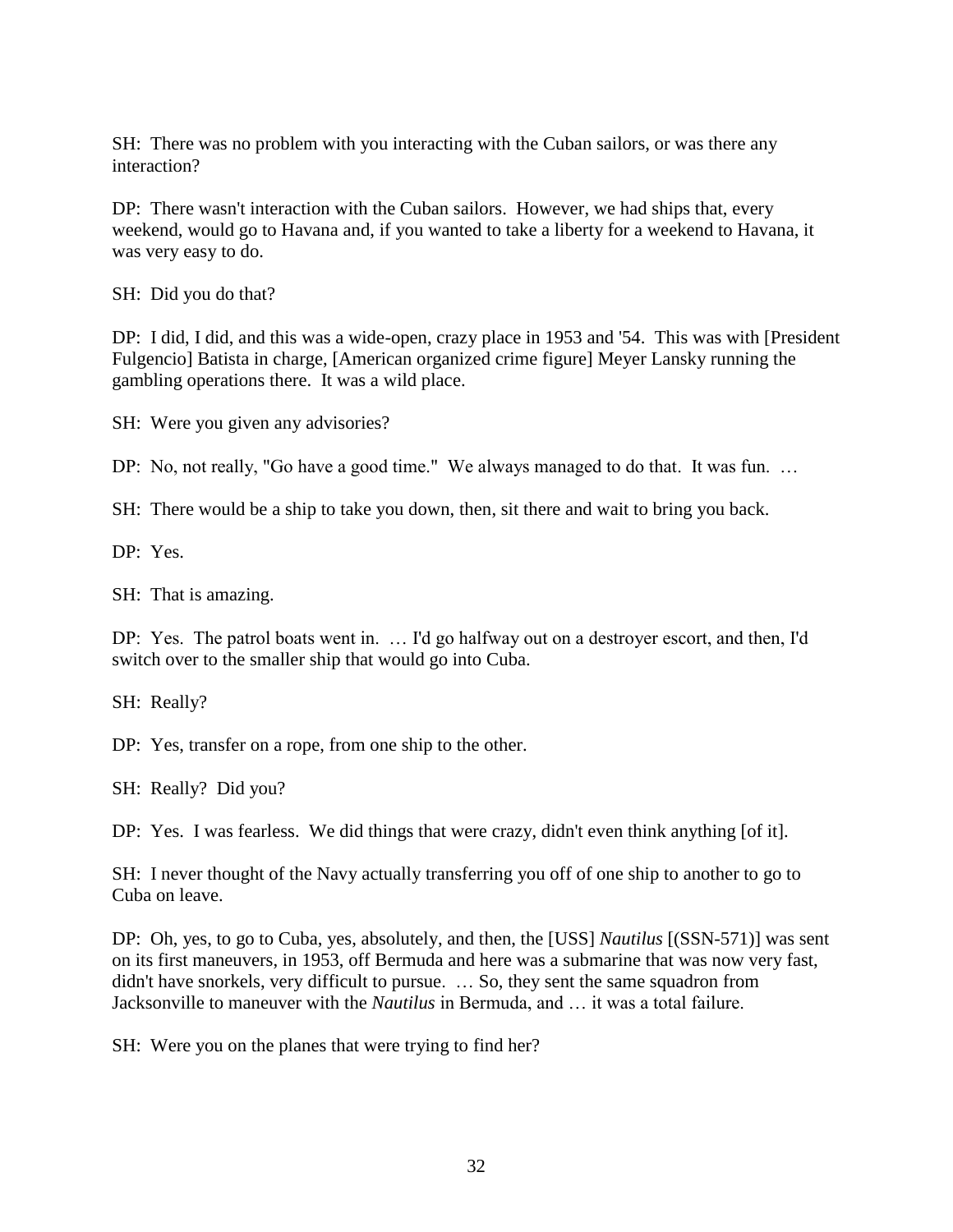DP: Well, not originally, but, when the squadron from Jacksonville didn't know what the hell they were doing, they said, "Well, let's go to the experts," and we had three P2Vs in our squadron. We flew to Bermuda. I'd never been there before. It's very interesting, and we maneuvered with the *Nautilus* and we were able to develop some techniques where we could actually hunt her down.

SH: Really?

DP: Yes. It's interesting.

SH: Did you get to go onboard the *Nautilus*?

DP: No, no, not at all, never even saw the ship, only flew over it.

SH: Really?

DP: Yes. It was always under[water]. I don't think it ever came up. [laughter]

SH: Was not supposed to. [laughter] That is very interesting.

DP: But, at the same time, there were a lot of Russian submarines in the area and I was pulled out of bed on a Saturday night and said to get … out to P2V #27, "We're going submarine hunting." I said, "What?" "Yes." So, I got on the plane and they had armed it with bombs and depth charges and two pilots and a crew chief and the bombardier. They were all waiting for me and I got on the plane. They pulled me out of bed at eleven o'clock at night, because I was on duty that night.

SH: These were Russian subs checking out the *Nautilus*.

DP: … Well, I'm not sure, but it was a Russian sub and we were told to sink it and it was in international waters.

SH: This was in 1953.

DP: '53, '54, in there, and so, we take off into the night, and, when we get anywhere near where the coordinates were, he tells me to put the radar on and look for a snorkel. … Sure enough, fifty miles away, I find a snorkel on my radar, and so, he says "Okay, we're going in." So, we're in international waters; we're going in to sink a submarine? Maybe you'd better check with me first. So, I'm waiting for somebody to say, "Abort," or, "Do something," and we're bearing in on this thing. He drops the plane down to fifty feet above the water and he's telling the bombardier to get ready to drop bombs. So, I said, "You know, the German soldiers, they obeyed orders even when they were immoral." I said, "This is an immoral act. I will not participate." I veered the plane off course. They never saw the submarine. The submarine dived. When they heard those big engines go over fifty yards off to their starboard side, down they went and we never found him. … He made us fly around all night long, looking for that snorkel, which was no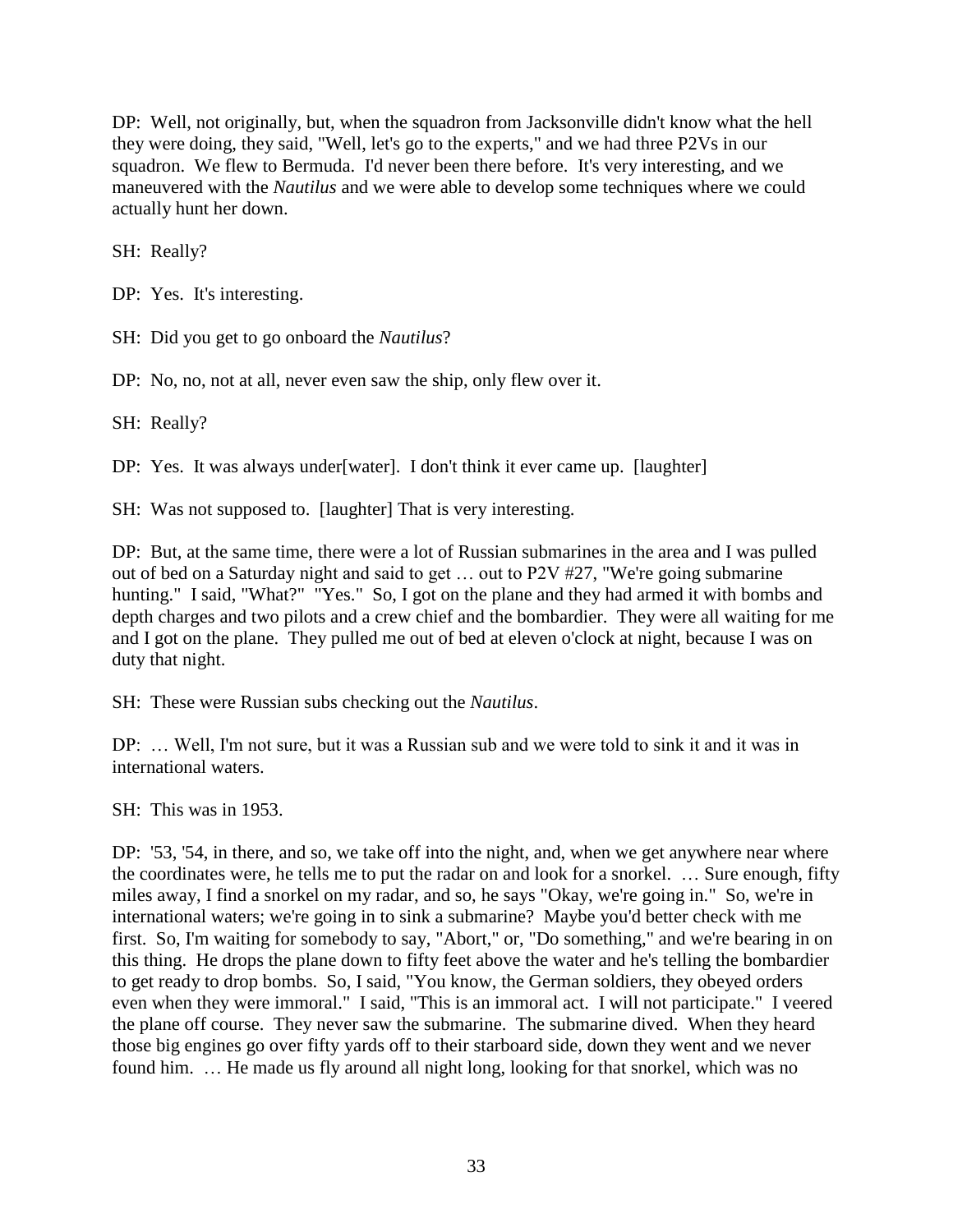longer there, but I was not going to kill a bunch of guys that [were] in international water; better check with me first. I wouldn't do it.

SH: Were they aware that you had done this?

DP: No, I never told anybody. They could've probably court-martialed me. I didn't say anything to anybody, "Oh, I'm sorry we missed it." I didn't tell that story until many, many years later.

SH: I was just going to say, how long did it take you to tell that story?

DP: Many, many years before I told that story.

SH: That is an incredible story. Very few people would even be aware of the trouble going on in Guatemala. Was this about the same time?

DP: Yes. All that, Dulles … and the CIA were really *gung ho* and they were really fighting this Cold War in every way they could. … [Editor's Note: John Foster Dulles was President Eisenhower's Secretary of State from 1953 through 1959.]

SH: As a sailor, you really understood what the Cold War was?

DP: Oh, I certainly did, absolutely, and then, we had an opportunity to go home for a weekend. One of the pilots needed more flying time and he asked for volunteers. We were going to fly to … Willow Grove, PA, and I said, "Yes, I can get home pretty good from that." "The only problem is the hurricane, right between us and Willow Grove." So, what do we care? We get in the plane, we drive right through this hurricane, blowing all over the sky, but this plane could take anything.

SH: Really?

DP: They were using it for "hurricane hunters" at the time. We'd go right into the eye of the storm, then, it's nice and calm, right through the wall into it again. We were bouncing all [over]. It doesn't mean a thing, "We're going home." [laughter] We get to Willow Grove. They said, "You can't land here. The field's closed. We've flown all the planes out of here." Well, the pilot says, "I'm coming in. I don't care what you say," and we land. They wouldn't let us stay.

SH: Really?

DP: No, really, they made us get out of there. So, where are we going to go? I don't know, somewhere there isn't a hurricane. [laughter] So, we flew to an Air Force base in Pittsburgh and we spent the night at this Air Force base, and then, the pilot says, "Where do you want to go tomorrow?" So, one of the guys said, "I've never been to Dallas. Let's go to Dallas." "Okay." So, we go to Dallas. We spend a day in Dallas, fly back to Key West, like nothing. I mean, crazy things that we did, with no fear of anything. You were young and fearless and nothing could possibly happen to you.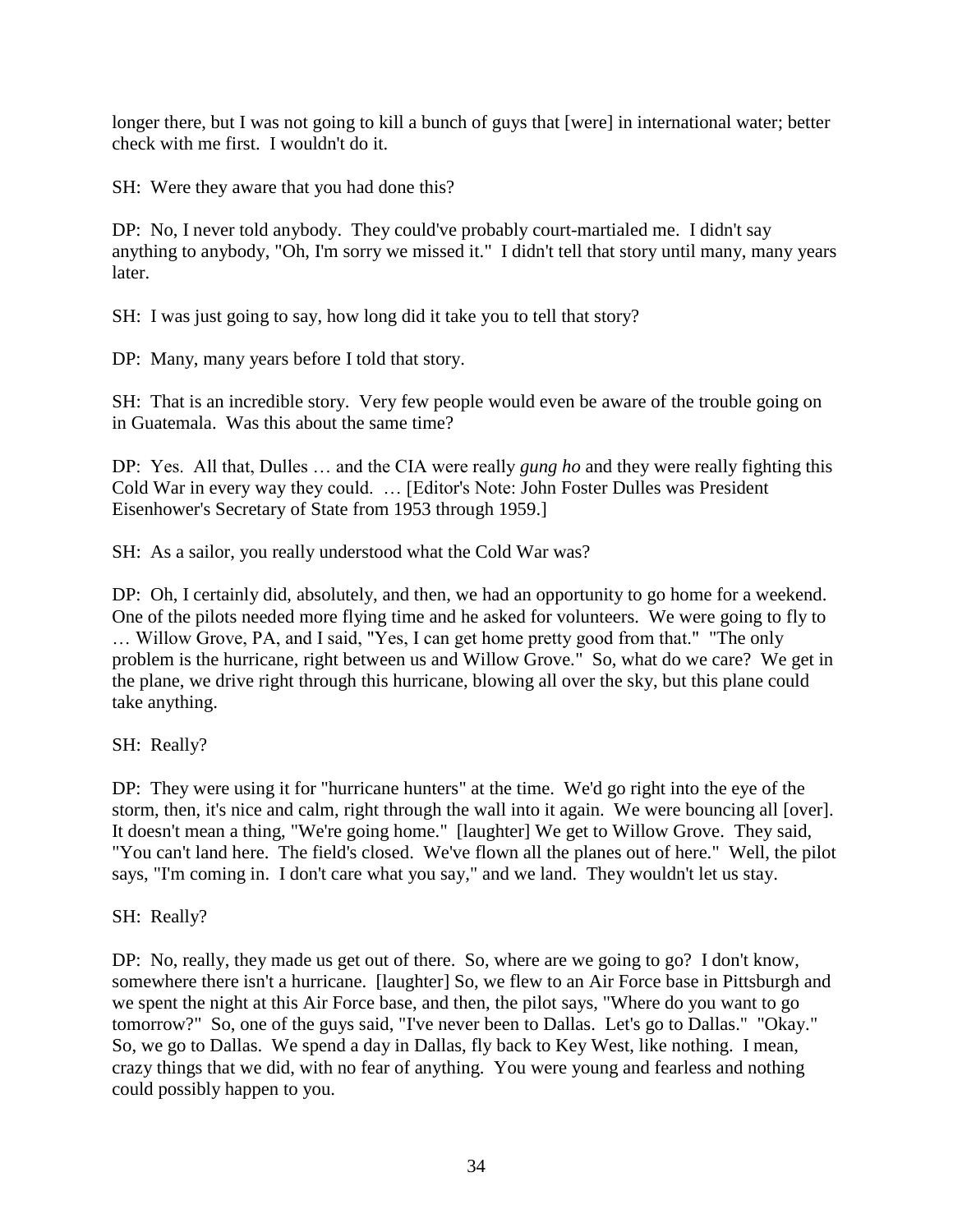SH: Had you been keeping track of how the hostilities were playing out in Korea? Was that something that was on your mind?

DP: Oh, well, in '53, they signed the Armistice. So, we knew that that phase of the situation was over, but, at that point, I was so involved with the Atlantic Fleet and what was going on in antisubmarine warfare that the war really became remote.

SH: Okay, that was what I thought.

DP: Yes.

SH: I think that that happens very often, especially because you were working with new technology, which would really be your focus.

DP: Yes, it really was and it was fascinating work. I loved what I was doing and I had far more responsibility than any twenty-year-old kid should have, but I accepted it, and I did my job and I thought I did it pretty well.

SH: How much did you hear about Communism and the "red scare?" Was that something that you were aware of?

DP: Yes, that was going on at the same time, you know. I followed the [Senator Joseph] McCarthy hearings and it infuriated me. All of my feelings about social justice were further infuriated by all of that business and I was very keenly aware of what was going on, absolutely, and very dead-set against it, … but I voted for Eisenhower. He was a hero.

SH: That is true, but you talked about patriotism as part of the reason why you joined the Navy.

DP: Absolutely.

SH: There was this sense of patriotism. Did you see the Communists as the enemy, or, specifically, the Russians? Who were the ...

DP: Who were the bad guys? There were a lot of bad guys, but certainly the Russians. It was such a corrupted society and all of the atrocities that came out about what Stalin had done and all the millions [he killed]. …

SH: Was that coming out?

DP: Oh, yes, that was Khrushchev in '53 and, when Stalin died, the same day [Russian composer, pianist and conductor Sergei] Prokofiev died, by the way … [Editor's Note: Nikita Khrushchev, Secretary of the Communist Party in the Soviet Union from 1953 through 1964, worked to de-Stalinize the Soviet Union, culminating in the "Secret Speech" of February 1956, in which he criticized the crimes of Joseph Stalin and his underlings.]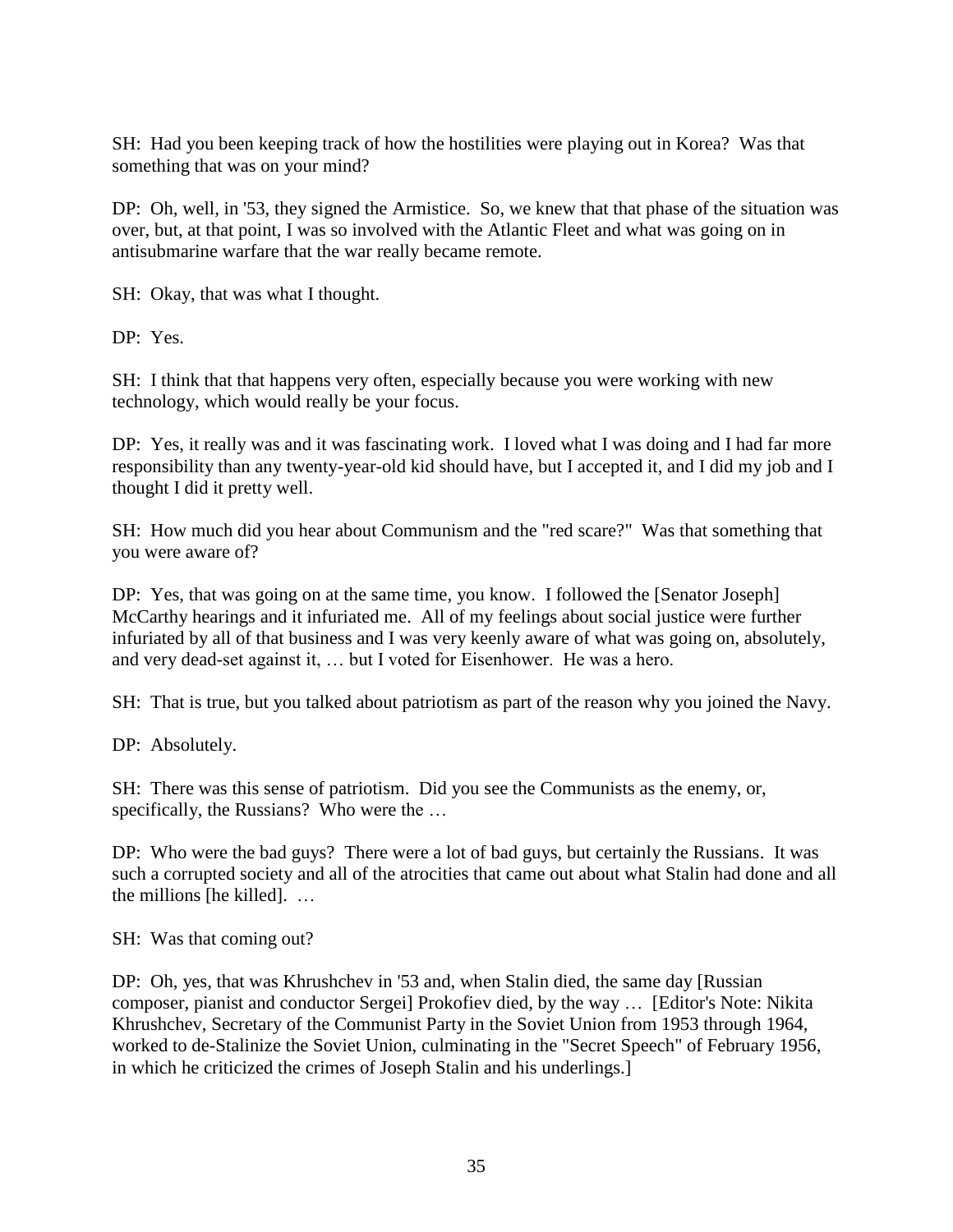SH: Yes, that is true. I did not realize.

DP: And he gave Prokofiev a very hard time, which I also was angry with him about. [laughter] The atrocity; he killed so many people, as many as the Nazis did. It was just horrendous and the regime was so corrupt there and the people were living in such poor conditions, that everything that they did, despoiling the land and just everything that I believed in, they were against. So, yes, they were definitely the enemy, no question, but I wasn't going to sink one of their ships.

SH: That is one of the things that I wondered, because of the rating that you had and the security level that went with it, and your knowledge of who the enemy was and purported to be at that point, but, yet, you still found the injustice of McCarthy's witch hunt.

DP: Oh, absolutely, it was infuriating.

SH: As a young man, were there other political issues that you were aware of?

DP: Well, yes, the Civil Rights issue was a [key issue]. I was living in the South and, you know, when we would go up to Miami Beach, blacks had to be off, off by dark. You couldn't be on Miami Beach if your skin was black.

SH: Really?

DP: They could work there during the day, you could be a maid, but, come sunset, you'd better be off that island.

SH: I did not know that.

DP: Yes, and we used to go to Miami Beach a lot, because there was a sign put up on a bulletin board from a hotel and it said, "Sailors welcome, in season," that's winter, "two dollars a night, off season, a dollar a night," that's for the room. You could have two guys, three guys, for a buck, but it was across the street from another hotel they owned called the President Madison, which its clientele was mostly young working women, and they wanted sailors to come up and go across the street and entertain the ladies. So, we used to go up there and we'd stay at the Copley Plaza and we'd walk across the street to the President Madison, and we did that a lot. … So, we spent a lot of time in Miami Beach as a result and one of the things that annoyed me tremendously was how blacks were treated. They were not allowed … in that city.

SH: You talked about the injustice faced by the young man who wanted to be a yeoman coming out of boot camp.

DP: Yes.

SH: What about on the airbases where you were stationed in-between?

DP: There were no blacks. It was segregated. I know, in Memphis, we would take a bus, which was a city bus, into the city, about twenty miles from the base to the bus. … If there was a black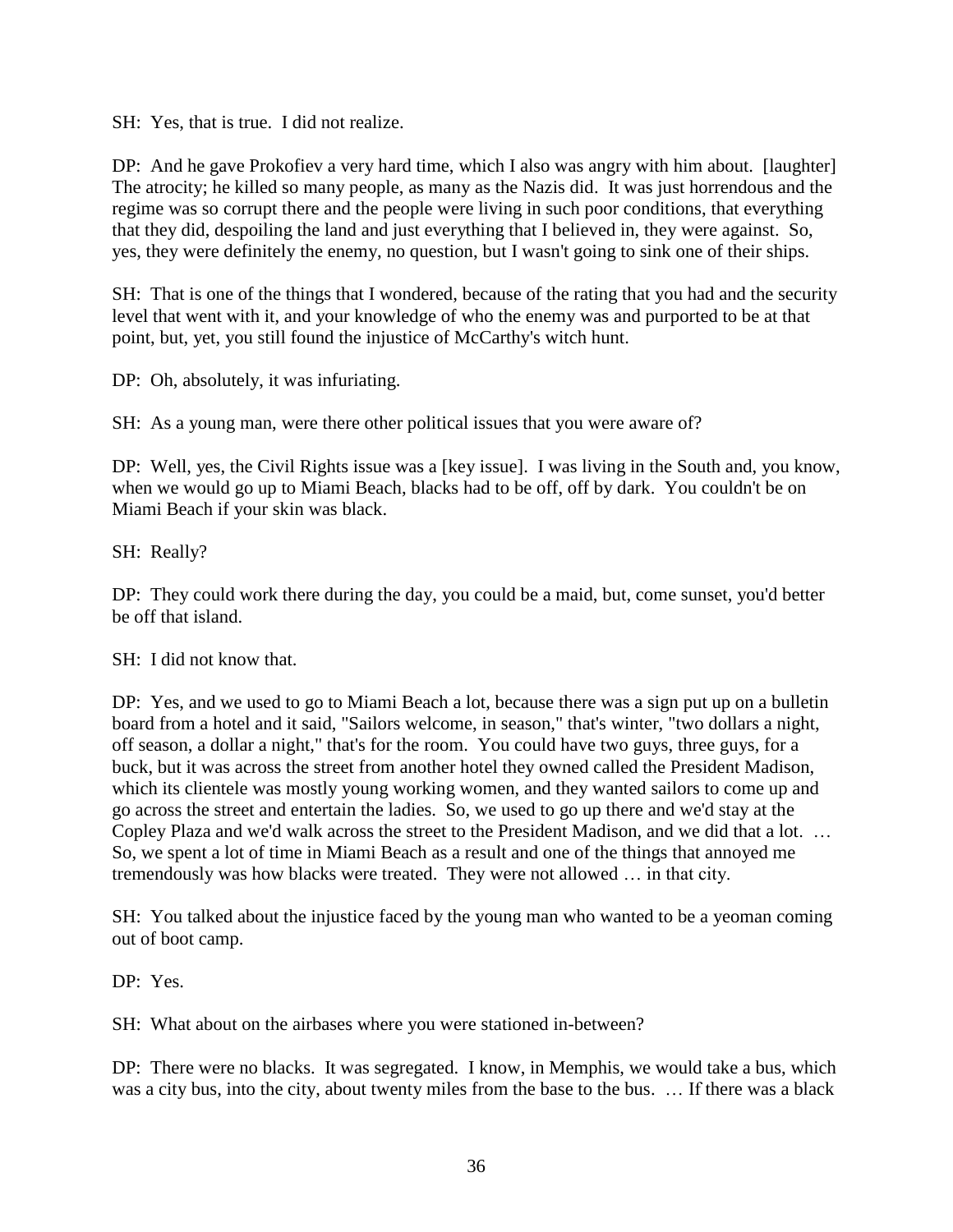woman standing, I'd insist she take my seat and they weren't allowed to sit in the front of the bus. I said, "Screw that, sit down." It just infuriated me, the way blacks were treated, drove me nuts, maybe because I'd seen prejudice when I was young and I knew what it was to be picked on for no good reason; at least I didn't think there was a good reason. [laughter]

SH: You previously discussed the plan that you had in motion. You told the president of Loral that you would see him in four years and see where you fit in.

DP: … That's correct.

SH: When did you start deciding to make applications for colleges?

DP: Oh, very early.

SH: Did you?

DP: I wrote to Rutgers in 1953, got an application when I … went home on leave. I came to the admissions office, formally submitted my application. …

SH: Were you looking at other institutions, as well as Rutgers University?

DP: No.

SH: Why did you pick just Rutgers then?

DP: Because that's what I could afford, just that simple. My family was in Plainfield; I could commute to school. The tuition was two hundred dollars a semester and my GI Bill gave me, I think, eleven hundred dollars a year. So, it meant I could pay my tuition, buy my books, pay my fees and still have a few bucks left over. So, if I got a job, which I did, I could work and I could get through school.

SH: Did you ever entertain the idea of staying in the military?

DP: No, although I was asked, repeatedly, to do so, and my mother suggested I stay in the military. [laughter]

SH: Your mother?

DP: Yes. I said, "Are you sure I'm your kid?" I said, "that you don't have any more confidence in me than that?" [laughter] but … it never was a choice for me. I knew what I wanted to do.

SH: Okay, that was what I wondered, because they probably offered you incentives.

DP: They offered me incentives, money and all kinds of stuff, and I had advanced much further than anyone else of my age group. I was a first class petty officer and you don't find first class petty officers who have been in the Navy for three years. It just doesn't happen.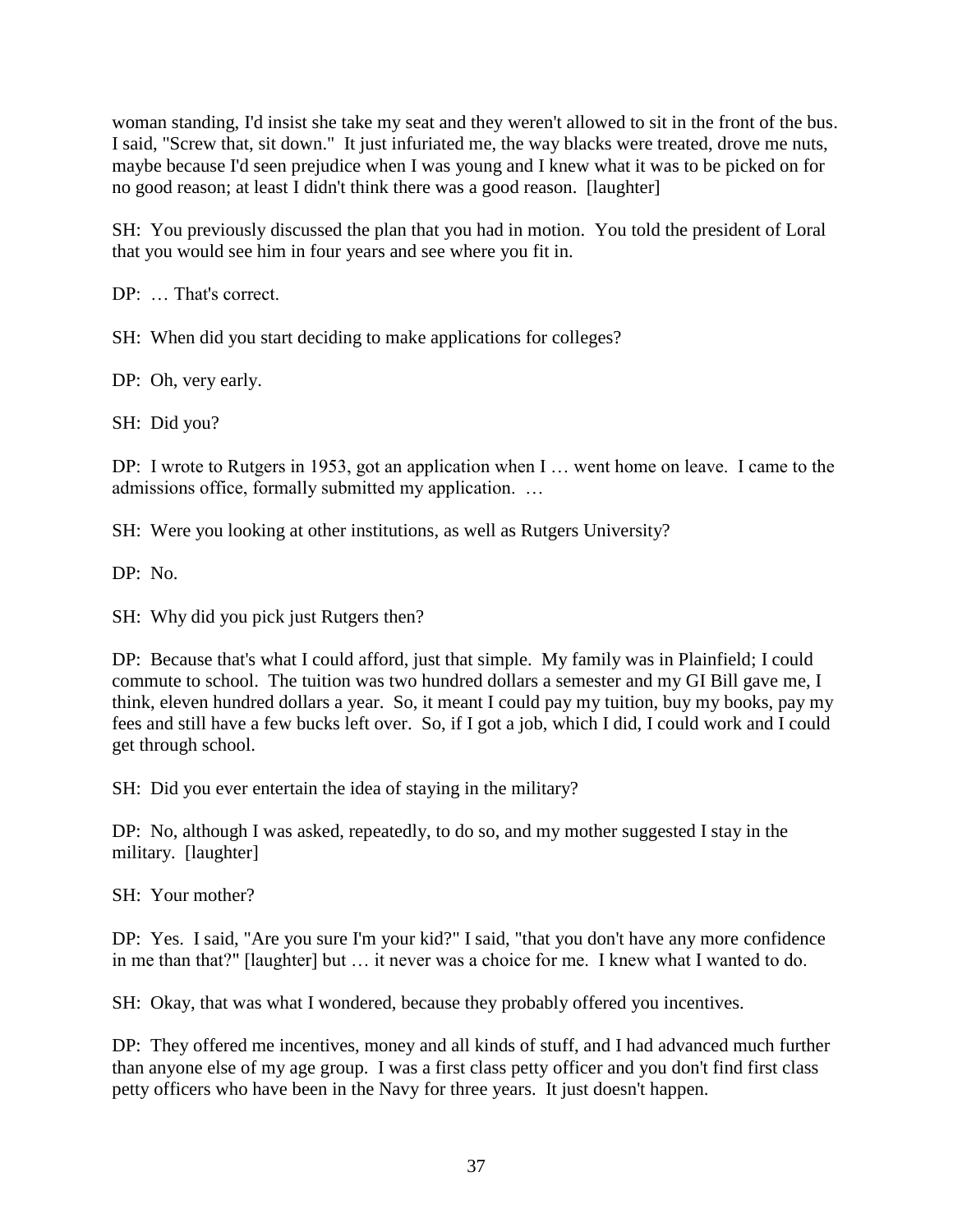SH: That is what I would have guessed. Did they offer you the chief's hat?

DP: Well, … you couldn't be a chief until you're in for six years, and I wasn't going to be around for six years; four was enough.

SH: Then, you would have to stay in for a certain period after you became chief, right?

DP: Yes, that's right. ...

SH: Did you ever think of trying to apply for Officer Candidate School?

DP: It occurred to me, but, then, I decided I really didn't want a military career and that I was very happy doing what I was doing. I thought I was doing a good job for my country and for me and I was very satisfied with that.

SH: Before you got out of the Navy, did you know that you were accepted at Rutgers?

DP: Yes, I was accepted at Rutgers before I ever left Key West, in June of … 1955, right.

SH: What did you do between June and September?

DP: I came home. My parents had now moved into a three-bedroom house, so, I had a room of my own, and I went to work. I went down to the unemployment office and I worked in a factory until I started school. I was always working.

SH: Were you working at a factory in Plainfield?

DP: Yes.

SH: Had you saved money?

DP: Oh, yes. I sent home money religiously. I skimped and saved and my father opened a bank account for me and I came home with a few thousand dollars in the bank, went out and bought a car, … a second-hand car, but it was a car. So, I could get around, get back and forth to school, and then, I met my wife.

SH: Where did you meet your wife?

DP: Oh, yes. Well, my wife … had just graduated from Syracuse [University] and had taken a teaching job in Plainfield and my mother had a good friend who owned a dress shop and, sometimes, she would go down on Thursday nights, ... [to assist her friend as a salesperson]. ... My wife walked in with her father and my mother waited on her and got into a conversation, and she said, "Gee, I have a nice son you might like to meet." [laughter] … Phyllis gave her her telephone number and she brought it home, gave it to me. I [said], "Get out of here. What are you, out of your mind? It's the last thing I need." She badgered me, oh, it was merciless. She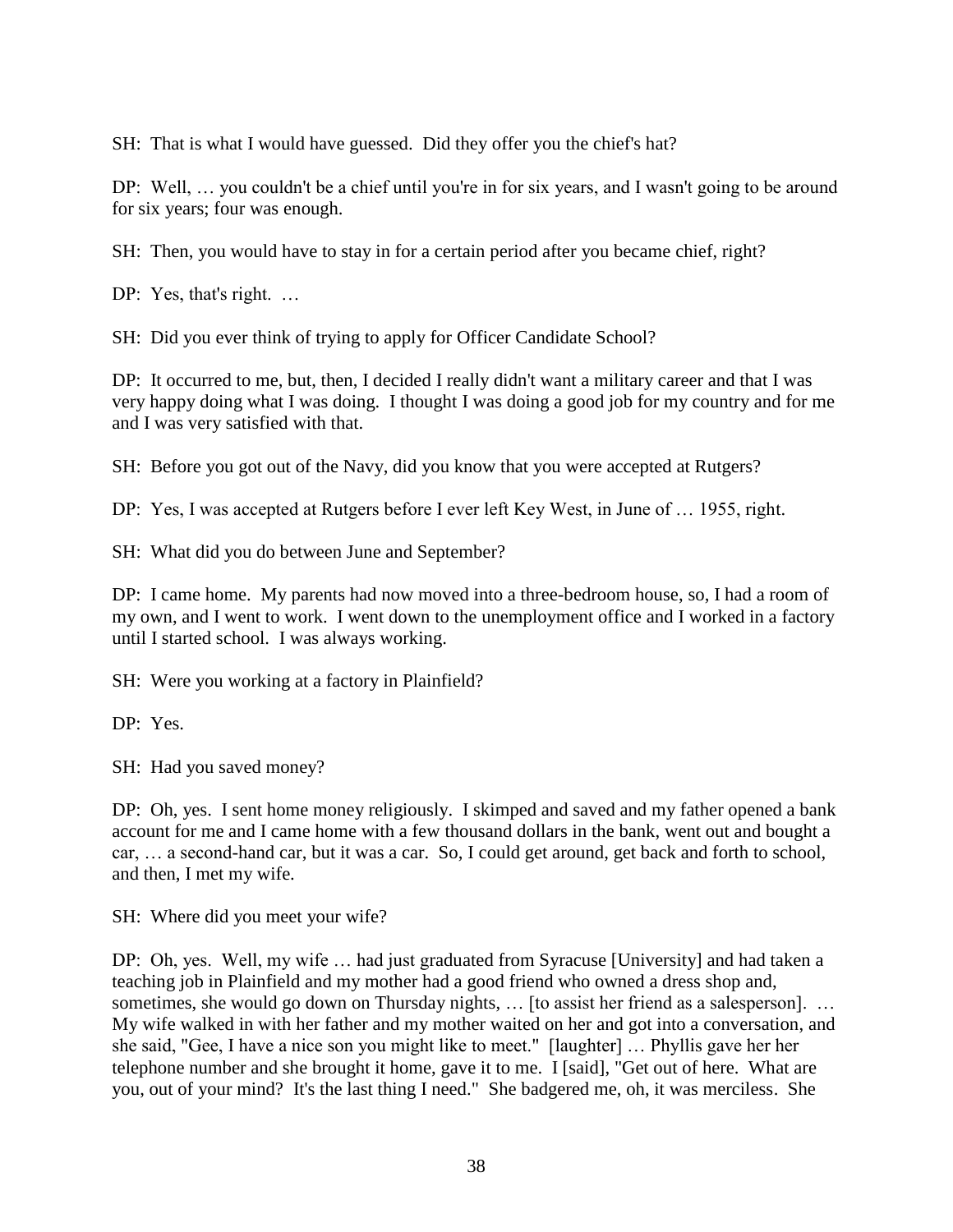wouldn't leave me alone. So, [I said], "All right, I'll call her." So, I got on the phone and I called her and we were on the phone for a long time, really chatted, and I really liked her and I asked her out for a date, the following Saturday night. So, I took her out and we went out for dinner and dancing, and I just thought she was the greatest thing I'd ever seen, fell in love immediately. So, I got home that night …

SH: Where was she from originally?

DP: She was living in Middlesex, [New Jersey], but she was teaching in Plainfield. So, my parents were still up when I came in, and they said, "[Did] you have a nice time?" I said, "Yes, I'm going to marry her." They said, "Come on." Well, I did. I did marry her.

SH: How long did you wait before you got married?

DP: … I gave her a ring in November and we were married the following June, the end of my freshman year.

SH: You are a man who knows exactly what you want. [laughter]

DP: Yes, I knew what I wanted and I went after it.

SH: That is great.

DP: Yes. We were married forty-three years, until she died of breast cancer.

SH: I am so sorry.

DP: Yes.

SH: What did she teach?

DP: Well, she taught grade school, second grade, and, eventually, she was teaching fourth grade, but she really wanted to do more. So, she came back to Rutgers and got her master's in American history studies, and then, she was working on her PhD and the Vietnamese War came along. … She realized she wouldn't be able to get a college teaching job that would allow us to stay where we were, because I'd started a business. So, she went to law school and she graduated from Rutgers Law in Newark, became a very successful attorney, worked for one of the most prestigious firms in the state, until she got sick.

SH: Wonderful story, though.

DP: Yes.

SH: Did you have children?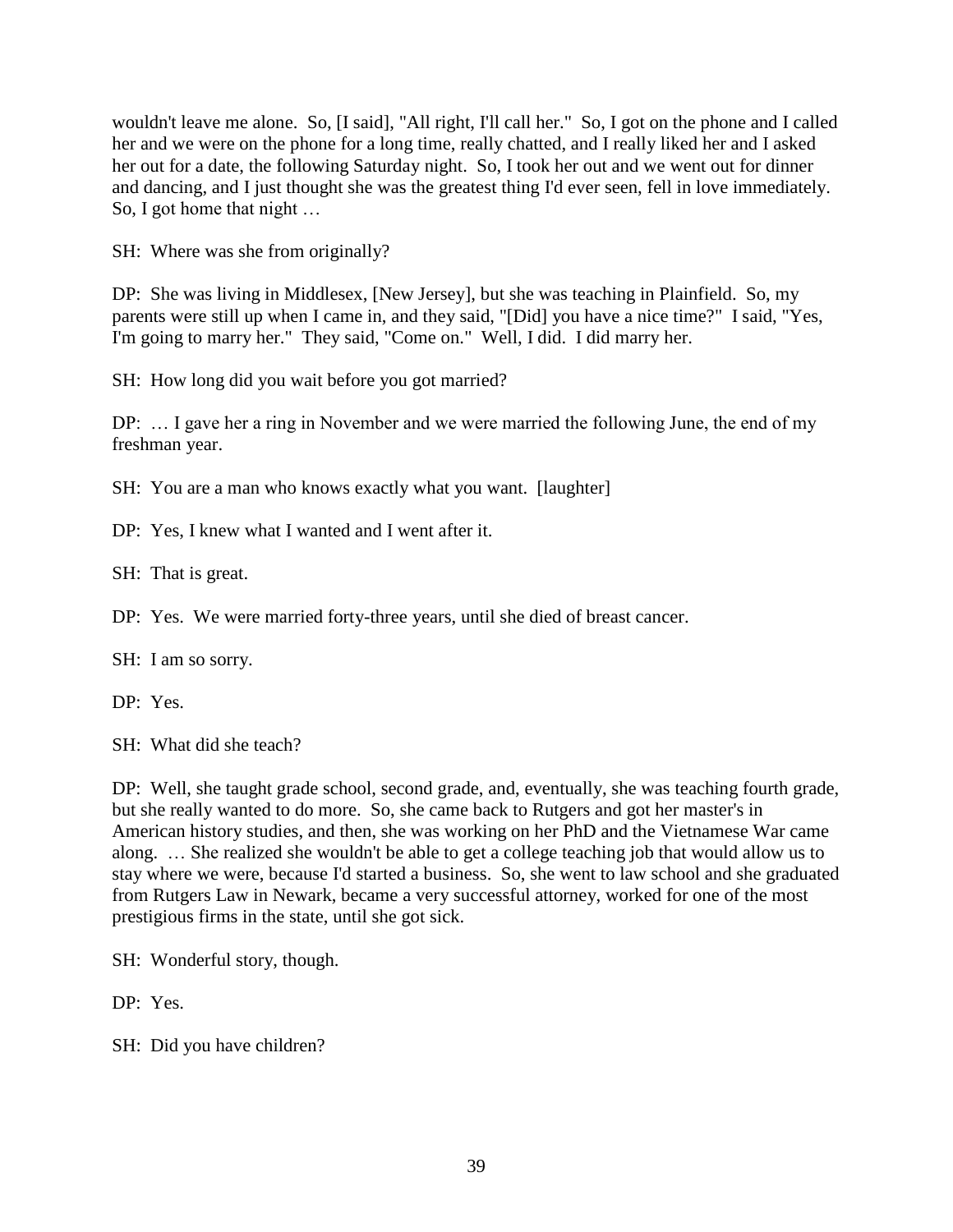DP: Oh, yes, plenty of them. We have three sons and a daughter, and I now have twelve grandchildren.

SH: Congratulations.

DP: Thank you, and my wife, I remarried four years ago, was a widow. Her husband graduated from Rutgers.

SH: Really?

DP: Yes, Class of '52, and he was also in the military, but he died of leukemia in 2000 and we met in 2003, I think it was, and we got married in 2004, … maybe I'm a year off, something like that. [laughter] She expanded my family greatly, by providing me another son, Jay, her two daughters, Ellen and Leslie, and three additional grandchildren.

SH: We will let you change that, so that you are not in trouble.

DP: Yes, right, kind of like that. Our fifth wedding anniversary is coming up, June 6th, D-Day, easy to remember.

SH: Did you do that on purpose?

DP: Yes.

SH: Did you meet her in Florida?

DP: No, I met her on the Internet. We're modern age.

SH: I was just going to say.

DP: I use Yahoo for my mail and I'm just sitting there, feeling sorry for myself, and I clicked on Yahoo personals and there she was. So, I sent her an email, and then, I didn't hear from her. I forgot all about it and, a couple of months later, she called me. She'd been so nervous [that] I might be an axe murderer. [laughter] So, we hit it off right away.

SH: I am so glad for you. That is wonderful.

DP: Yes.

SH: I would like to go back now and talk about Rutgers.

DP: Sure.

SH: You said that you had been here before, while you were in the military and, actually, in high school.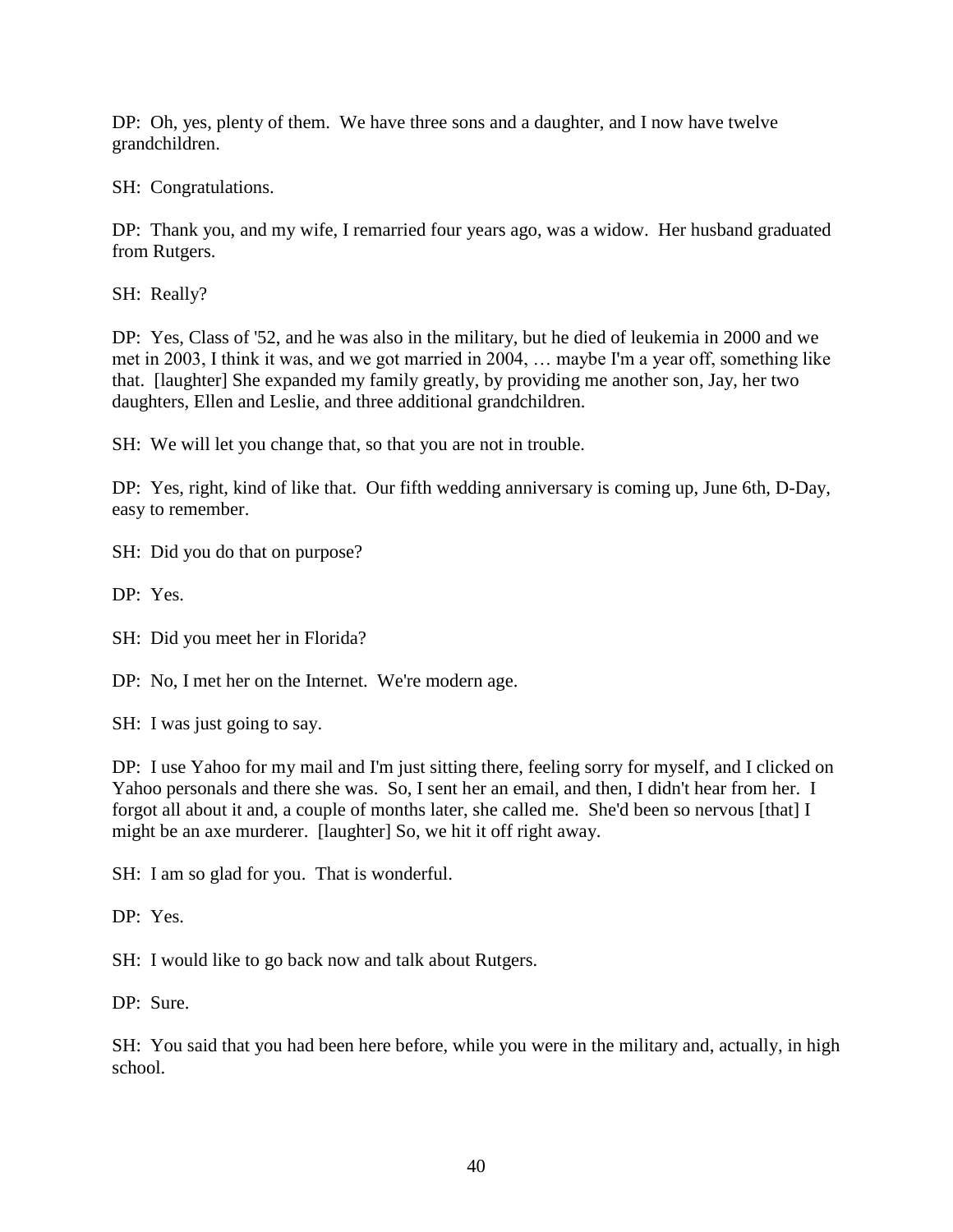DP: Yes.

SH: Walk me through what it was like to come back to Rutgers. Now, you were in the second round of GI Bill veterans coming in.

DP: Yes, and there were a lot of GIs in my class. The Class of '59, … probably, a third of it was GIs, at least.

SH: Were they really?

DP: Yes, there were a lot, and, as I had chosen engineering, even more so in the engineering curriculum, maybe as much as forty, forty-five percent of the engineering students were veterans.

SH: You were not an old man, but older compared to the other fifty percent of students on campus with you.

DP: No, I'm twenty-two now, as opposed to the eighteen-year-olds, who I looked at as "kids," because they were. I had been through an awful lot and I had grown up and I knew what I wanted to do with my life. So, I was here with a purpose and I was going to milk this place dry. [laughter] There wasn't anything that I didn't want to accomplish that I didn't [do]. Because I was an engineer, I objected to the time that was taken from me for humanities. So, the first thing I did was, I went to Dean [Cornelius Brett] Boocock, who was Dean of Men, there were no women here then, and I said, "Dean, I have to take phys ed with these eighteen-year-old kids. Three times a week, I've got to go in and kick a soccer ball. I'd rather take a course in music or art. I think GIs should be exempted." Boocock looked at me, he said, "You're right. As of now, GIs are exempted from phys ed." So, now, I had three hours. I didn't have to take ROTC, so, now, I had three more hours. So, I signed up for every music, literature, philosophy [course]; I was taking twenty-four credits a semester, thinking nothing of it. This is in an engineering program. I had a lab three to six hours every afternoon. I didn't care. My first class was at eight [AM], I got home at seven o'clock at night. It was exhilarating. I was into all the things I always wanted to learn about. I took American literature; I took all kinds of courses that engineers don't take. I was just like a sponge, sopping it all up, and I prepared myself well, for all the reading that I had done while I was in the service, and I just loved it. It was just a great experience.

SH: Did you get involved with anything on campus, any activities?

DP: Yes, absolutely. I was president of the Ceramics Club, because I became a ceramics engineer. I was a feature editor of the *Rutgers Engineer* magazine. I wrote for it. In fact, … I believe it doesn't exist any longer, but I was a feature editor and I would often write reviews, book reviews. *Dr. Zhivago* [by Boris Pasternak] had just been translated into English and published here. I wrote a review of it, for the *Rutgers Engineer*; after all, "Pasternak reviewing Pasternak," why not?

SH: I was just going to say.

DP: Absolutely. I wrote technical articles on new advances in ceramics. I was very active.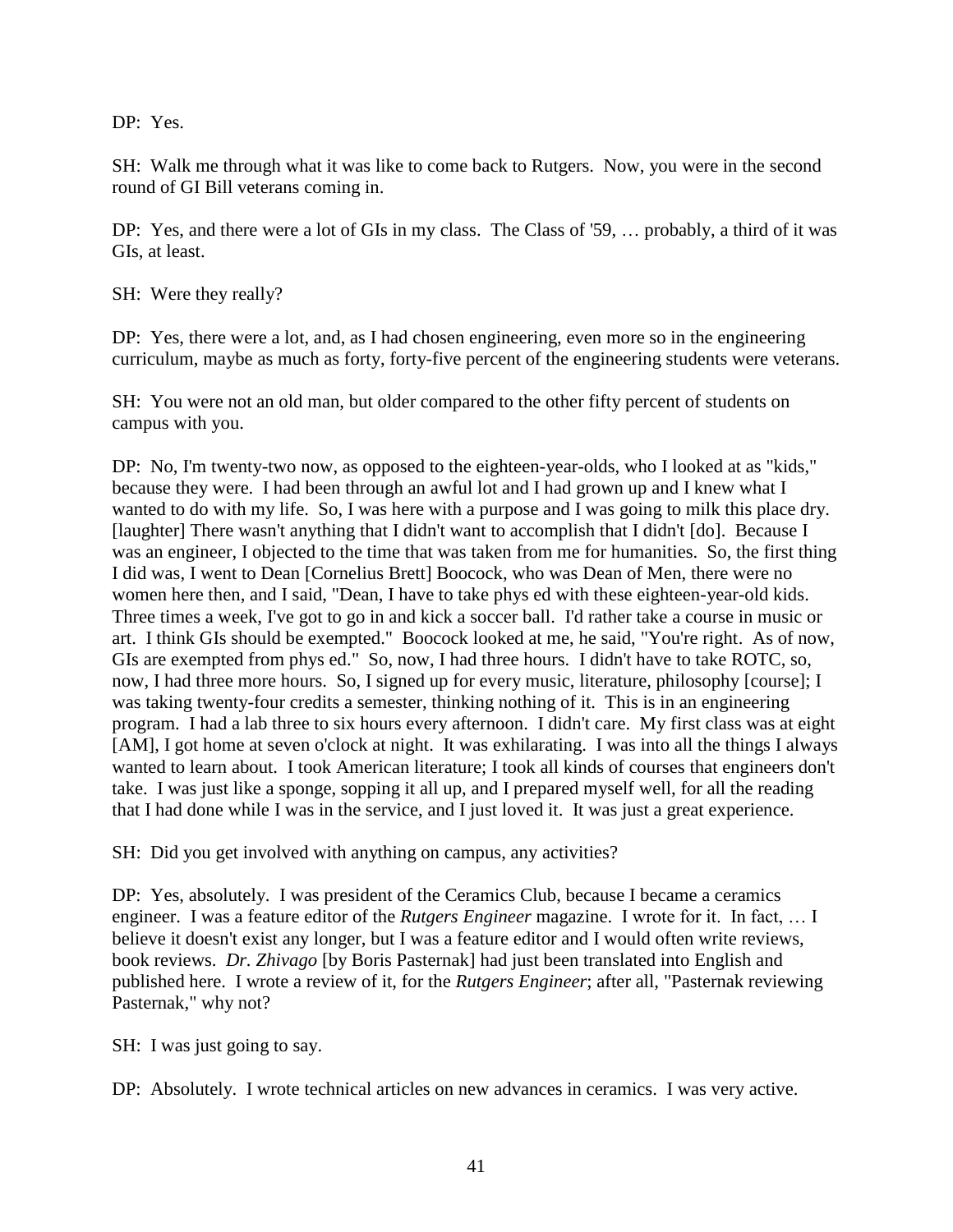SH: What about Dean Elmer C. Easton? Did you have any interaction with him?

DP: I had some. He was kind of standoffish, but I was very close to the director of the School of Ceramics, Dr. [John] Koenig. We were a very close-knit family in the Ceramics Department and that was my home away from home, and Dr. Koenig was a great father figure for me, that I really needed, because I'd never really had a father figure, not that my father wasn't there, but he wasn't there for me.

SH: Education-wise, this is a wonderful substitute.

DP: Yes, he was, and he was a warm, loving, caring man and he helped me in so many ways. My wife became pregnant at the end of my junior year, and the school was not going to allow her to teach once she began to show. That's the way it was then.

SH: Right.

DP: So, I went to Dr. Koenig. I said, "Dr. Koenig, I have a problem, financially, because my wife isn't going to be able to work." He said, "Well, you know, veterans are not given scholarships, because of the GI Bill." I said, "I know." He said, "I'm going to get you an industrial scholarship, even though you're not supposed to get one," and he did.

SH: Really?

DP: Yes, paid for my whole senior year.

SH: Wonderful.

DP: Yes, fantastic.

SH: What was the scholarship?

DP: Pennsylvania Glass Sand Merit Scholarship, that's what it was, paid all my books, fees and tuitions for the entire senior year, and that was a big help.

SH: My word.

DP: Yes.

SH: What did you do in the summers?

DP: I worked.

SH: Where did you work? Was it ceramic engineering-type work or something else?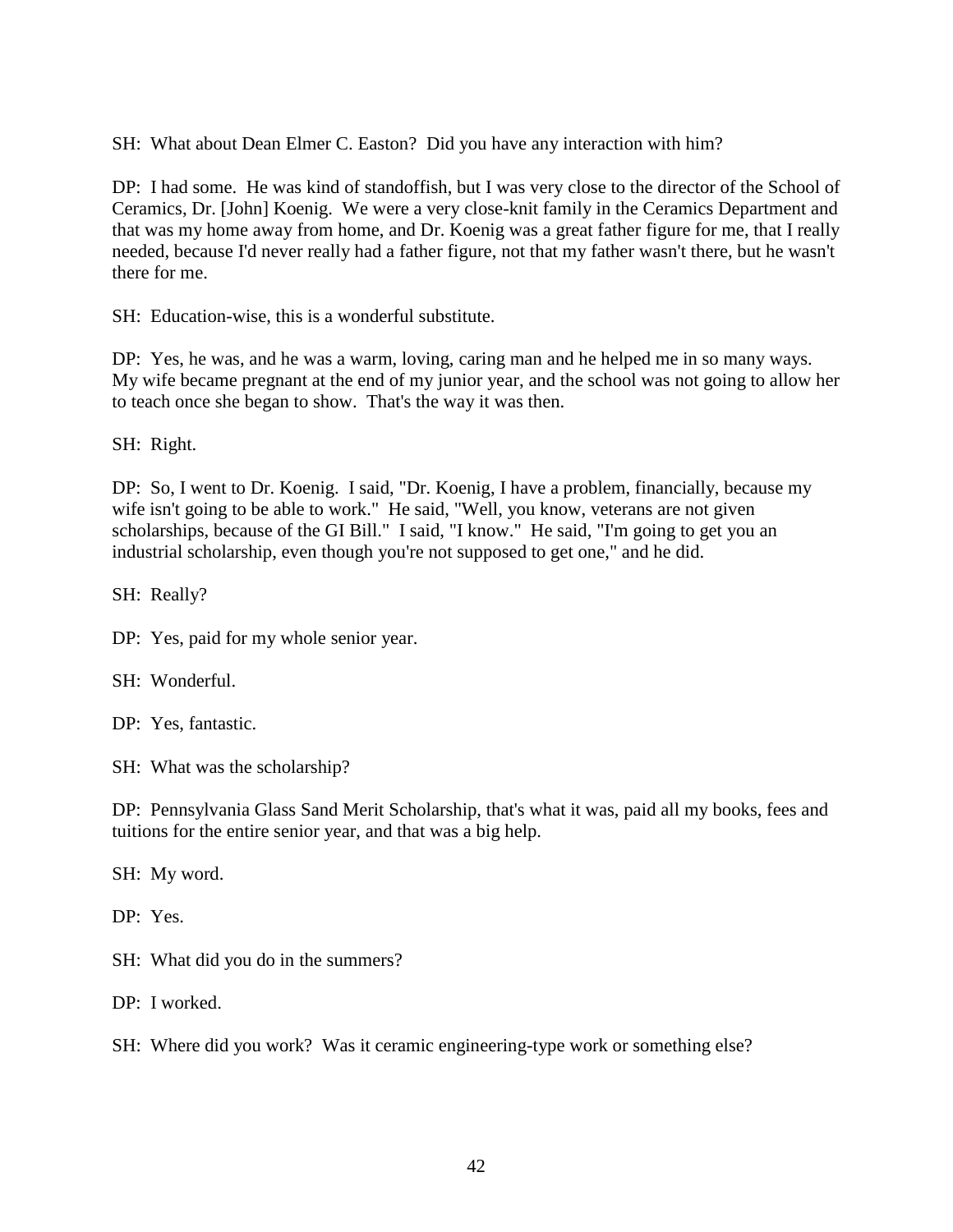DP: … Yes, the first two summers, I worked at Gulton Industries, on a job that had been gotten for me by the Ceramics Department. They're in Metuchen, New Jersey, and they were producing ceramic capacitors, and I worked in the quality control laboratory. In the third year, in-between my junior and senior years, there was a recession, 1958, and Gulton was laying off. They couldn't hire me back. So, Dr. Koenig, my "father," gave me a job working in the ceramic laboratory, doing research for him, at a dollar an hour for forty hours a week, and then, he gave me a second job of tutoring his daughter. His wife had gone to a private school in Ohio. They were from Ohio. He … originally ran the ceramics school at Ohio State and his daughter had failed the entrance examination, based on her mathematic inabilities. So, he hired me to go tutor her at his home, until she could pass the test, at three bucks an hour. That was big-time money then, and I tutored her that summer and she got into school, and, between working in the lab and the tutoring, we got through the summer.

SH: At the end of your freshman year, after you had married, where did you live?

DP: Yes. We took an apartment in Plainfield and I commuted to school with a fellow classmate who was also married, a vet, living in Plainfield, Don Doty [Donald J. Doty]. Don's passed away. I miss him.

SH: For the record, you are here at Rutgers to celebrate your fiftieth reunion.

DP: Yes. The only down part is to look at the list of all the guys that are gone, and it's much too long. Some good friends are on it and, when I saw Don's name on it, it really grabbed me.

SH: You continued to live in this apartment in Plainfield all four years.

DP: When … [Allan] was born, in 1959, we moved to a two-bedroom, but we stayed in the [garden] apartment … . I took a job with a company in New York City that was involved in manufacturing ceramic electronic materials, it was right down my alley, and became a sales engineer for them, and, in ... 1961, bought our first home in North Plainfield. ...

SH: Did you use the GI Bill benefit to purchase your home?

DP: Yes, I did, absolutely, and we had another son. … [To] sort of keep busy, I enrolled at NYU [New York University] in the Fall of 1959 to get an MBA. I went to school at night, for six years, to get my MBA, because I knew what I wanted to do and I was going to do it, no matter what. ... Because of that, I received a management offer in Illinois and I moved my family to suburban Chicago, 1963, and we were out there for a couple years. I had a very interesting experience and, eventually, came back, started my own business, developed the technology myself, built a factory, got a couple investors and I went into business manufacturing architectural exterior cladding. …

SH: Where were you living when you came back that time?

DP: We bought a house in Plainfield, and then, eventually, moved to Watchung, where my family really grew up. We were in Watchung for many years and, [when] I started, the first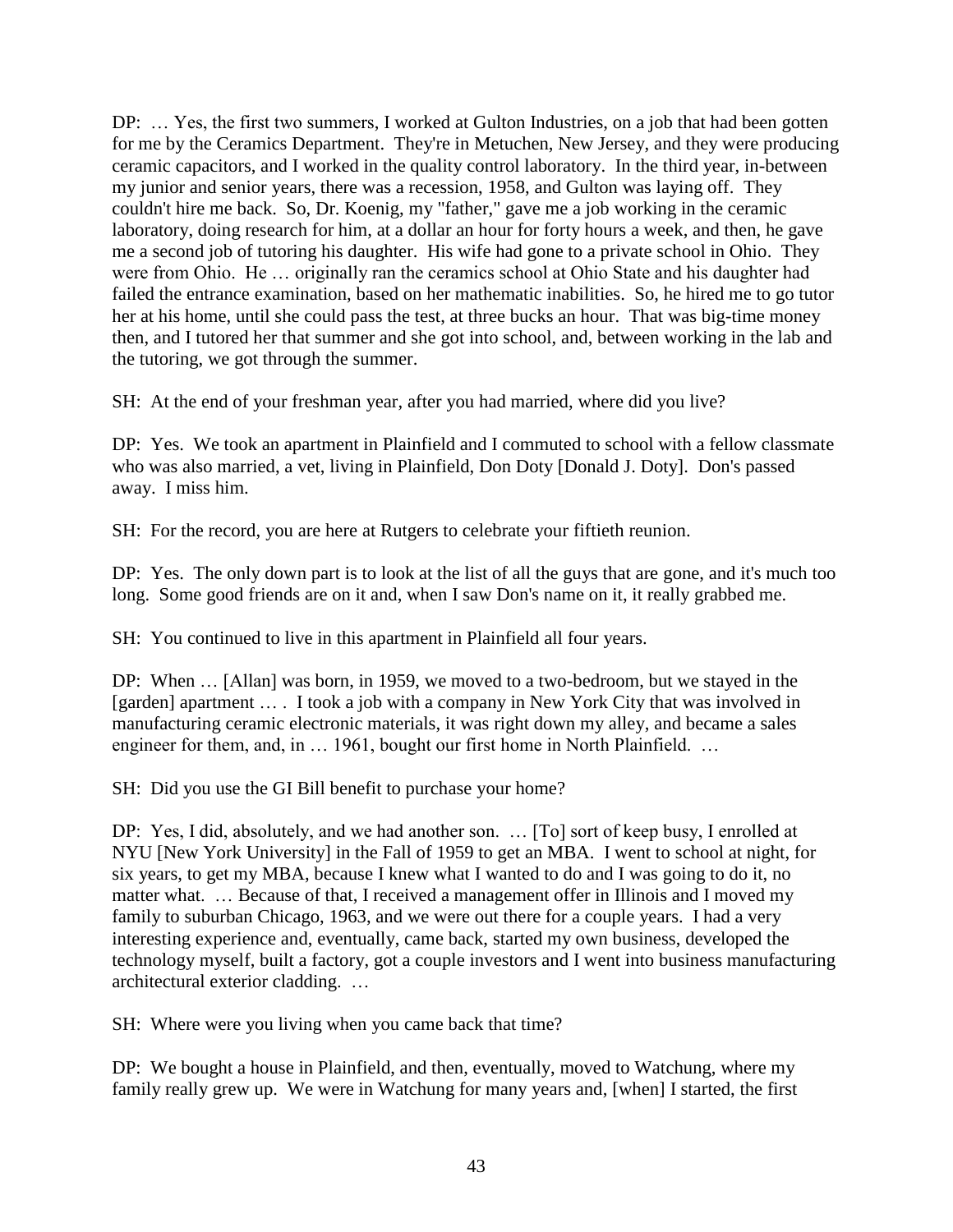factory was in Plainfield. We outgrew that, we moved to South Plainfield, into twenty-two thousand square feet. Then, we outgrew that. We moved back to Plainfield, in the old Mack Truck facility, because I had fifty thousand square feet, and just kept growing and growing. ...

SH: I guess you never needed to call the president of Loral.

DP: No, and he didn't call me, either. It's a two-way street, you know. [laughter]

SH: What other stories would you like to put on tape, that perhaps I have not asked about, because I have no point of reference here?

DP: Well, just that I am completely beholden to this university for everything it's done for me. I can never really pay it back. It's a debt that it'll always be there. I am forever grateful for what Rutgers has done for me. I love the school and I'm beholden to it.

SH: I thank you and I encourage you to add vignettes and things like that when you get a copy of your transcript down the road.

DP: Oh, I'm sure there are. I've left out a lot. ...

SH: Thank you.

DP: Oh, you're very welcome...

[TAPE PAUSED]

SH: In trying to say goodbye, we started talking again about Rutgers and your experiences of being in the Ceramics Department. The curriculum was tight, but, then, you were also allowed to take a lot of humanities courses. You talked about visiting the Music Department.

DP: It was a third home for me. The ceramic building was my [second home].

SH: Where was the ceramic building at that time?

DP: The ceramic building was on George Street, it's now the Graduate School of Social Work, and it's just behind what was the engineering building, but it was right here on the College Avenue Campus. … The music house was this wonderful house, is what it was, I don't know if it's still there, but it was a very congenial spot, not only to go and listen to music, but to converse with the professors. [F. Austin] "Soup" Walter was a very special guy. Everybody loved him, including me. Even though I didn't sing in his chorus, many of my classmates did and he was just a joy. I had took classes with him, and then, Dr. [Howard] McKinney, who retired while I was here

SH: Did he?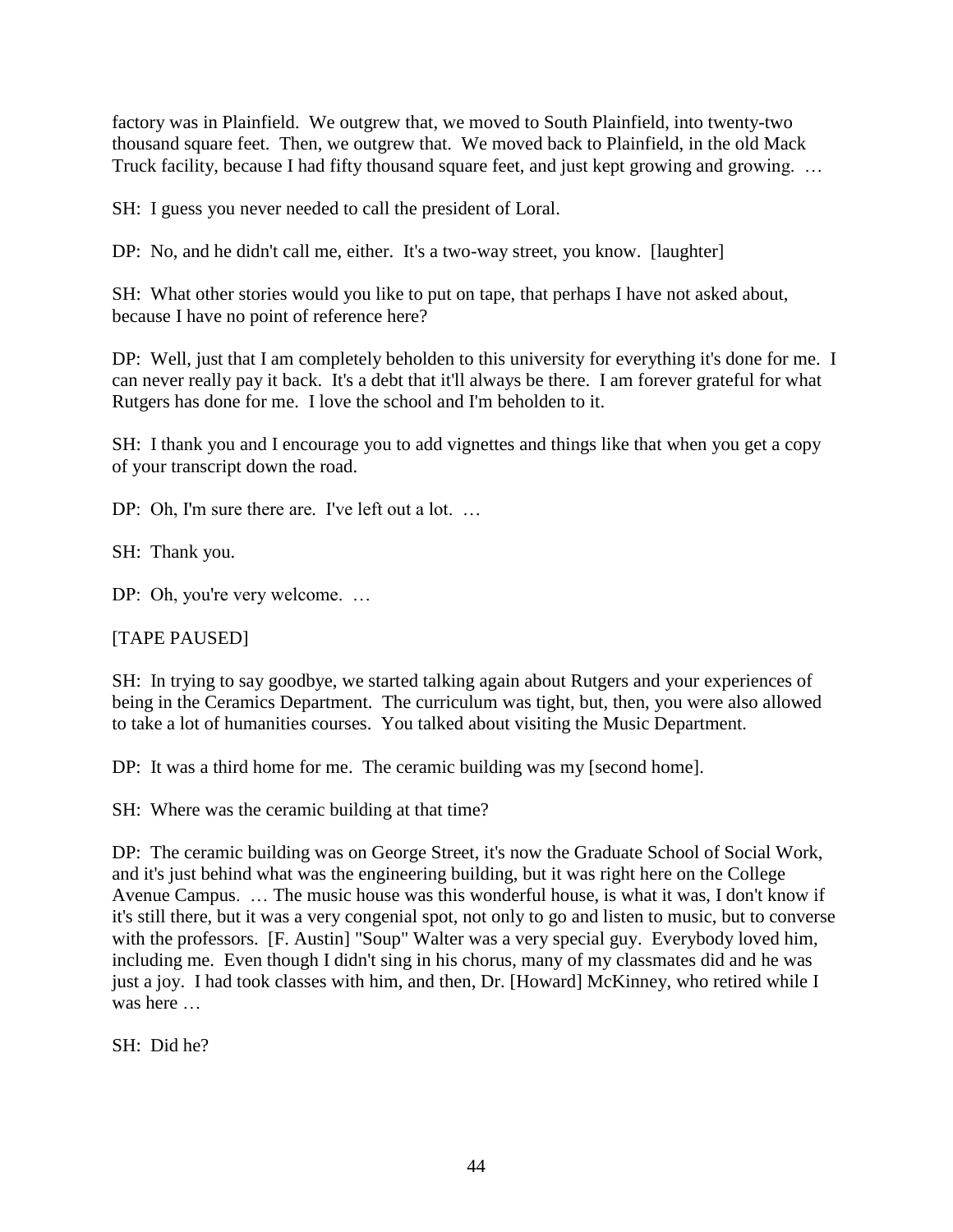DP: Yes, he and Dr. [Donald] McGinn, from the English Department, and the gentleman, I don't recall who was in charge, head of the Art Department, they gave a course for seniors called *Art, Music and Literature from the Seventeenth Century,* and it was held in the music building and it was the only class that I ever attended with Douglass students, because it was such a unique course and Douglass offered nothing like this, that girls from Douglass came and sat [in]. It was the only class I ever had with women, which was very diverting. It was distracting, is a better word, because some of them were quite pretty, but the course itself was the best course I ever took in my life, and it was taught so well, by three gentlemen who knew their subjects so well, and I was totally caught up in it. Last year, I was asked to give a lecture series at my community in Florida, and I, in miniature, gave the course that I'd had at Rutgers, in 1959, based on those three gentlemen. I still have Dr. McGinn's book, which is called *Literature as a Fine Art*, I have Dr. McKinney's book, *Music in History*, and I have the art book as well that I had for that course. I've kept those books all these years and I still refer to them and I used them in preparing a lecture series for my community in Florida, based upon that course, which had such an impact on my life.

SH: That is a wonderful story.

DP: ... I only hope that that course is still given here. I can only hope. [laughter]

SH: Tell me about the other activities that you were involved in here at Rutgers. Especially after your freshman year, how involved did you get with these activities?

DP: Well, my freshman year was a very traumatic time for me. First of all, I'd been away from school for four years and I had to relearn how to study. Secondly, I had all kinds of personal problems that involved the fact that I had fallen in love and that my wife's father had suffered a massive coronary and it wasn't sure whether he would live or die. … He asked me to, he had a retail store, hardware and houseware, … go to the store after school every day and stay there until nine o'clock at night to oversee things. … It was just absolutely madness, and this went on all through November and December of 1955, when I was struggling with the calculus, I was struggling with physics, and, all of a sudden, I had all these other personal burdens. It was really a trial for me, and I knew if I could get through that first semester, I'd be okay, and I ended up graduating *cum laude.*

SH: Congratulations.

DP: But, it was a long climb up … to get to that. I just missed *magna* and, during that time, it was extremely difficult for me and was the most trying part of my college experience. After that, my father-in-law recuperated, I kind of got a hold of things. I loved my English course with Dr. Main and I got a couple of "1s" from him, which, now, they're "4s." I guess they flip-flopped everything. [laughter] I had another Pasternak in our class, Tom Pasternak, who is also deceased, unfortunately. Tom, the last I heard, was a Professor of English at North Carolina State, and he's passed away, but Tom and I were in the same English class. … I was surprised when I got a "2" on my report card, or whatever it is, when Dr. Main assured me that I was his best student, I was going to get a "1." So, I went up to Dr. Main and I said, "Dr. Main, why did you give me a '2?'" He said, "I didn't give you a '2,' I gave you a '1.'" I showed him the report,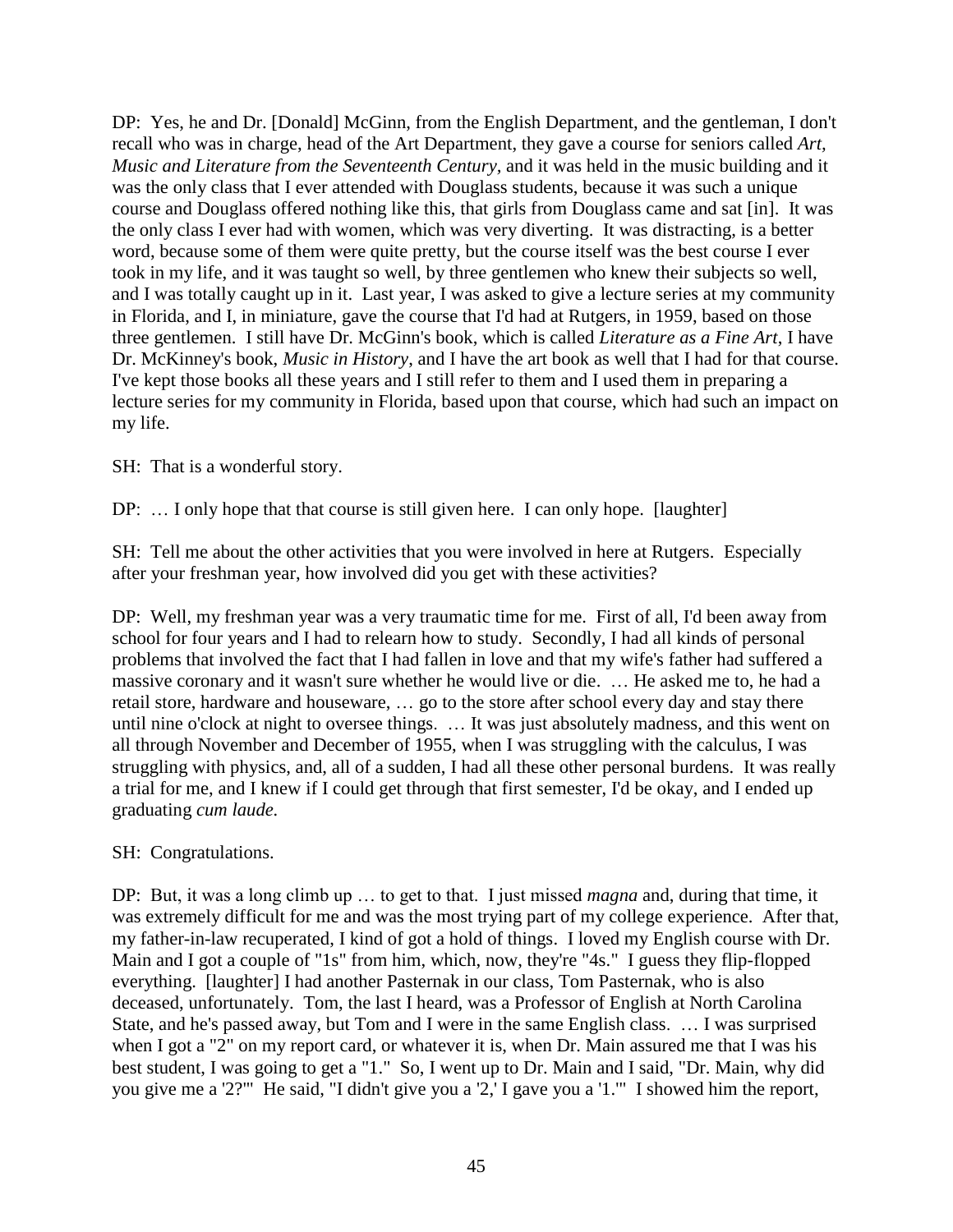and he said, "Oh, my God, I gave your '1' to Tom Pasternak, to the wrong Pasternak." So, Tom came up to me, a couple of days later, "What did you do to me? You took away my '1.'" So, that was an interesting sideline. I loved the course with Dr. Main and we studied *Dante's Inferno*. We read it, and my wife kind of got into it, and we would review the quatrains at home. ... It was a recent translation by John Ciardi, who, at that time, was in the English Department here, and it was a brilliant rendition of the *Inferno*. I loved reading it and I can remember the first quatrain. … It describes all these people walking into the gates of hell and … the sign says, "Despair ye all who enter here," and the point is that they were walking in of their own accord. There wasn't anybody pushing them and we had to analyze each quatrain that way, really dig into it, and I just loved it and my wife and I had such a good time with that course, I cannot tell you. [laughter]

SH: That is great.

DP: Yes.

SH: Was mandatory chapel still going on at this point?

DP: No, there was no mandatory chapel.

SH: What about an initiation for freshmen?

DP: Well, I ignored that. They wanted you to wear beanies and do silly things. I said, "Are you kidding me?"

SH: Did you ever think of joining a fraternity?

DP: No. First of all, I was engaged, and then, married; secondly, fraternities were too silly. They went through all these silly initiations. I thought it was all ridiculous. Now, my brother-inlaw, this is my future brother-in-law, was here at Rutgers, he graduated in 1956, and he was in a fraternity and he invited me over for lunches occasionally. It was all very nice, but it was not for me.

SH: What was his last name?

DP: Greenwood, Sandy Greenwood. He died at forty-three of melanoma, left my sister a young widow, unfortunately. So, there's Rutgers connections all through, my wife's husband.

SH: You talked about your sister not being allowed to go to college; I was curious when you said brother-in-law. I did not know whether it was your wife's brother or not.

DP: … Right. She was a secretary at Bell Laboratories and she met Sandy and they were married a few months after Phyllis and I were, and our first children were born two weeks apart, but, unfortunately, he lived much too short a life.

SH: You talked a bit about being a freshman. What about football?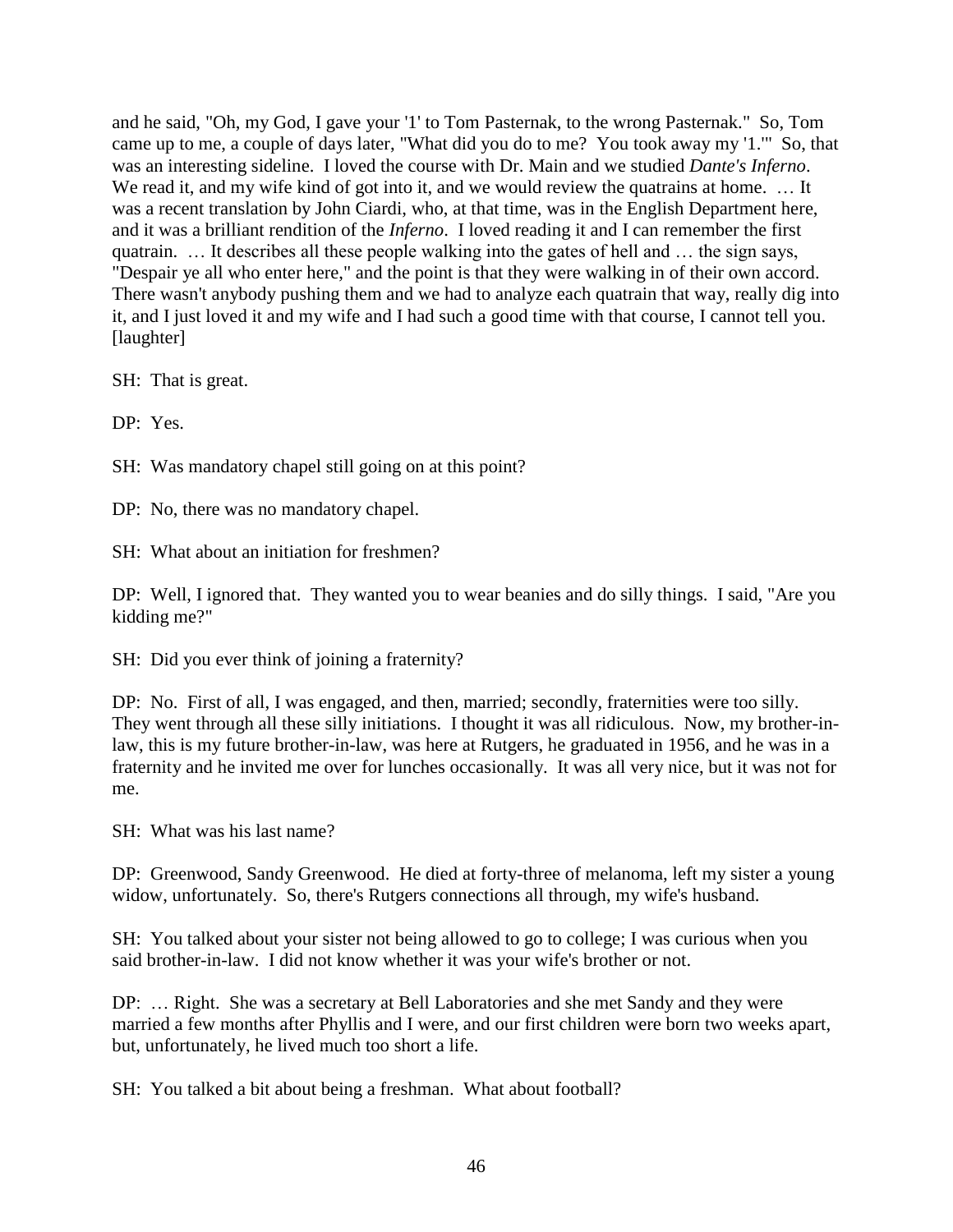DP: Oh, I went to the football games. It was a lousy team, but it didn't bother me. It was still fun to do on a Saturday afternoon, loved to go to football games, and I did.

SH: You had been involved in sports and had been very athletic in the past.

DP: Oh, yes, and I loved football. I love college football.

SH: Were there other sports that you had attended, as a spectator, here at Rutgers, or participated in?

DP: Yes, we used to go to basketball games. Originally, it was tough to do, in the old gym. It only seated twenty-eight hundred, but, after they moved over the river, we would attend basketball games and, even after I graduated, we would buy season tickets to the football games.

SH: Did you?

DP: Oh, yes, we went to many, many [games]. My kids became Rutgers fans, even though they didn't go to Rutgers. My oldest boy went to George Washington [University], my second son went to Brown [University] and my third to Northwestern [University], but the Brown son, who lives here in Jersey, can't root for Brown; I mean, that's ridiculous. So, he became a big Rutgers fan and he'll often come to the games with me.

SH: That is great.

DP: And my oldest son is in construction, helped build the new stadium.

SH: Did he really?

DP: Yes, he did. He did a lot of the façade work on it.

SH: The youngest, what does he do?

DP: The youngest is a management consultant with Bain and Company, the largest international consulting company in the world. He's a partner in that and he's based in Chicago.

SH: You had four boys.

DP: Three boys and a daughter.

SH: Okay, I missed one there.

DP: I haven't talked about my daughter, because that's more painful. We adopted her. She was from Vietnam and we were very much opposed to the war and we got involved with an organization called Friends of the Children of Viet Nam. … Many of the people in the organization had brought children from these orphanages we were supporting to this country and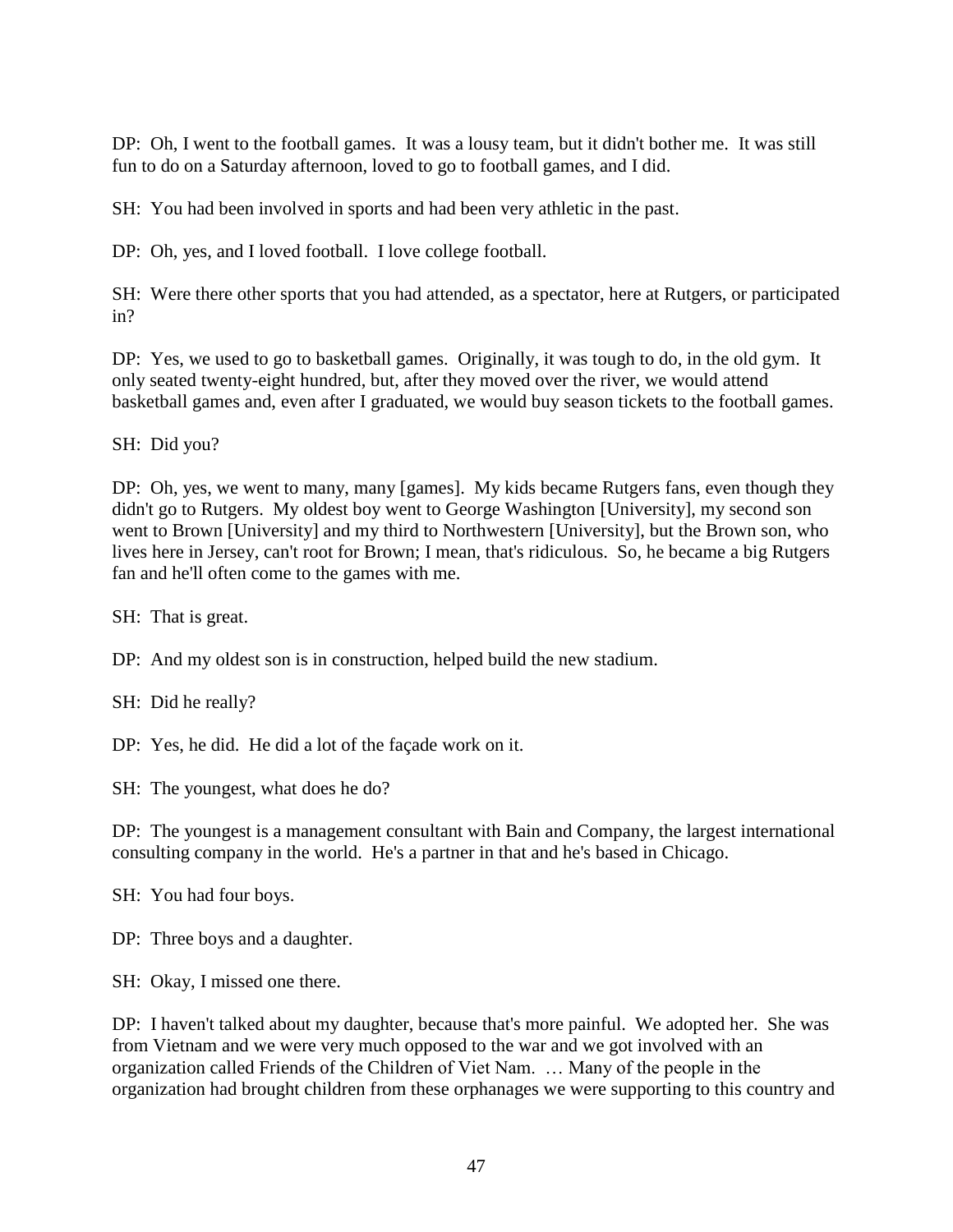we brought Bonnie here, and she did not have a happy life here. She was scarred from her early years and it's just been a disaster for her, and very painful for my wife and me.

SH: I am sorry.

DP: Yes. … It's a common occurrence with some of these kids, who were so scarred by their early years of deprivation that they really can't function very well here.

SH: Going back to your time at Rutgers, you talked about the administration and the change; how did that affect the students?

DP: Yes. I don't think that it affected the students very much

SH: It was Lewis Webster Jones, and then, Mason Gross. [Editor's Note: Dr. Lewis Webster Jones served as President of Rutgers University from 1951 to 1958. Dr. Mason Gross served as President from 1959 to 1971.]

DP: It was Jones, and then, Mason Gross, and you could feel that the University was growing. Our class, the entire freshman class, was nine hundred people, nine hundred men, boys, to be more appropriate, and, when I look at the size of the class of incoming freshmen, it's mindboggling. … It's not the same place, nor should it be, but it was a small school. Everybody knew everybody. There was a feeling of being home here, that probably is lost because of the size of the place now.

SH: How was Mason Gross perceived?

DP: I think he was perceived; well, first of all, he was a television personality, and my [current] wife had actually been on the Herb Shriner show. [Editor's Note: Mr. Pasternak is probably referring the *Two For The Money*, an early 1950s game show hosted by Herb Shriner on which Mason Gross appeared as a judge, although Shriner did follow that show with *The Herb Shriner Show,* a talk/variety show.]

SH: Really?

DP: Honest to goodness. She had been invited to the show when Mason Gross was the arbiter of facts, and she had just married Bert, who was a Rutgers grad, and she had grown up in New Brunswick, on Rutgers Street, and, lo and behold, she gets on the Herb Shriner show, she meets Mason Gross. That was our family's first introduction to Mason Gross. [laughter]

SH: Did you ever have any interaction with him or the administration?

DP: No, but I did with Ed Bloustein, [Rutgers University President from 1971 to 1989]. I absolutely adored him. He was a very special person to me. I got to know him well. … After I was out of school twenty years, the Class of '59 did not have a class agent and John Pearson [of the Rutgers University Foundation], he pounced on me. He snuck up from behind, grabbed me,